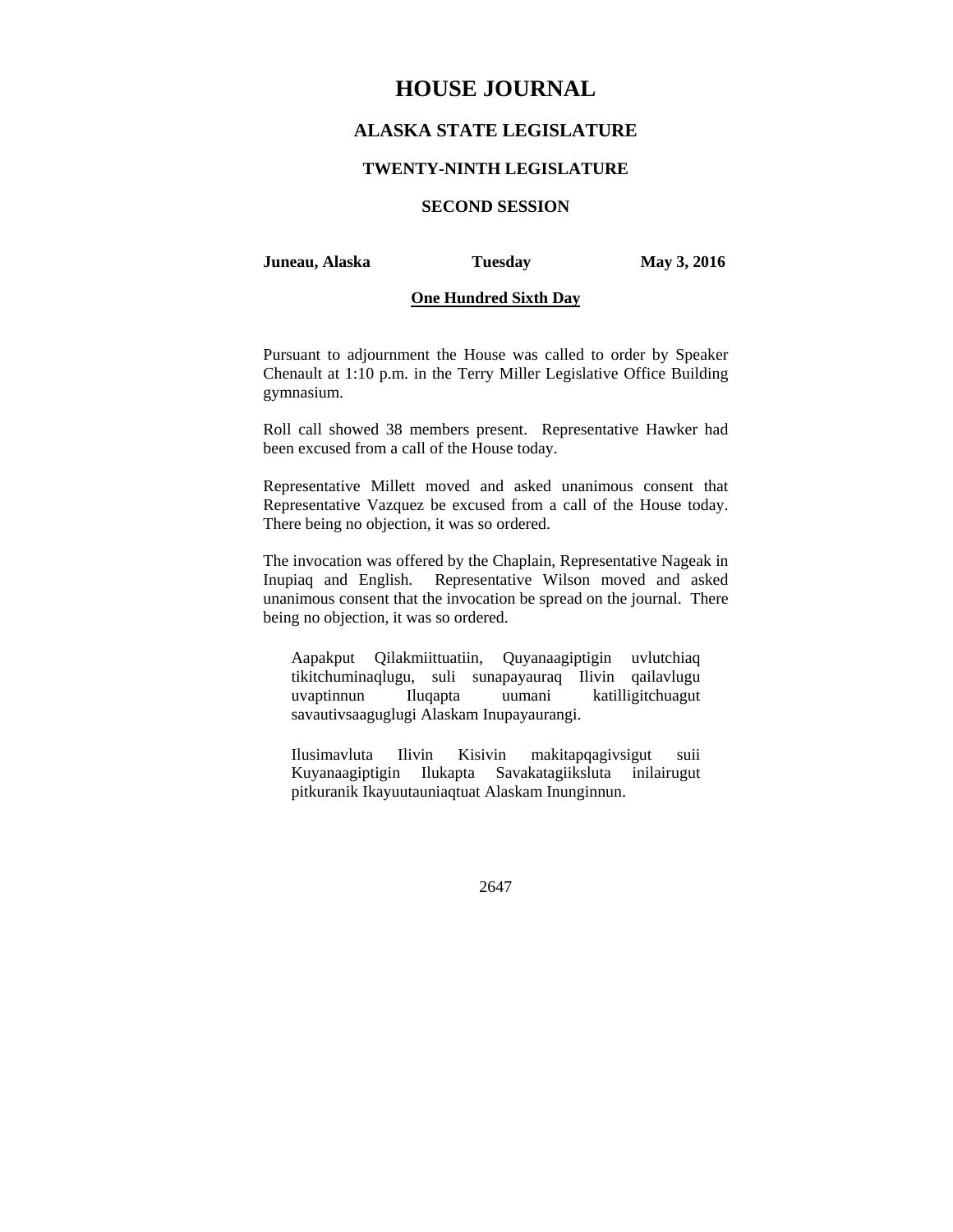Itqasiqsimaagsigut Juneaumi, suli itqasiqmaaglugi Ilauraavut aimiruat, nigiuktuali ainiaqniksraptignik nunaaqqilaaptignun. Atkin Piqpagnaqtuagivlugu angaiyurugut. Amen.

Our Father in heaven, we thank you for another day of all our lives and the many blessings you have bestowed upon us. As all of us in this room gather to continue our work on behalf of all the citizens of the great state of Alaska, we know that it is you and you alone that keeps us grounded and gives us pause to give thanks for giving us free thought and the capabilities to use it to enact laws and resolutions which will benefit all Alaskans. Please continue to be with us as we meet here in Juneau and be with our loved ones at home who are anticipating our eventual arrival back to our respective homes. In your glorious name we pray. Amen.

The Pledge of Allegiance was led by Representative Guttenberg.

# **CERTIFICATION OF THE JOURNAL**

Representative Millett moved and asked unanimous consent that the journal for the 105th legislative day be approved as certified by the Chief Clerk. There being no objection, it was so ordered.

# **REPORTS OF SPECIAL COMMITTEES**

### **HB 156**

The Conference Committee considering CSHB 156(EDC) am and SCS CSHB 156(FIN) recommends the following be adopted:

### SENATE CS FOR CS FOR HOUSE BILL NO. 156(FIN)

"An Act relating to a parent's right to direct the education of a child; relating to the duties of the state Board of Education and Early Development, the Department of Education and Early Development, school boards, and school districts; relating to public school curriculum and assessments; relating to compliance with federal education laws; relating to public school accountability; relating to a statewide assessment plan and review of education laws and regulations; repealing the minimum expenditure for instruction for school districts; relating to sex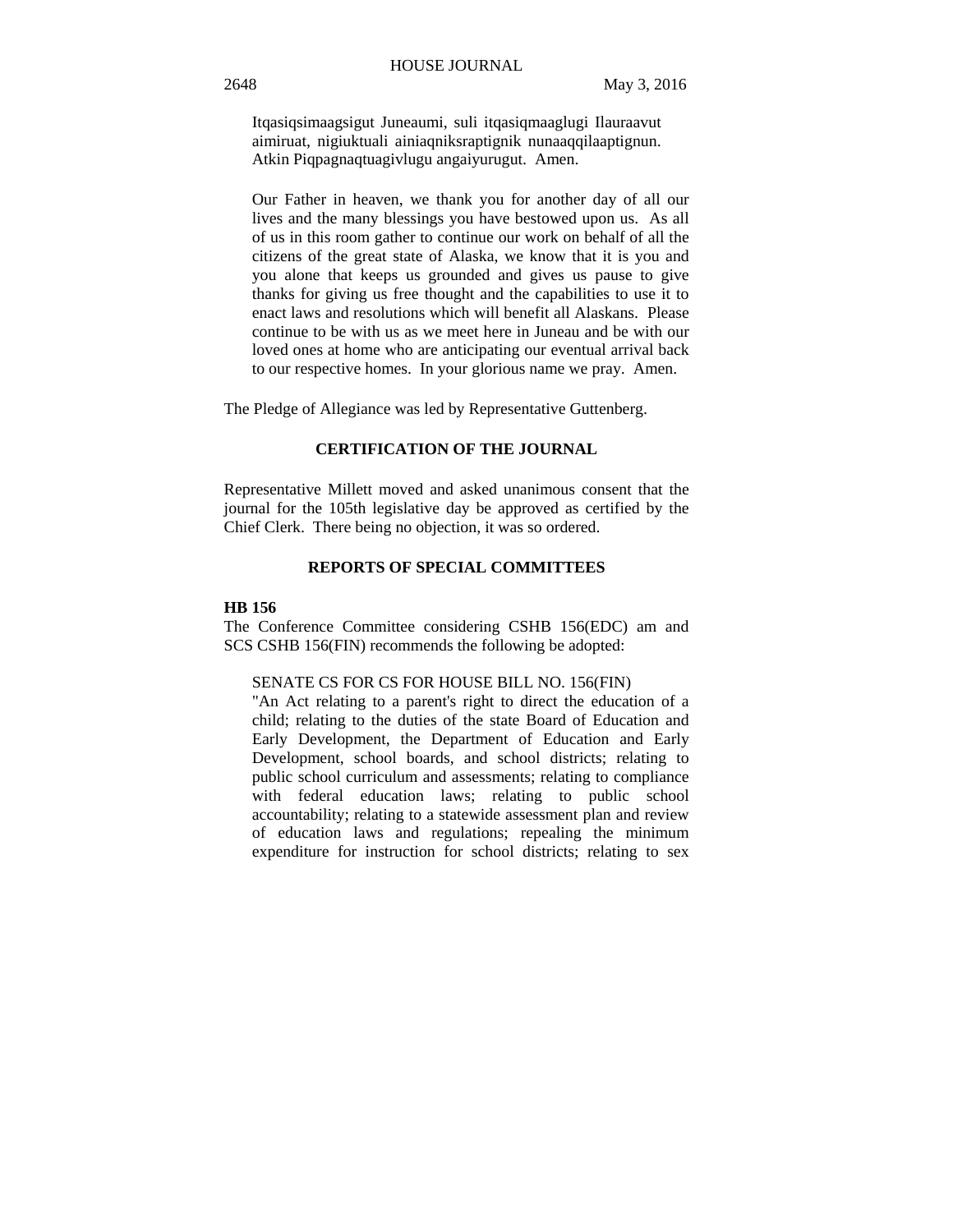education, human reproduction education, and human sexuality education; relating to suicide awareness and prevention training; relating to contracts for student assessments; relating to questionnaires and surveys administered in public schools; relating to physical examinations for teachers; and providing for an effective date."

(SCR 25 – title change resolution)

The report was signed by Representatives Keller (Chair), Talerico; and Senators Dunleavy (Chair), Giessel, Olson.

The following fiscal note(s) apply to SCS CSHB 156(FIN):

2. Zero, Dept. of Education & Early Development

SCS CSHB 156(FIN) is under Unfinished Business.

# **CONSIDERATION OF THE DAILY CALENDAR**

# **SENATE BILLS IN THIRD READING**

### **SB 91**

The following, which was held in second reading (page 2643) from the May 2, 2016, calendar, was before the House:

# HOUSE CS FOR CS FOR SS FOR SENATE BILL NO. 91(FIN) am H

"An Act relating to civil in rem forfeiture actions; relating to criminal law and procedure; relating to controlled substances; relating to probation; relating to sentencing; relating to treatment program credit for time spent toward service of a sentence of imprisonment; relating to the Violent Crimes Compensation Board; establishing a pretrial services program with pretrial services officers in the Department of Corrections; relating to permanent fund dividends; relating to electronic monitoring; relating to penalties for violations of municipal ordinances; relating to parole; relating to correctional restitution centers; relating to community work service; relating to revocation, termination, suspension, cancellation, or restoration of a driver's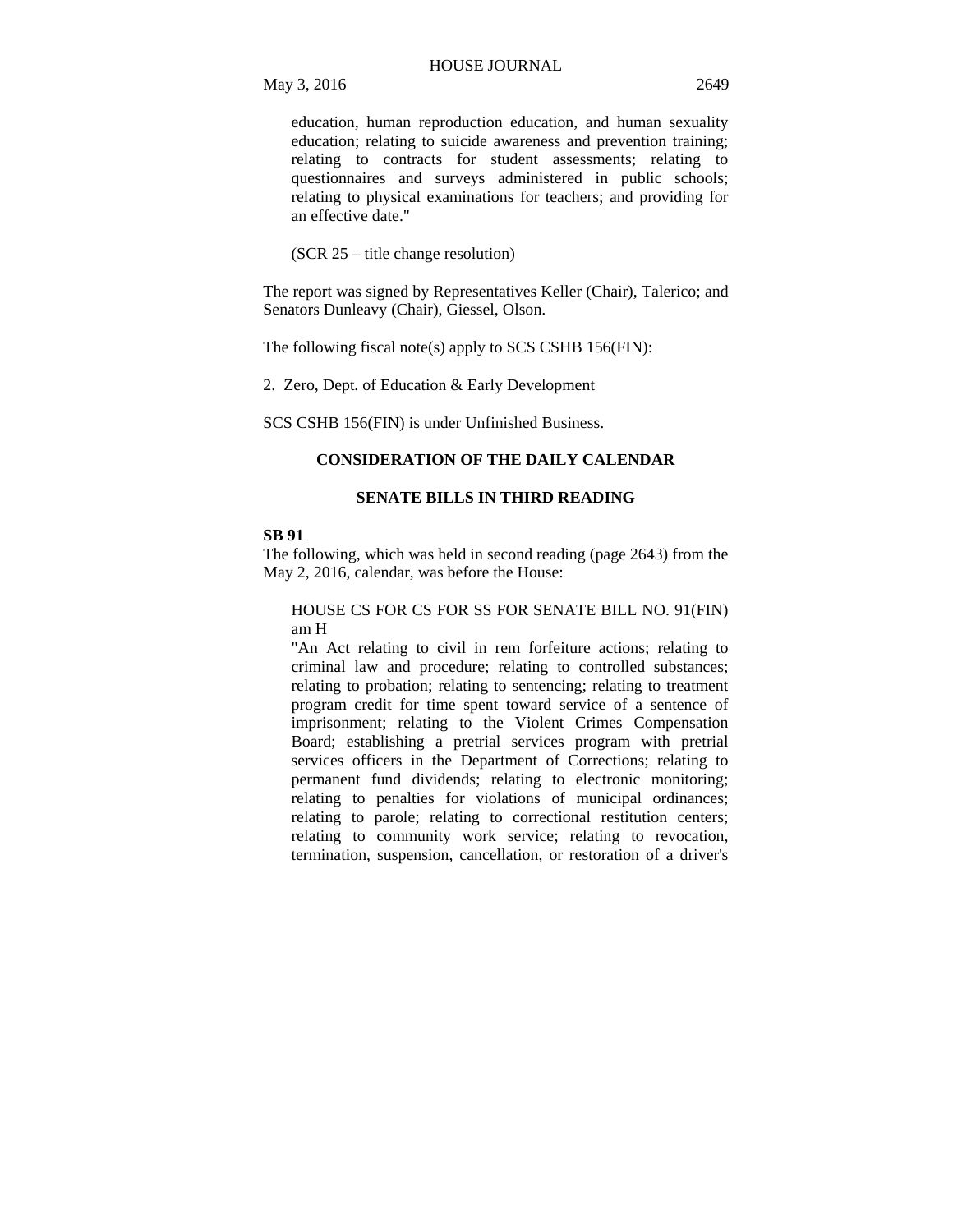license; relating to the disqualification of persons convicted of certain felony drug offenses from participation in the food stamp and temporary assistance programs; relating to the duties of the commissioner of corrections; relating to collecting information about civil litigation by the Alaska Judicial Council; amending Rules 32, 32.1, 38, and 43, Alaska Rules of Criminal Procedure; repealing Rule 41(a)(3), Alaska Rules of Civil Procedure, and Rules 511(c) and (e), Alaska Rules of Appellate Procedure; and providing for an effective date."

Amendment No. 14 was not offered.

Amendment No. 15 was not offered.

Amendment No. 16 was offered by Representative Josephson:

Page 1, line 8 (title amendment): Delete "**suspension, cancellation,**"

Page 58, line 9, through page 59, line 2: Delete all material.

Renumber the following bill sections accordingly.

Page 108, line 19: Delete "sec. 105" Insert "sec. 103"

Page 110, lines 28 - 29: Delete all material.

Renumber the following paragraphs accordingly.

Page 110, line 30: Delete "sec. 99" Insert "sec. 97"

Page 110, line 31: Delete "sec. 100" Insert "sec. 98"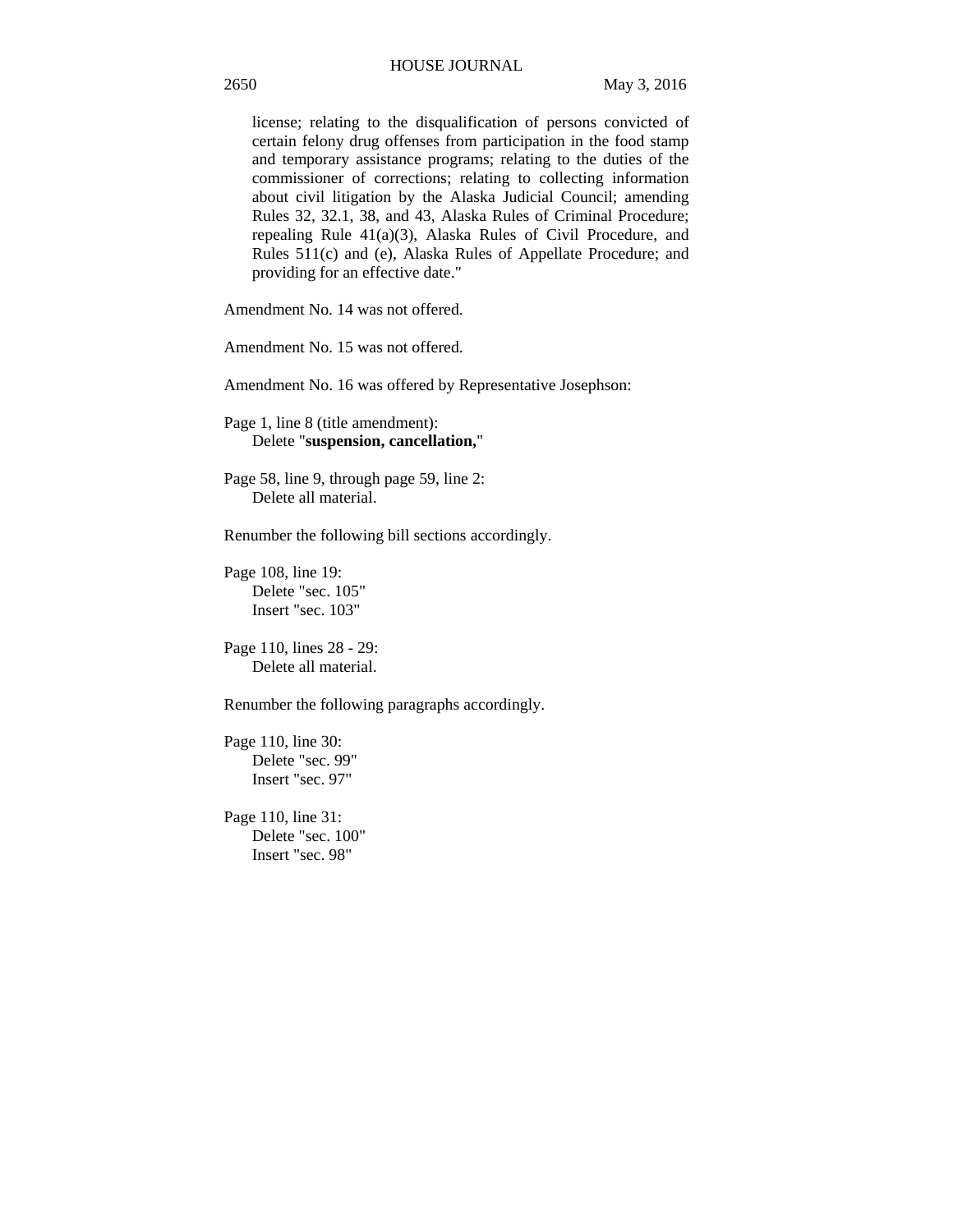May 3, 2016 2651 Page 111, line 1: Delete "sec. 149" Insert "sec. 147" Page 111, line 19: Delete "sec. 95" Insert "sec. 93" Page 111, line 20: Delete "sec. 98" Insert "sec. 96" Page 111, line 21: Delete "sec. 108" Insert "sec. 106" Page 111, line 22: Delete "sec. 109" Insert "sec. 107" Page 111, line 23: Delete "sec. 110" Insert "sec. 108" Page 111, line 24: Delete "sec. 112" Insert "sec. 110" Page 111, line 25: Delete "sec. 121" Insert "sec. 119" Page 111, line 26: Delete "sec. 141" Insert "sec. 139" Page 112, line 24: Delete "sec. 103" Insert "sec. 101"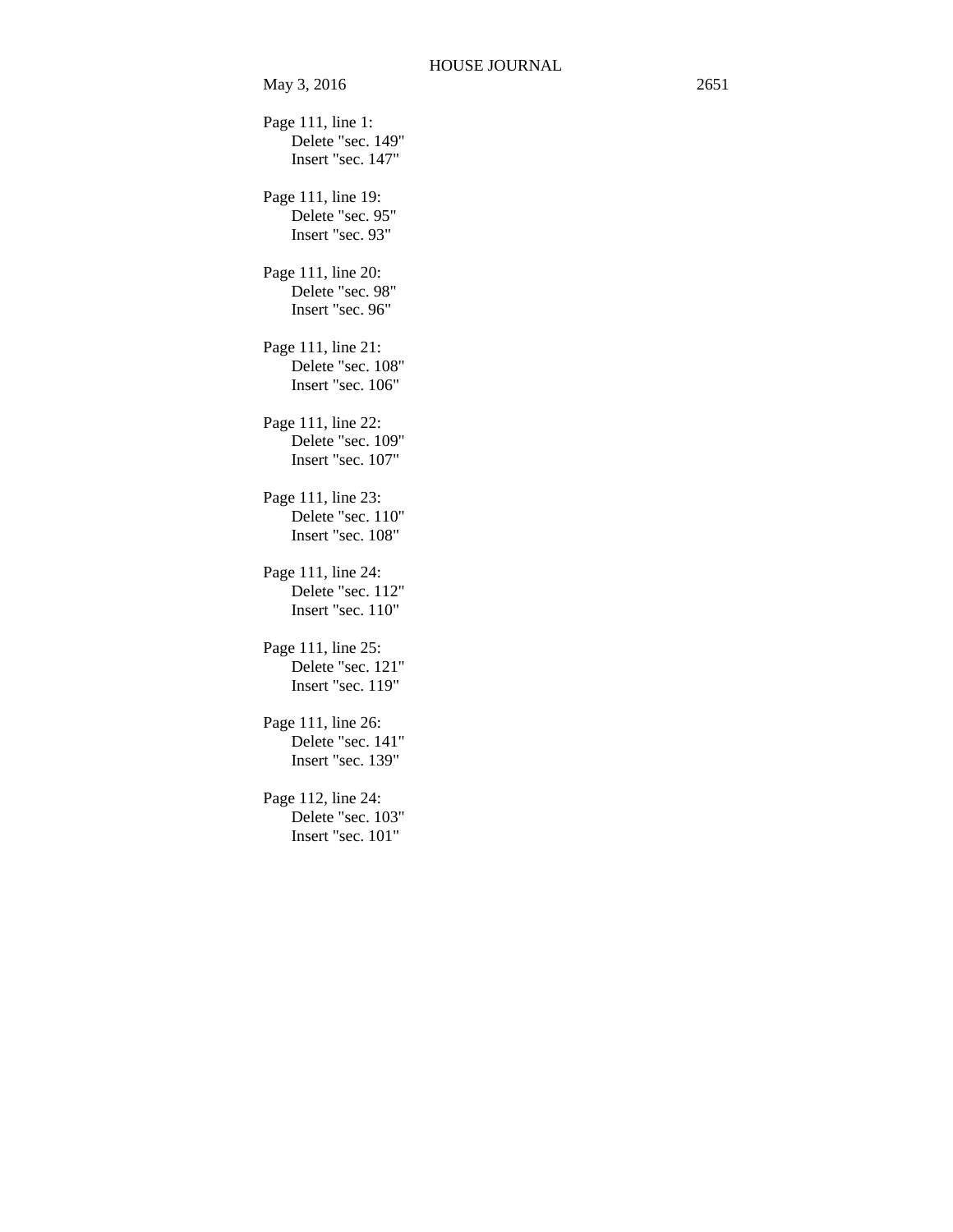Page 112, line 30: Delete "sec. 97" Insert "sec. 95" Page 113, line 2: Delete "sec. 106" Insert "sec. 104" Page 113, line 3: Delete "sec. 107" Insert "sec. 105" Page 113, line 4: Delete "sec. 111" Insert "sec. 109" Page 113, line 5: Delete "sec. 113" Insert "sec. 111" Page 113, line 6: Delete "sec. 114" Insert "sec. 112" Page 113, line 7: Delete "sec. 115" Insert "sec. 113" Page 113, line 8: Delete "sec. 122" Insert "sec. 120" Page 113, line 9: Delete "sec. 123" Insert "sec. 121" Page 113, line 10: Delete "sec. 124" Insert "sec. 122"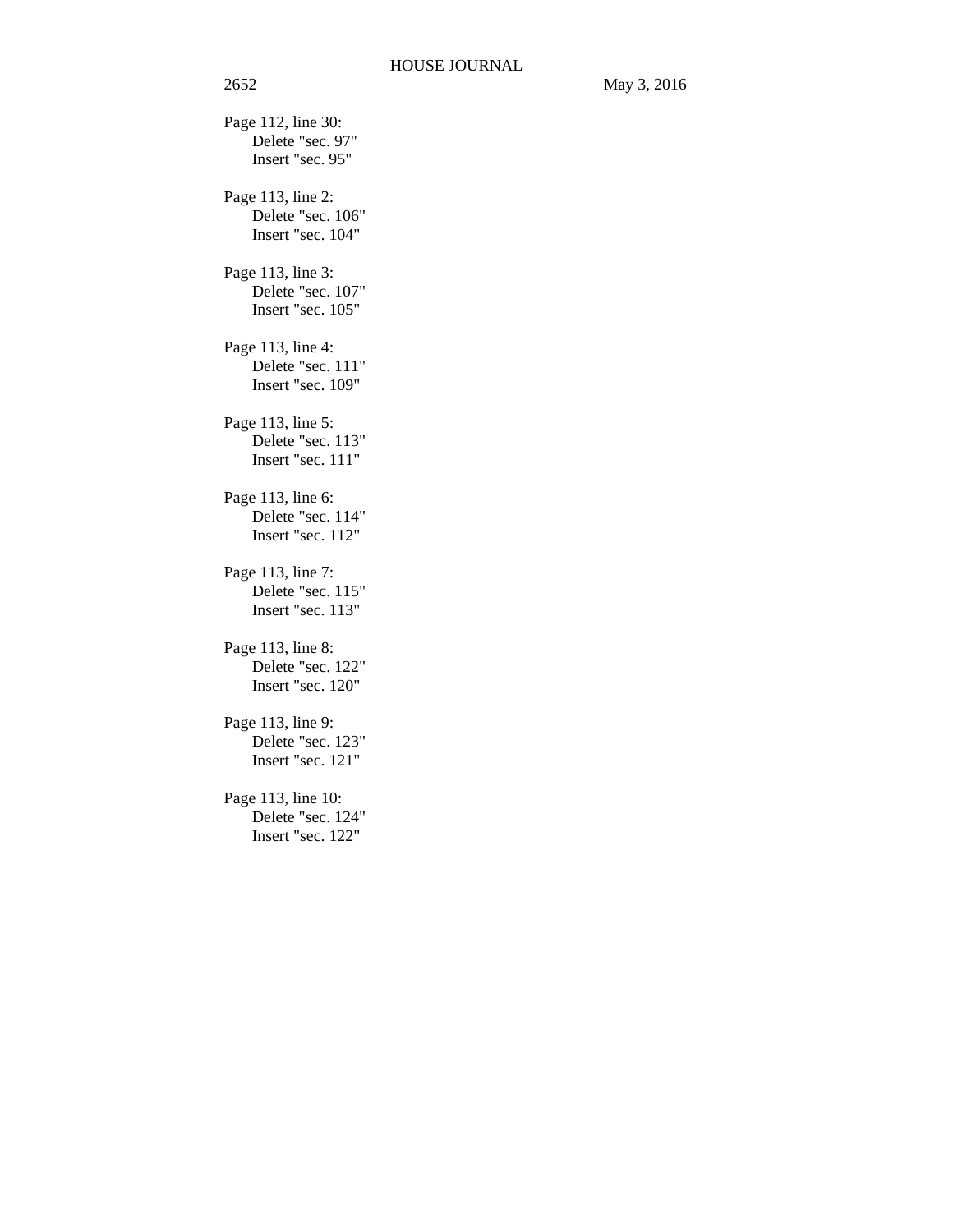Page 113, line 11: Delete "sec. 125" Insert "sec. 123" Page 113, line 12: Delete "sec. 126" Insert "sec. 124" Page 113, line 13: Delete "sec. 127" Insert "sec. 125" Page 113, line 14: Delete "sec. 128" Insert "sec. 126" Page 113, line 15: Delete "sec. 130" Insert "sec. 128" Page 113, line 16: Delete "sec. 166" Insert "sec. 164" Page 113, line 17: Delete "166" Insert "164" Page 113, line 29: Delete "sec. 105" Insert "sec. 103" Page 114, line 1: Delete "sec. 129" Insert "sec. 127" Page 114, line 2: Delete "sec. 131" Insert "sec. 129"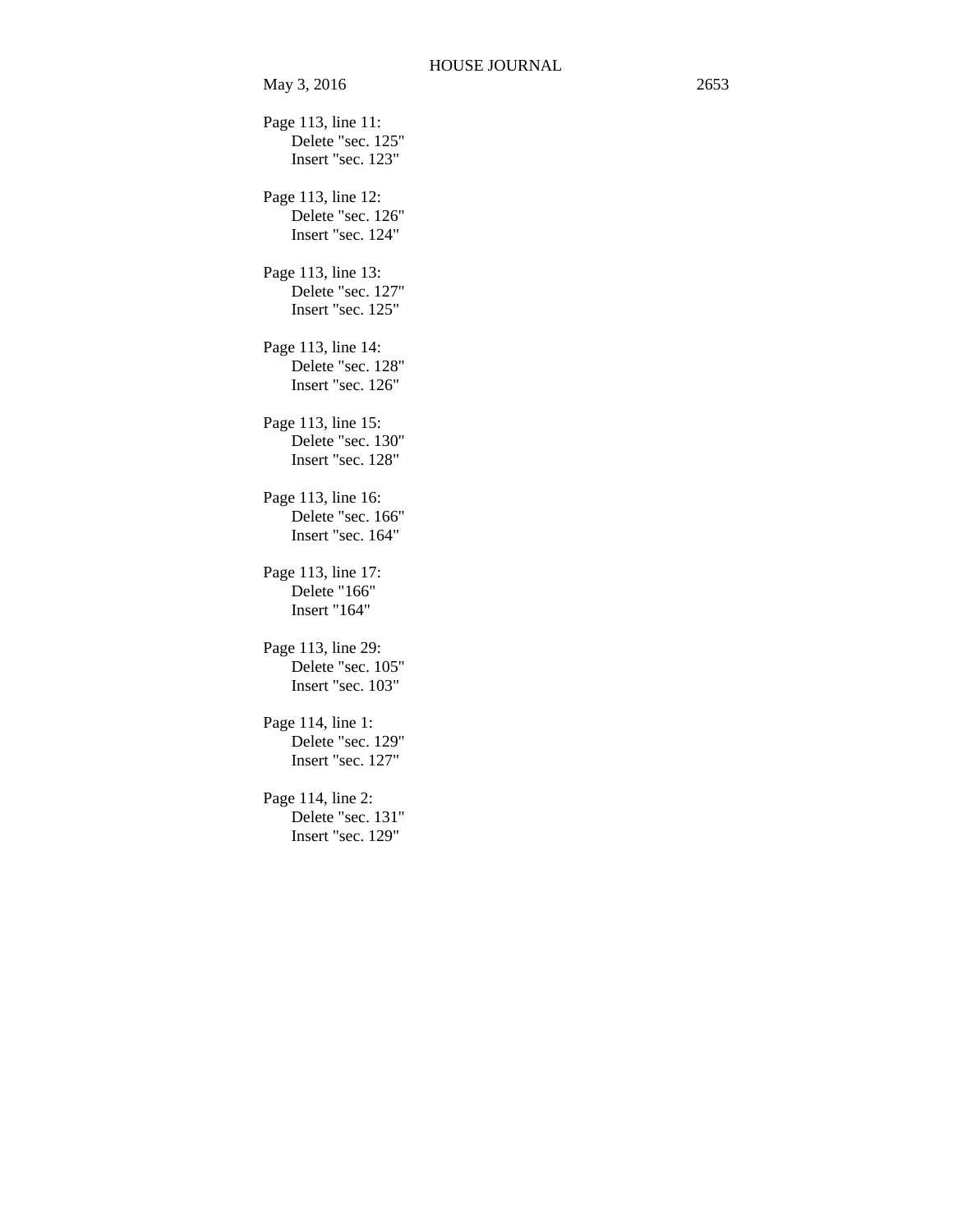Page 114, line 3: Delete "sec. 132" Insert "sec. 130" Page 114, line 4: Delete "sec. 133" Insert "sec. 131" Page 114, line 5: Delete "sec. 134" Insert "sec. 132" Page 114, line 6: Delete "sec. 135" Insert "sec. 133" Page 114, line 7: Delete "sec. 136" Insert "sec. 134" Page 114, line 8: Delete "sec. 137" Insert "sec. 135" Page 114, line 9: Delete "sec. 138" Insert "sec. 136" Page 114, line 10: Delete "sec. 139" Insert "sec. 137" Page 114, line 11: Delete "sec. 102" Insert "sec. 100" Page 114, line 12: Delete "sec. 102" Insert "sec. 100"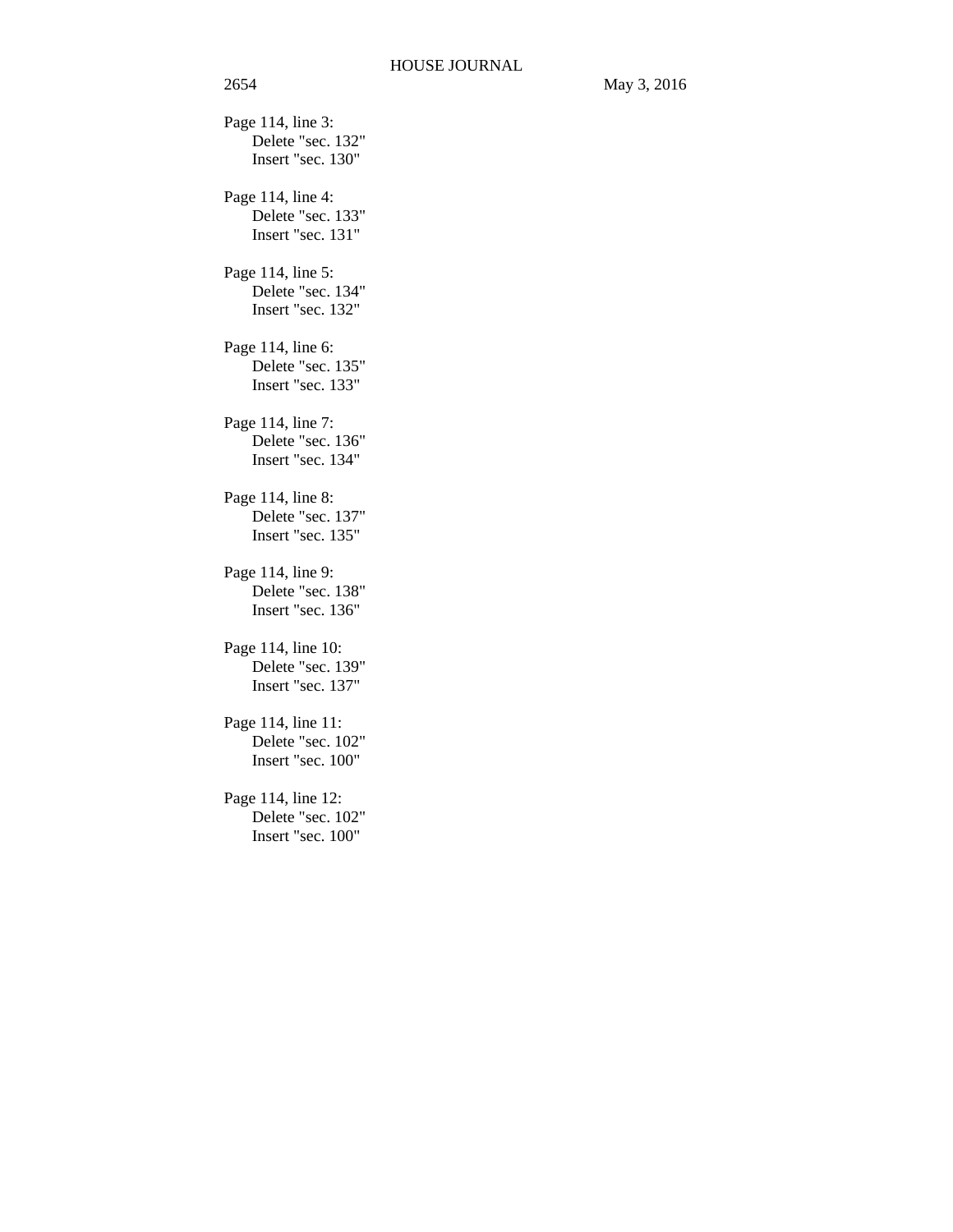Page 114, line 13: Delete "sec. 102" Insert "sec. 100" Page 114, line 14: Delete "sec. 102" Insert "sec. 100" Page 114, line 15: Delete "sec. 142" Insert "sec. 140" Page 114, line 16: Delete "sec. 142" Insert "sec. 140" Page 114, line 17: Delete "sec. 142" Insert "sec. 140" Page 114, line 18: Delete "sec. 142" Insert "sec. 140" Page 115, line 4: Delete "sec. 101" Insert "sec. 99" Page 115, line 19: Delete "sec. 166" Insert "sec. 164" Page 115, line 22: Delete "sec. 168(a)" Insert "sec. 166(a)" Page 115, line 24: Delete "sec. 168(b)" Insert "sec. 166(b)"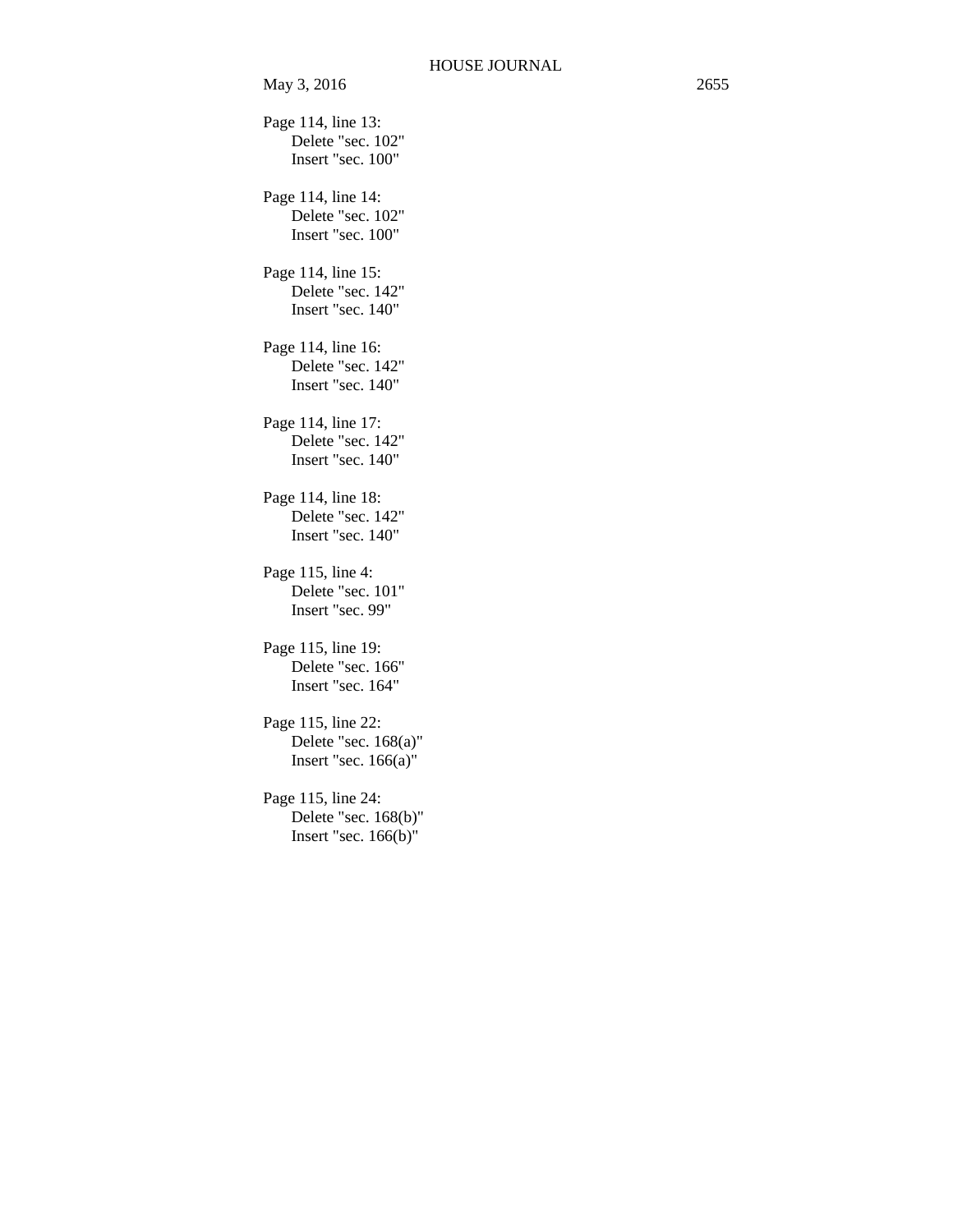Page 115, line 27: Delete "sec. 168(c)" Insert "sec.  $166(c)$ " Page 115, line 30: Delete "sec. 168(d)" Insert "sec. 166(d)" Page 116, line 2: Delete "sec. 105" Insert "sec. 103" Delete "sec. 168(e)" Insert "sec. 166(e)" Page 116, lines 5 - 6: Delete "90 - 94, 97, 99 - 101, 142, 148 - 158, 167, 168(b), 168(c), and 168(d)" Insert "90 - 92, 95, 97 - 99, 140, 146 - 156, 165, 166(b), 166(c), and 166(d)" Page 116, lines 9 - 10: Delete "95, 96, 98, 102 - 104, 106 - 141, 143 - 146, and 159 - 161" Insert "93, 94, 96, 100 - 102, 104 - 139, 141 - 144, and 157 - 159" Page 116, line 11: Delete "Section 147" Insert "Section 145" Page 116, line 12: Delete "105, 168(a), and 168(e)" Insert "103, 166(a), and 166(e)" Page 116, line 14: Delete "sec. 166" Insert "sec. 164" Representative Josephson moved and asked unanimous consent that Amendment No. 16 be adopted.

Representative Claman objected.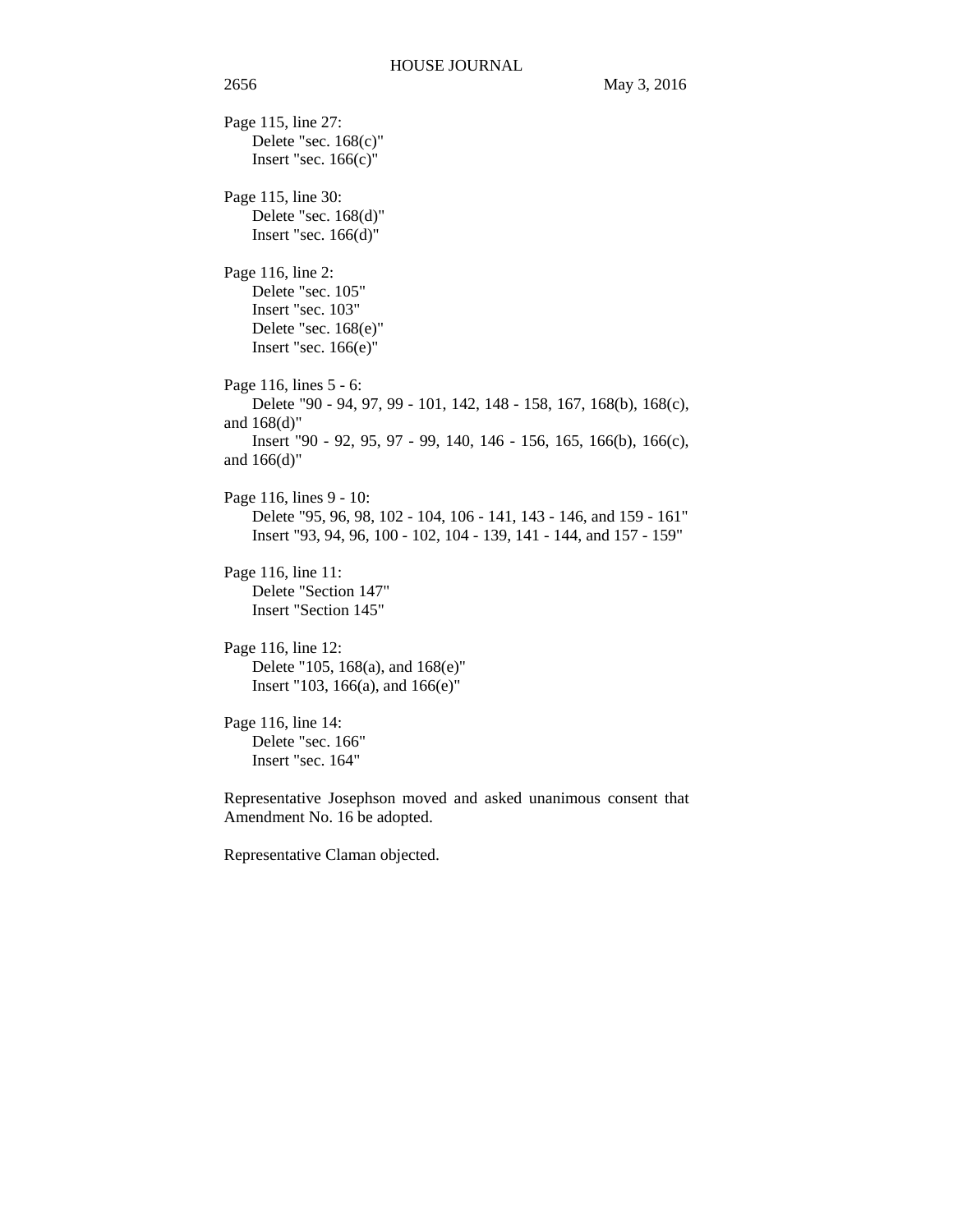The question being: "Shall Amendment No. 16 be adopted?" The roll was taken with the following result:

HCS CSSSSB 91(FIN) am H Second Reading Amendment No. 16

# **YEAS: 5 NAYS: 33 EXCUSED: 2 ABSENT: 0**

Yeas: Josephson, Lynn, Reinbold, Tuck, Drummond

Nays: Herron, Hughes, Johnson, Kawasaki, Keller, Kito, Kreiss-Tomkins, LeDoux, Millett, Munoz, Nageak, Neuman, Olson, Ortiz, Pruitt, Saddler, Seaton, Spohnholz, Stutes, Talerico, Tarr, Thompson, Tilton, Wilson, Wool, Claman, Colver, Edgmon, Foster, Gara, Gattis, Guttenberg, Chenault

Excused: Vazquez, Hawker

And so, Amendment No. 16 was not adopted.

Amendment No. 17 was offered by Representative Josephson:

Page 28, line 3, following "charged":

Insert "with a misdemeanor offense"

Page 28, following line 29:

Insert a new subsection to read:

"(f) A person charged with a felony offense under AS 28.35.030 or 28.35.032 who is assessed by a pretrial services officer as low, moderate, or high risk may be required, singly or in combination, in addition to other conditions specified in this section, to deposit with the court and execute

(A) an appearance bond with a posting not to exceed 10 percent of the specified amount of the bond with the condition that the deposit be returned upon the appearance of the person at scheduled hearings;

(B) a bail bond with sufficient solvent sureties or the deposit of cash; or

(C) a performance bond with a full or partial posting of the specified amount of the bond with the condition that the deposit be returned upon the performance of the conditions of release set by the court."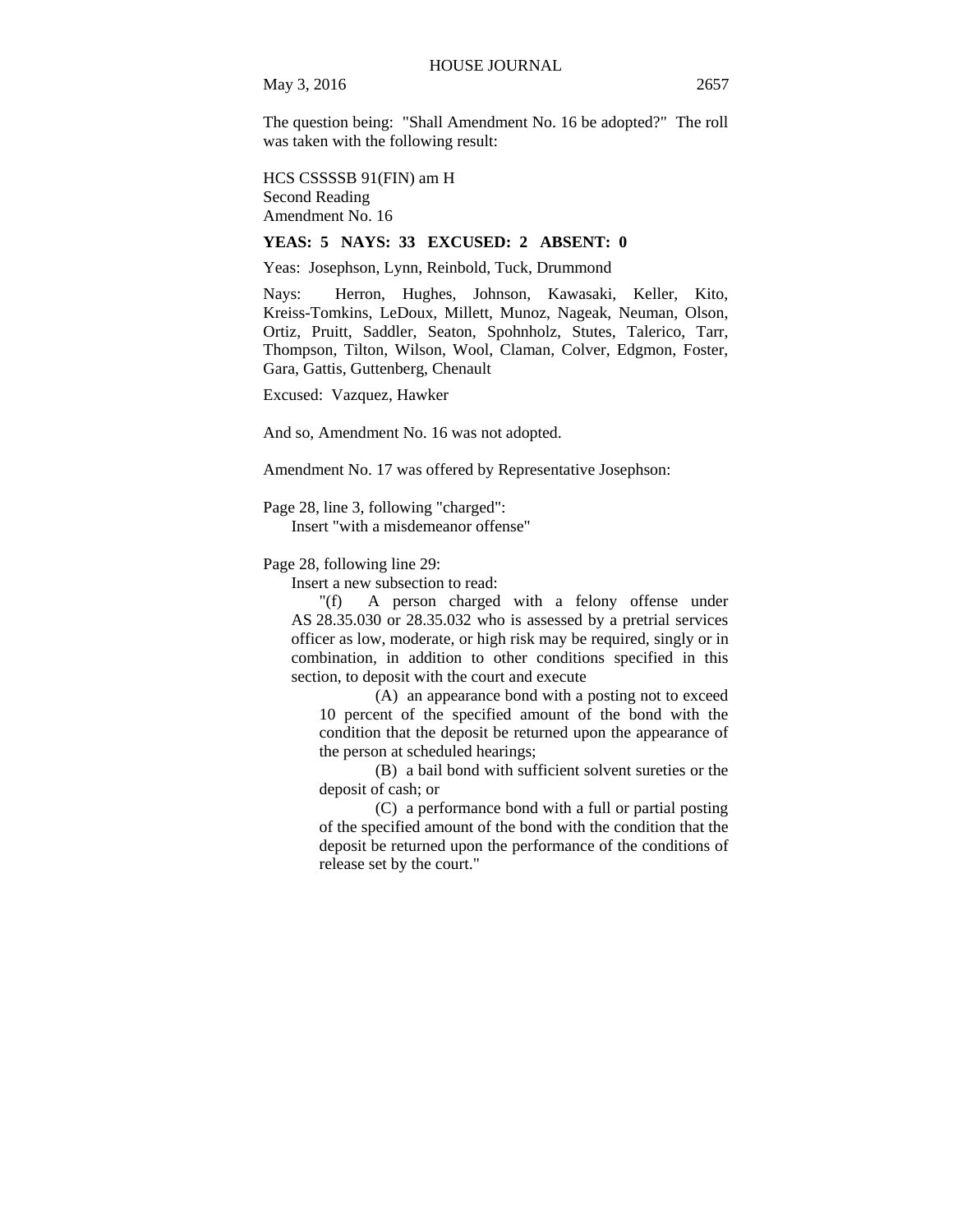Reletter the following subsections accordingly.

Page 28, line 31: Delete  $"$ (b) - (e) $"$ Insert  $"$ (b) - (f)"

Representative Josephson moved and asked unanimous consent that Amendment No. 17 be adopted.

Representative Claman objected.

The question being: "Shall Amendment No. 17 be adopted?" The roll was taken with the following result:

HCS CSSSSB 91(FIN) am H Second Reading Amendment No. 17

# **YEAS: 7 NAYS: 30 EXCUSED: 2 ABSENT: 1**

Yeas: Josephson, Lynn, Ortiz, Pruitt, Reinbold, Tarr, Tuck

Nays: Hughes, Johnson, Kawasaki, Keller, Kito, Kreiss-Tomkins, LeDoux, Millett, Munoz, Nageak, Neuman, Olson, Saddler, Seaton, Spohnholz, Stutes, Talerico, Thompson, Tilton, Wilson, Wool, Claman, Colver, Drummond, Edgmon, Foster, Gattis, Guttenberg, Herron, Chenault

Excused: Vazquez, Hawker

Absent: Gara

And so, Amendment No. 17 was not adopted.

Amendment No. 18 was offered by Representatives Josephson and Kawasaki:

Page 64, line 17: Delete "30" Insert "10"

Page 88, line 1: Delete "30" Insert "10"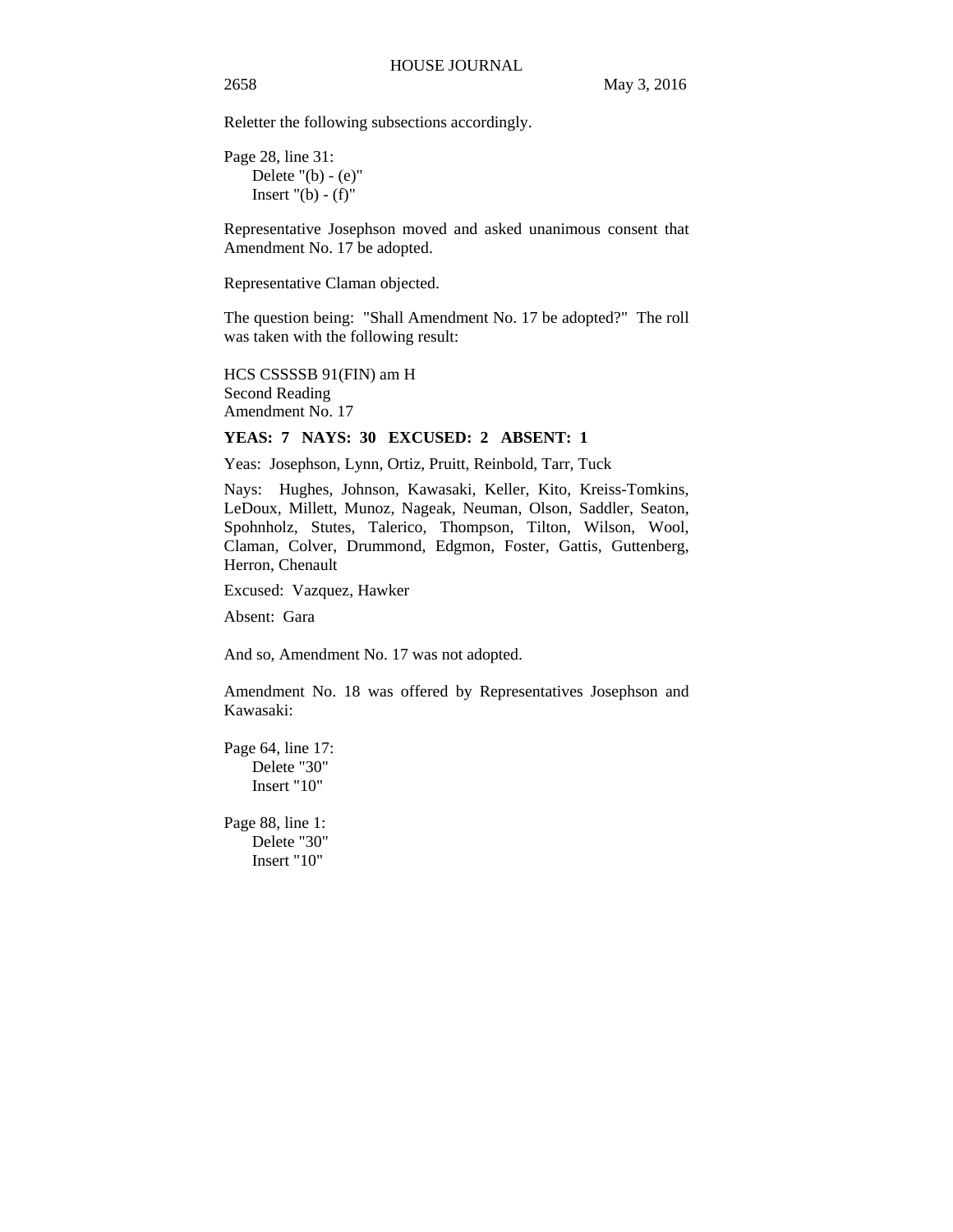May 3, 2016 2659

Representative Josephson moved and asked unanimous consent that Amendment No. 18 be adopted.

Representative Claman objected.

The question being: "Shall Amendment No. 18 be adopted?" The roll was taken with the following result:

HCS CSSSSB 91(FIN) am H Second Reading Amendment No. 18

**YEAS: 10 NAYS: 28 EXCUSED: 2 ABSENT: 0** 

Yeas: Josephson, Kawasaki, Lynn, Ortiz, Pruitt, Reinbold, Tuck, Colver, Drummond, Herron

Nays: Johnson, Keller, Kito, Kreiss-Tomkins, LeDoux, Millett, Munoz, Nageak, Neuman, Olson, Saddler, Seaton, Spohnholz, Stutes, Talerico, Tarr, Thompson, Tilton, Wilson, Wool, Claman, Edgmon, Foster, Gara, Gattis, Guttenberg, Hughes, Chenault

Excused: Vazquez, Hawker

And so, Amendment No. 18 was not adopted.

Amendment No. 19 was offered by Representative Josephson:

Page 71, line 4: Delete "B or"

Representative Josephson moved and asked unanimous consent that Amendment No. 19 be adopted.

Representative Claman objected.

The question being: "Shall Amendment No. 19 be adopted?" The roll was taken with the following result:

HCS CSSSSB 91(FIN) am H Second Reading Amendment No. 19 **YEAS: 16 NAYS: 20 EXCUSED: 2 ABSENT: 2**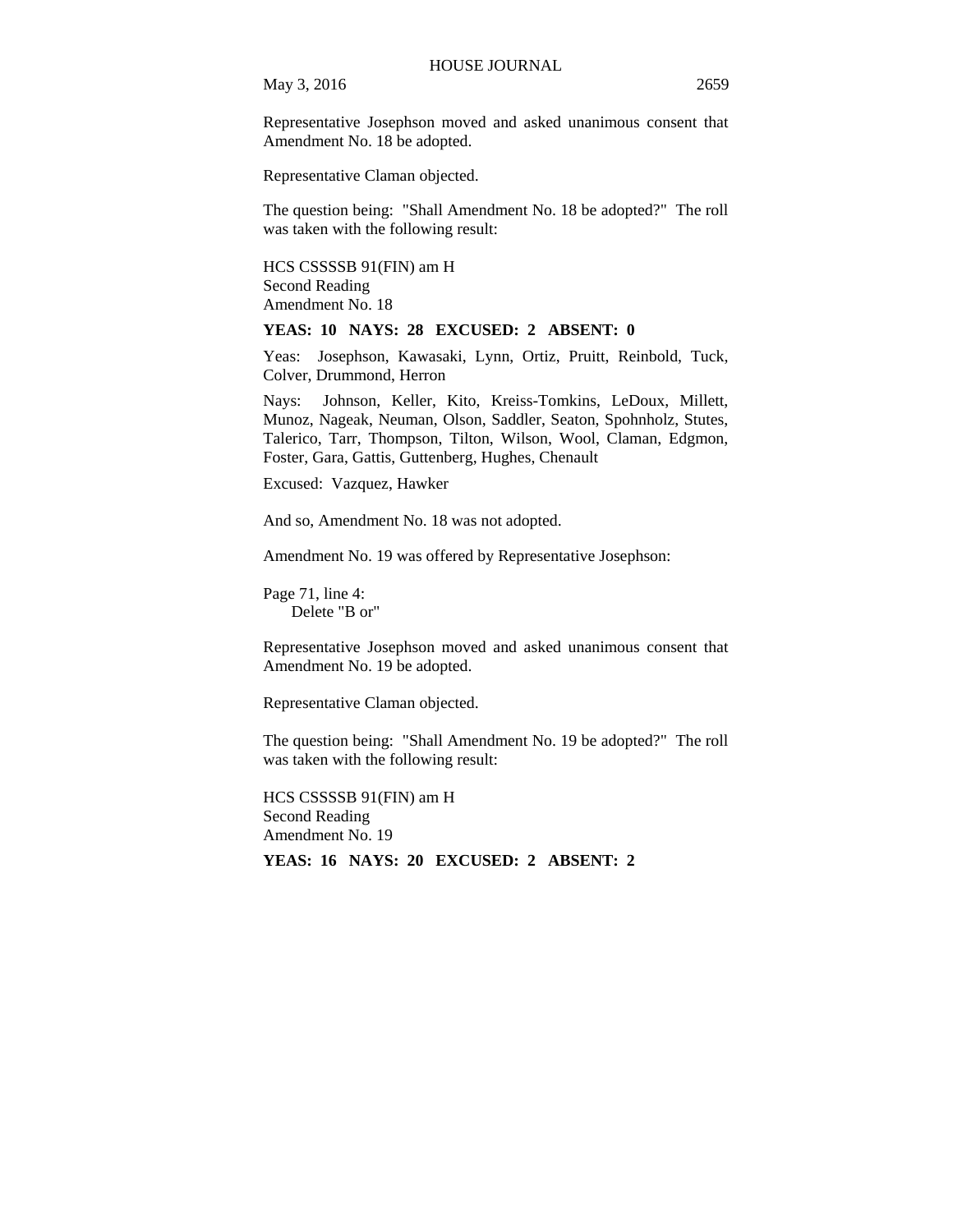Yeas: Josephson, Kawasaki, Kito, Lynn, Millett, Ortiz, Pruitt, Reinbold, Saddler, Spohnholz, Tarr, Tuck, Drummond, Gara, Guttenberg, Herron

Nays: Keller, Kreiss-Tomkins, LeDoux, Munoz, Nageak, Neuman, Olson, Seaton, Stutes, Talerico, Thompson, Tilton, Wilson, Wool, Claman, Foster, Gattis, Hughes, Johnson, Chenault

Excused: Vazquez, Hawker

Absent: Colver, Edgmon

And so, Amendment No. 19 was not adopted.

Amendment No. 20 was offered by Representative Josephson:

Page 72, line 26: Delete "**AS 12.55.125(i)(1) and (2)**" Insert "**AS 12.55.125(c)(2) - (4), (d)(3) and (4), and (i)(1), (2), and (3)(D) and (E)**"

Page 72, line 31: Delete "**AS 12.55.125(i)**" Insert "**AS 12.55.125(c)(2) - (4), (d)(3) and (4), and (i)(1), (2), and (3)(D) and (E)**"

Page 74, line 11: Delete "**AS 12.55.125(i)(3)**" Insert "**AS 12.55.125(i)(3)(A) - (C)**"

Representative Josephson moved and asked unanimous consent that Amendment No. 20 be adopted.

Representative Keller objected.

The question being: "Shall Amendment No. 20 be adopted?" The roll was taken with the following result:

HCS CSSSSB 91(FIN) am H Second Reading Amendment No. 20

**YEAS: 10 NAYS: 25 EXCUSED: 2 ABSENT: 3**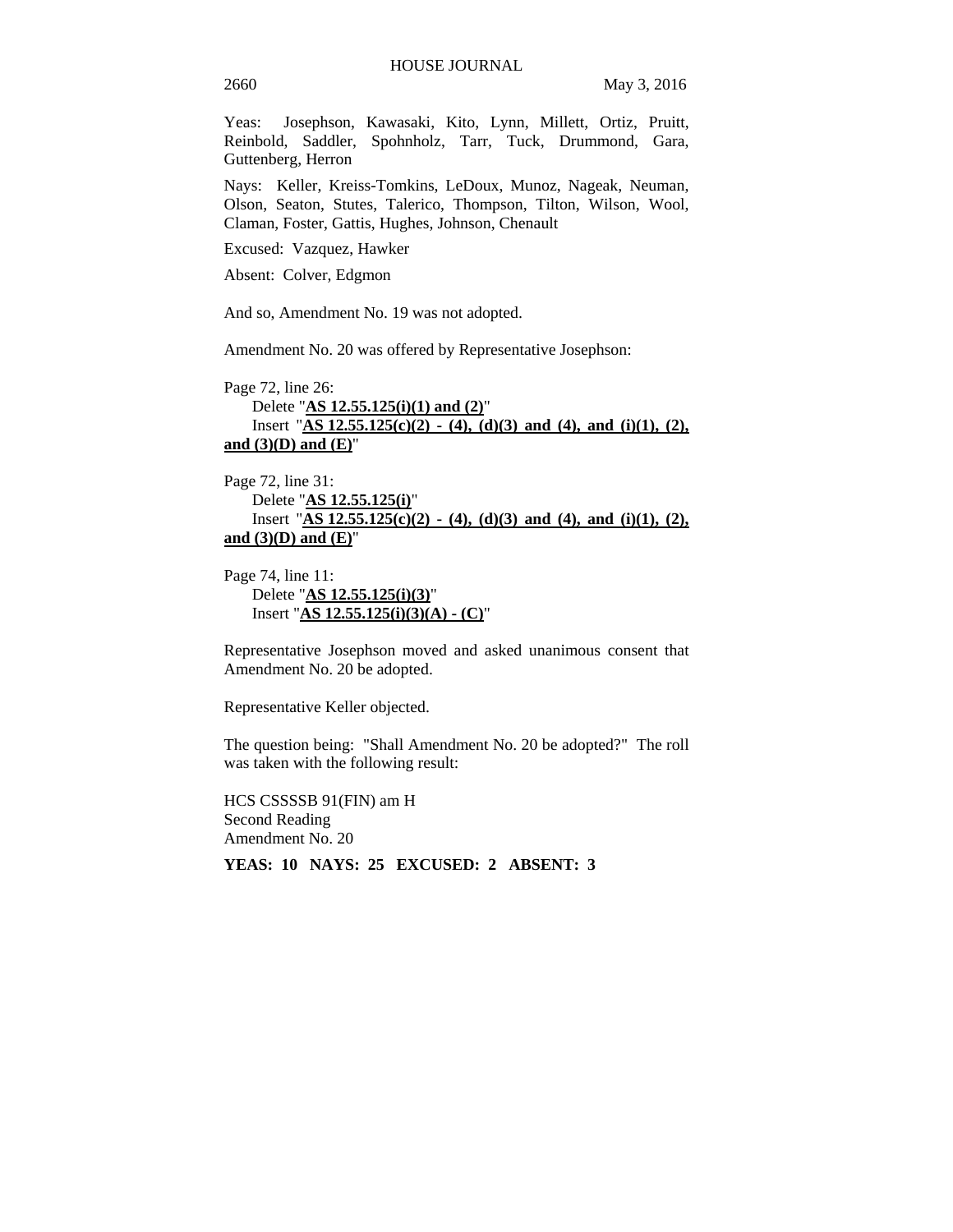May 3, 2016 2661

Yeas: Kawasaki, Lynn, Millett, Pruitt, Reinbold, Tarr, Tuck, Drummond, Herron, Josephson

Nays: Keller, Kito, Kreiss-Tomkins, LeDoux, Munoz, Nageak, Olson, Saddler, Seaton, Spohnholz, Talerico, Thompson, Tilton, Wilson, Wool, Claman, Colver, Edgmon, Foster, Gara, Gattis, Guttenberg, Hughes, Johnson, Chenault

Excused: Vazquez, Hawker

Absent: Neuman, Ortiz, Stutes

And so, Amendment No. 20 was not adopted.

Amendment No. 21 was not offered.

Amendment No. 22 was not offered.

Amendment No. 23 was not offered.

Amendment No. 24 was offered by Representative Josephson:

Page 71, following line 31:

Insert a new subsection to read:

"(e) Notwithstanding (a) of this section, a person is ineligible for administrative parole if the person has been convicted of a class C felony under

(1) AS 11.46.310 or 11.46.360;

(2) AS 11.51.100(d)(2) or (f) or 11.51.200;

(3) AS 11.56.320, 11.56.335, 11.56.540, 11.56.590, 11.56.610, 11.56.770, or 11.56.835; or

(4) AS 11.61.123(f)(1), 11.61.140(h), 11.61.200, 11.61.240(b)(3), or 11.61.250."

Representative Josephson moved and asked unanimous consent that Amendment No. 24 be adopted.

Representative Claman objected.

The question being: "Shall Amendment No. 24 be adopted?" The roll was taken with the following result: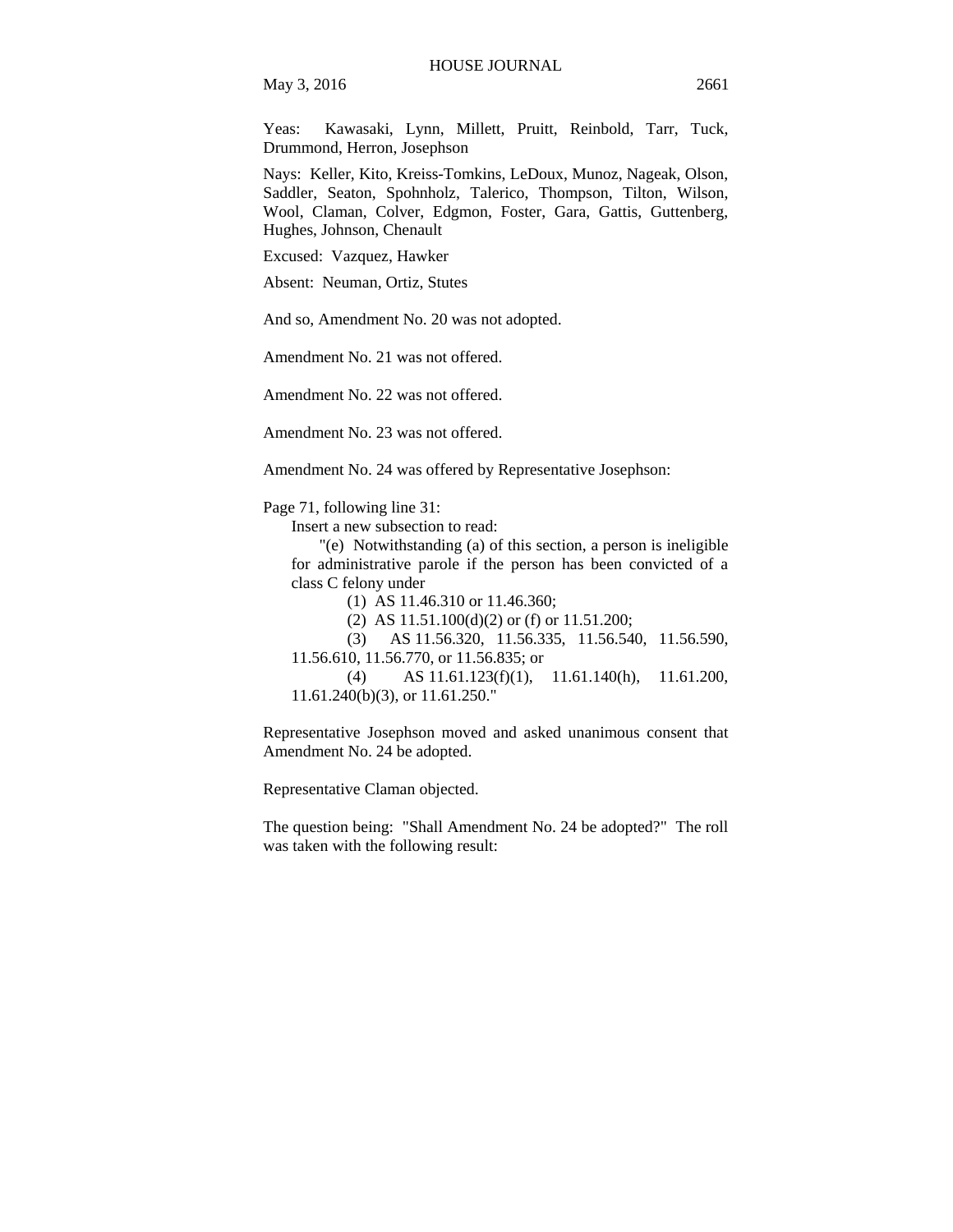HCS CSSSSB 91(FIN) am H Second Reading Amendment No. 24

# **YEAS: 12 NAYS: 26 EXCUSED: 2 ABSENT: 0**

Yeas: Lynn, Millett, Ortiz, Pruitt, Reinbold, Tuck, Colver, Drummond, Gara, Herron, Josephson, Kawasaki

Nays: Keller, Kito, Kreiss-Tomkins, LeDoux, Munoz, Nageak, Neuman, Olson, Saddler, Seaton, Spohnholz, Stutes, Talerico, Tarr, Thompson, Tilton, Wilson, Wool, Claman, Edgmon, Foster, Gattis, Guttenberg, Hughes, Johnson, Chenault

Excused: Vazquez, Hawker

Gara changed from "Nay" to "Yea". Ortiz changed from "Nay" to Yea".

And so, Amendment No. 24 was not adopted.

Amendment No. 25 was not offered.

Amendment No. 26 was offered by Representatives Gara, Pruitt, and Keller:

Page 50, line 27, following "(4)": Insert "**or (5)**"

Page 51, line 14, following "**years**": Insert "**; (5) if the offense is a first felony conviction, and the defendant violated AS 11.66.130, zero to two years**"

Representative Gara moved and asked unanimous consent that Amendment No. 26 be adopted.

Representative Claman objected.

Representative Gara moved and asked unanimous consent to withdraw Amendment No. 26. There being no objection, it was so ordered.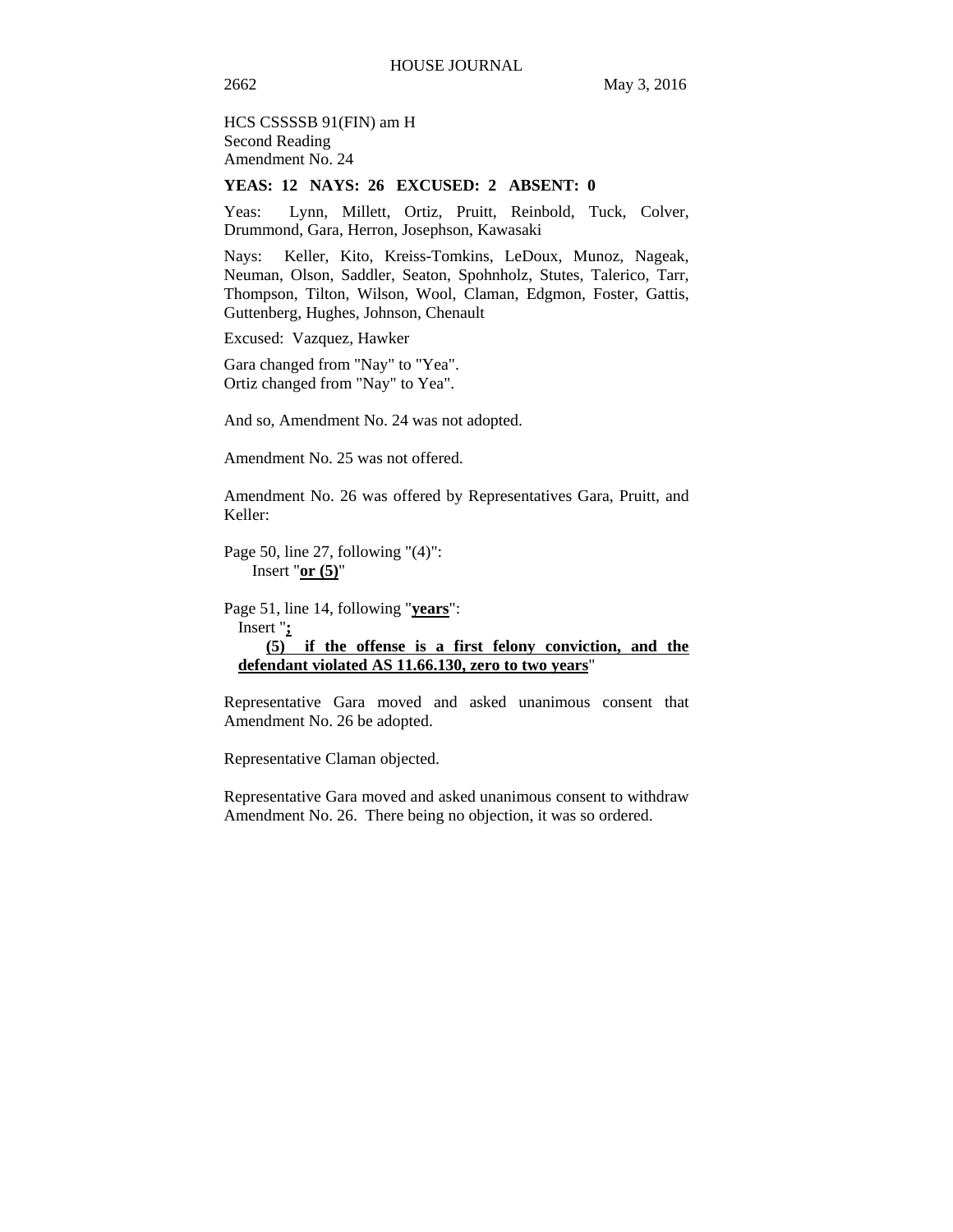Amendment No. 27 was offered by Representatives Claman and LeDoux:

Page 4, line 10, following "services": Insert "**, adjusted for inflation as provided in AS 11.46.982,**" Page 4, line 18, following "property": Insert "**, adjusted for inflation as provided in AS 11.46.982,**" Page 5, line 2, following "services": Insert "**, adjusted for inflation as provided in AS 11.46.982,**" Page 5, line 5, following "property": Insert "**, adjusted for inflation as provided in AS 11.46.982,**" Page 5, following line 8: Insert a new bill section to read: "**\* Sec. 7.** AS 11.46.150(a) is amended to read: (a) A person commits the crime of theft in the fourth degree if the person commits theft as defined in AS 11.46.100 and the value of the property or services is less than \$250**, adjusted for inflation as provided in AS 11.46.982**." Renumber the following bill sections accordingly. Page 5, line 13, following "merchandise": Insert "**, adjusted for inflation as provided in AS 11.46.982,**" Page 5, line 14, following "merchandise": Insert "**, adjusted for inflation as provided in AS 11.46.982,**" Page 5, line 25, following "merchandise": Insert "**, adjusted for inflation as provided in AS 11.46.982,**" Page 5, line 27, following "merchandise": Insert "**, adjusted for inflation as provided in AS 11.46.982,**" Page 6, line 1, following "merchandise":

Insert "**, adjusted for inflation as provided in AS 11.46.982,**"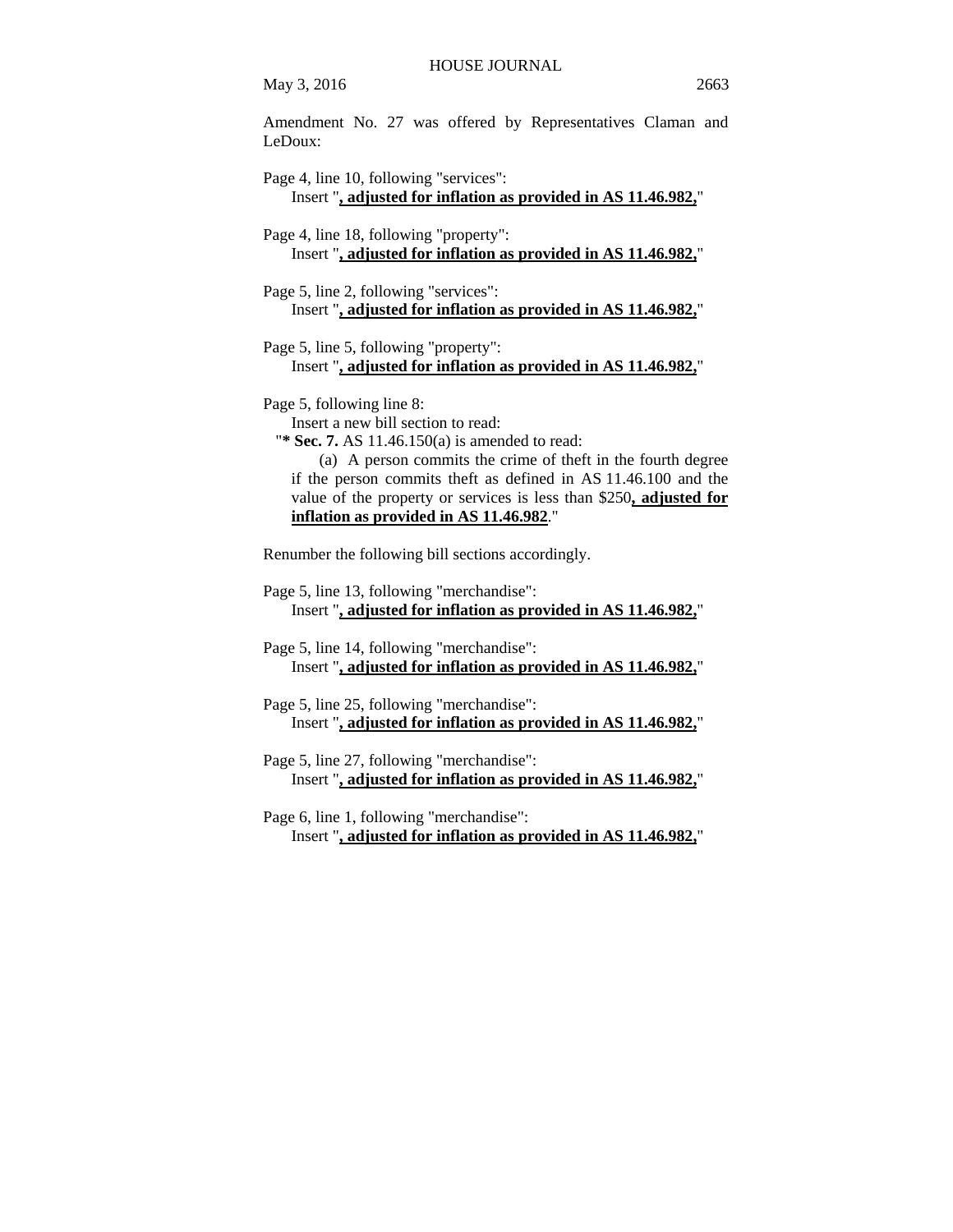| Page 6, line 6, following "appeared":<br>Insert ", adjusted for inflation as provided in AS 11.46.982,"  |
|----------------------------------------------------------------------------------------------------------|
| Page 6, line 8, following "appeared":<br>Insert ", adjusted for inflation as provided in AS 11.46.982,"  |
| Page 6, line 11, following "appeared":<br>Insert ", adjusted for inflation as provided in AS 11.46.982," |
| Page 6, line 15, following "appeared":<br>Insert ", adjusted for inflation as provided in AS 11.46.982," |
| Page 6, line 17, following "appeared":<br>Insert ", adjusted for inflation as provided in AS 11.46.982," |
| Page 6, line 20, following "appeared":<br>Insert ", adjusted for inflation as provided in AS 11.46.982," |
| Page 6, line 23, following "check":<br>Insert ", adjusted for inflation as provided in AS 11.46.982,"    |
| Page 6, line 24, following "check":<br>Insert ", adjusted for inflation as provided in AS 11.46.982,"    |
| Page 6, line 26, following "check":<br>Insert ", adjusted for inflation as provided in AS 11.46.982,"    |
| Page 6, line 28, following "check":<br>Insert ", adjusted for inflation as provided in AS 11.46.982,"    |
| Page 7, line 1, following "obtained":<br>Insert ", adjusted for inflation as provided in AS 11.46.982,"  |
| Page 7, line 3, following "obtained":<br>Insert ", adjusted for inflation as provided in AS 11.46.982,"  |
| Page 7, line 6, following "obtained":<br>Insert ", adjusted for inflation as provided in AS 11.46.982,"  |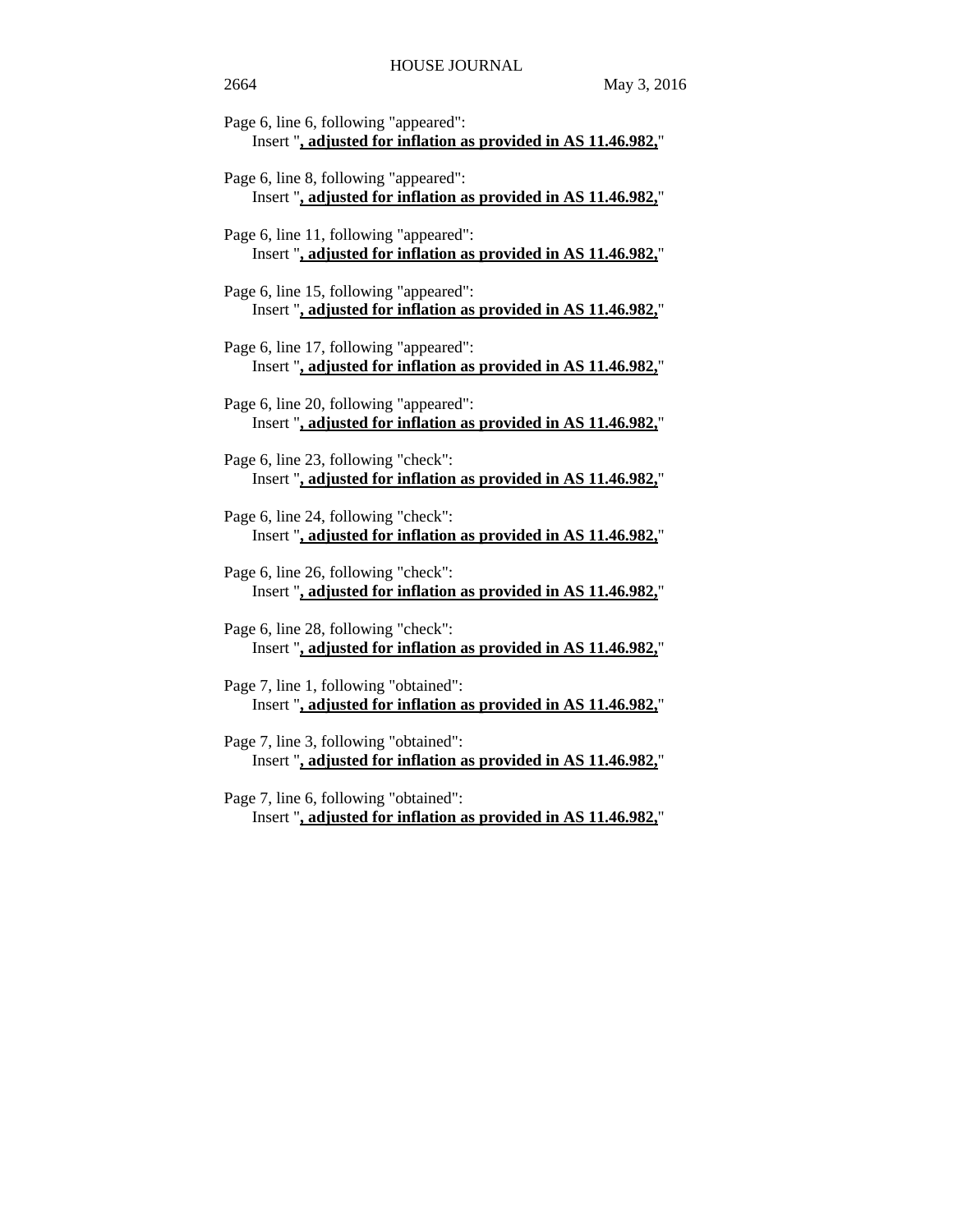Page 7, line 30, following "amount": Insert "**, adjusted for inflation as provided in AS 11.46.982,**"

Page 8, line 29, following "amount": Insert "**, adjusted for inflation as provided in AS 11.46.982,**"

Page 9, line 14, following "amount": Insert "**, adjusted for inflation as provided in AS 11.46.982,**"

Page 9, following line 25:

Insert a new bill section to read:

"**\* Sec. 18.** AS 11.46.486(a) is amended to read:

(a) A person commits the crime of criminal mischief in the fifth degree if, having no right to do so or any reasonable ground to believe the person has such a right,

(1) with reckless disregard for the risk of harm to or loss of the property or with intent to cause substantial inconvenience to another, the person tampers with property of another;

(2) with intent to damage property of another, the person damages property of another in an amount**, adjusted for inflation as provided in AS 11.46.982,** less than \$250; or

(3) the person rides in a propelled vehicle knowing it has been stolen or that it is being used in violation of AS 11.46.360 or  $11.46.365(a)(1)$ ."

Renumber the following bill sections accordingly.

Page 9, line 28, following "represent": Insert "**, adjusted for inflation as provided in AS 11.46.982,**"

Page 9, line 31, following "represent": Insert "**, adjusted for inflation as provided in AS 11.46.982,**"

Page 10, line 2, following "represent": Insert "**, adjusted for inflation as provided in AS 11.46.982,**"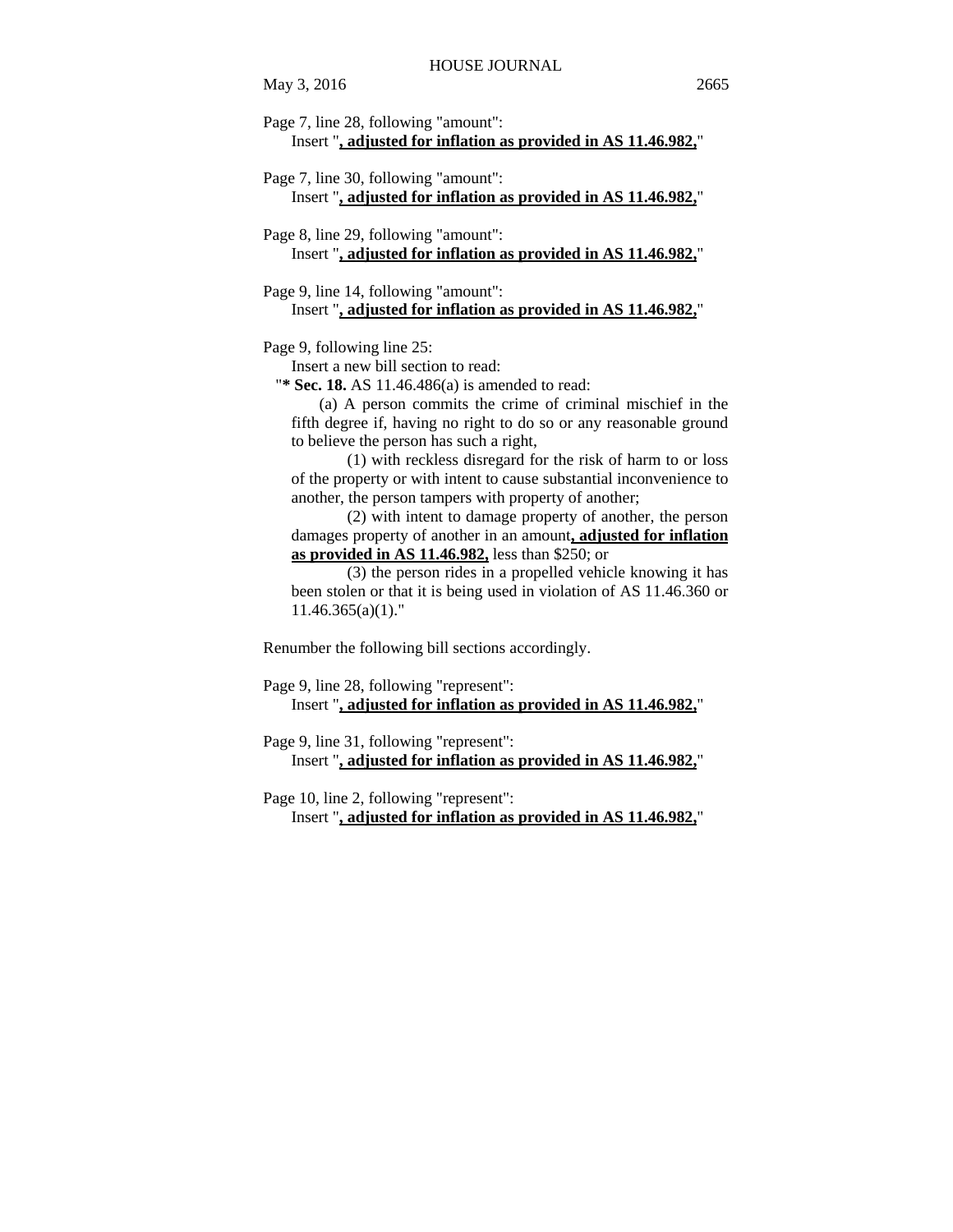Page 10, line 5, following "misapplied":

Insert "**, adjusted for inflation as provided in AS 11.46.982,**"

- Page 10, line 7, following "misapplied": Insert "**, adjusted for inflation as provided in AS 11.46.982,**"
- Page 10, line 11, following "loss": Insert "**, adjusted for inflation as provided in AS 11.46.982,**"
- Page 10, line 13, following "loss": Insert "**, adjusted for inflation as provided in AS 11.46.982,**"

### Page 10, line 14, following "loss":

### Insert "**, adjusted for inflation as provided in AS 11.46.982,**"

Page 10, following line 15:

Insert new bill sections to read:

"**\* Sec. 22.** AS 11.46.980 is amended by adding a new subsection to read:

(d) In making a finding related to the degree or classification of a crime under this chapter, a court shall refer to the most recent property value threshold set by the Alaska Judicial Council under AS 11.46.982.

 **\* Sec. 23.** AS 11.46 is amended by adding a new section to read:

**Sec. 11.46.982. Adjustment for inflation increasing the value of property or services as an element of an offense.** (a) The Alaska Judicial Council shall publish a report on July 1, 2020, calculating the increase in value, if any, of property or services as an element of an offense in this chapter from a base value of \$250 and \$2,000, based on a formula provided by the Department of Labor and Workforce Development, reflecting the change in the Consumer Price Index for the Anchorage metropolitan area compiled by the Bureau of Labor Statistics, United States Department of Labor.

(b) The Alaska Judicial Council shall, in calculating the price of property or services as provided in this section,

(1) recalculate the base value of property and services of \$250 and \$2,000 every five years; and

(2) report the base value of property and services of \$250 and \$2,000 rounded to the nearest \$50 increment.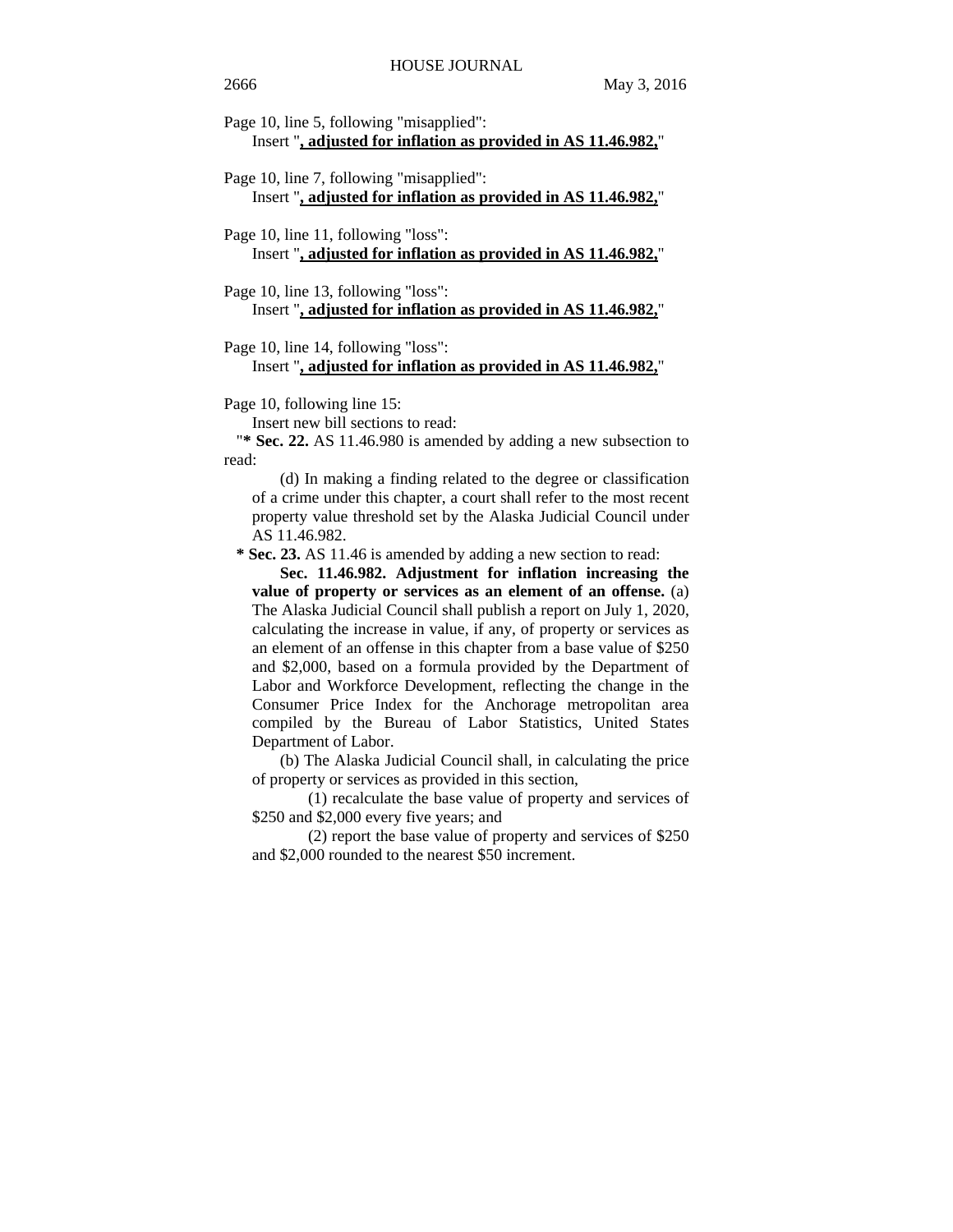(c) The Alaska Judicial Council shall publish the report

provided in this section by electronically providing copies of the report

(1) to all law enforcement agencies in the state;

(2) the Public Defender Agency;

(3) the office of public advocacy;

(4) the attorney general;

(5) the court system;

(6) on the judicial council's Internet website; and

(7) to the senate secretary and the chief clerk of the house of representatives."

Renumber the following bill sections accordingly.

Page 108, line 3: Delete "sec. 53" Insert "sec. 57"

Page 108, line 9: Delete "sec. 69" Insert "sec. 73"

Page 108, line 12: Delete "sec. 69" Insert "sec. 73"

Page 108, line 13: Delete "sec. 70" Insert "sec. 74"

Page 108, line 16: Delete "sec. 86" Insert "sec. 90"

Page 108, line 19: Delete "sec. 105" Insert "sec. 109"

Page 110, following line 1: Insert "(3) AS 11.46.150(a), as amended by sec. 7 of this Act;"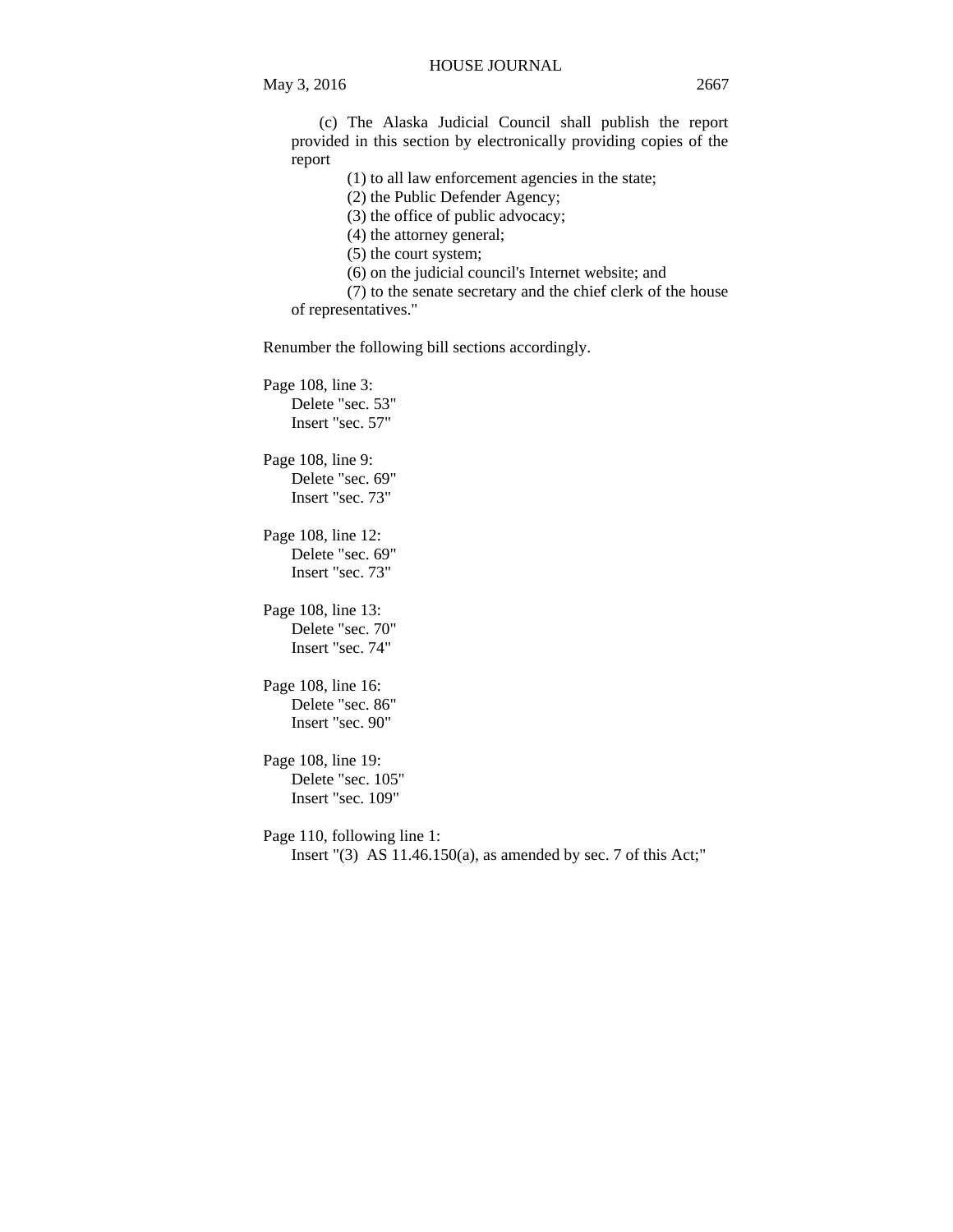Renumber the following paragraphs accordingly.

Page 110, line 2: Delete "sec. 7" Insert "sec. 8" Page 110, line 3: Delete "sec. 8" Insert "sec. 9" Page 110, line 4: Delete "sec. 9" Insert "sec. 10" Page 110, line 5: Delete "sec. 10" Insert "sec. 11" Page 110, line 6: Delete "sec. 11" Insert "sec. 12" Page 110, line 7: Delete "sec. 12" Insert "sec. 13" Page 110, line 8: Delete "sec. 13" Insert "sec. 14" Page 110, line 9: Delete "sec. 14" Insert "sec. 15" Page 110, line 10: Delete "sec. 15" Insert "sec. 16" Page 110, line 11: Delete "sec. 16" Insert "sec. 17"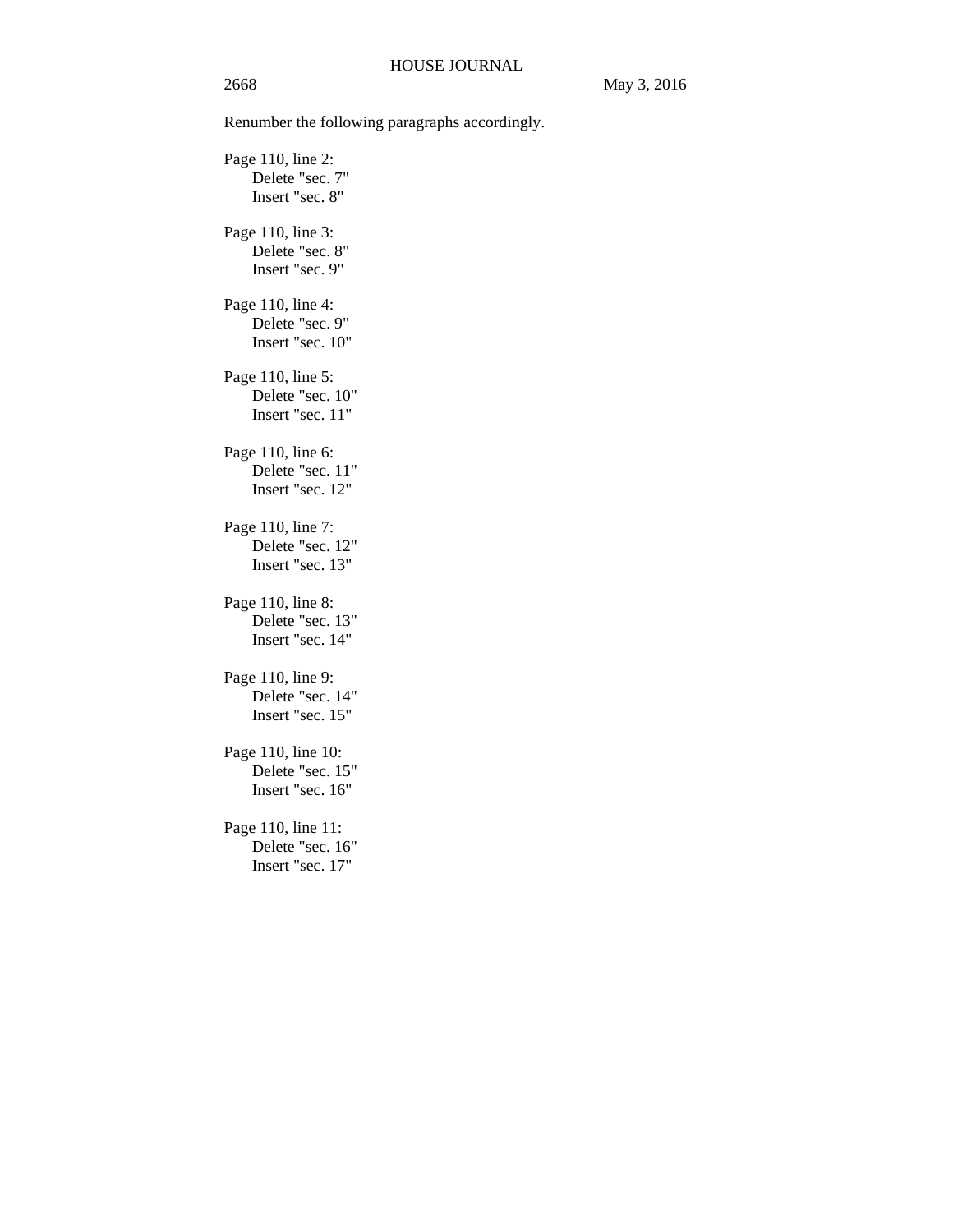May 3, 2016 2669 Page 110, following line 11: Insert "(14) AS 11.46.486(a), as amended by sec. 18 of this Act;" Renumber the following paragraphs accordingly. Page 110, line 12: Delete "sec. 17" Insert "sec. 19" Page 110, line 13: Delete "sec. 18" Insert "sec. 20" Page 110, line 14: Delete "sec. 19" Insert "sec. 21" Page 110, following line 14: Insert "(18) AS 11.46.982, enacted by sec. 23 of this Act;" Renumber the following paragraphs accordingly. Page 110, line 15: Delete "sec. 21" Insert "sec. 25" Page 110, line 16: Delete "sec. 22" Insert "sec. 26" Page 110, line 17: Delete "sec. 24" Insert "sec. 28" Page 110, line 18: Delete "sec. 26" Insert "sec. 30" Page 110, line 19: Delete "sec. 27" Insert "sec. 31"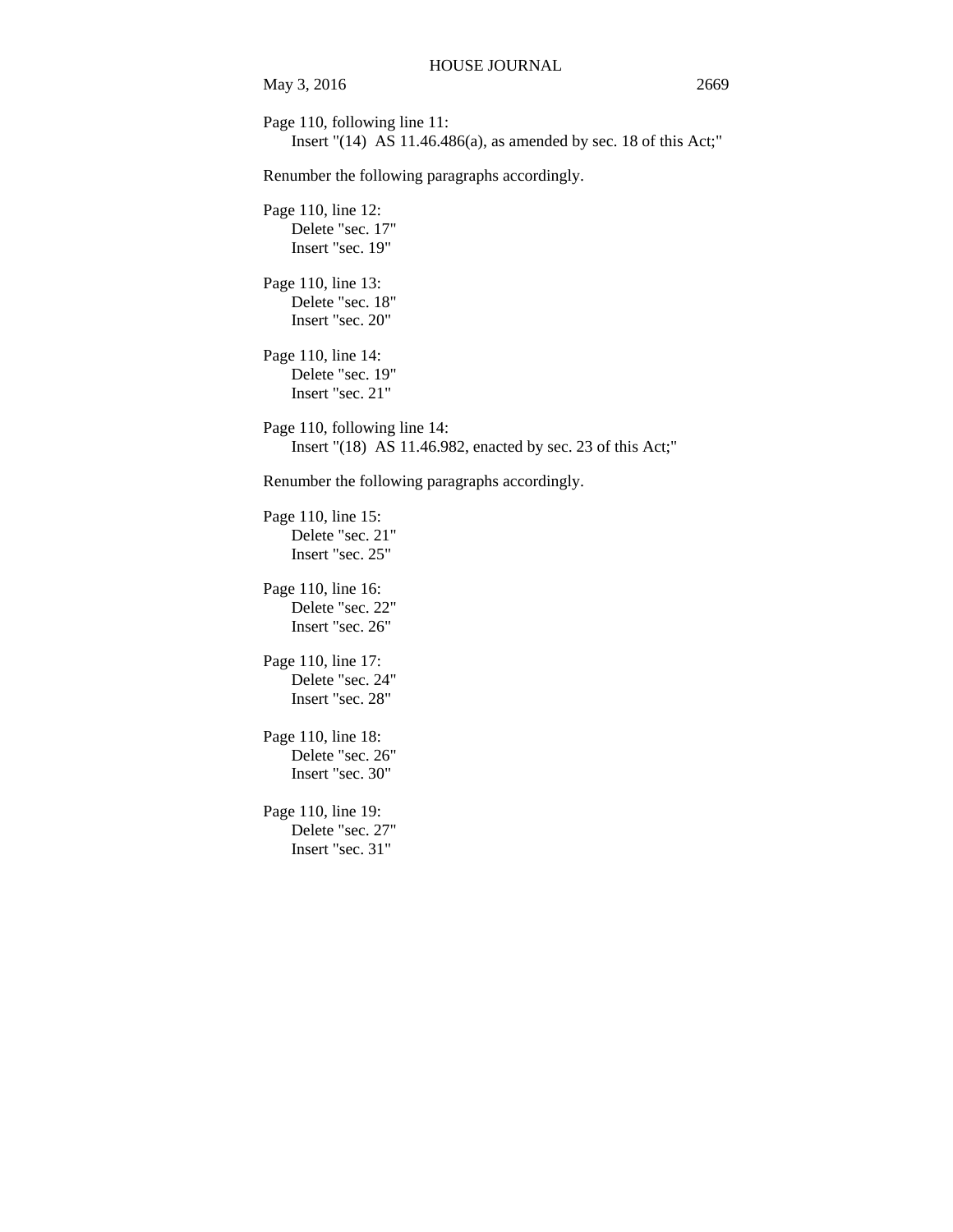Delete "sec. 29" Insert "sec. 33" Page 110, line 21: Delete "sec. 35" Insert "sec. 39" Page 110, line 22: Delete "sec. 36" Insert "sec. 40" Page 110, line 23: Delete "sec. 39" Insert "sec. 43" Page 110, line 24: Delete "sec. 41" Insert "sec. 45" Page 110, line 25: Delete "sec. 43" Insert "sec. 47" Page 110, line 26: Delete "sec. 79" Insert "sec. 83" Page 110, line 27: Delete "sec. 80" Insert "sec. 84" Page 110, line 28: Delete "sec. 92" Insert "sec. 96" Page 110, line 29:

Delete "sec. 93" Insert "sec. 97"

Page 110, line 20: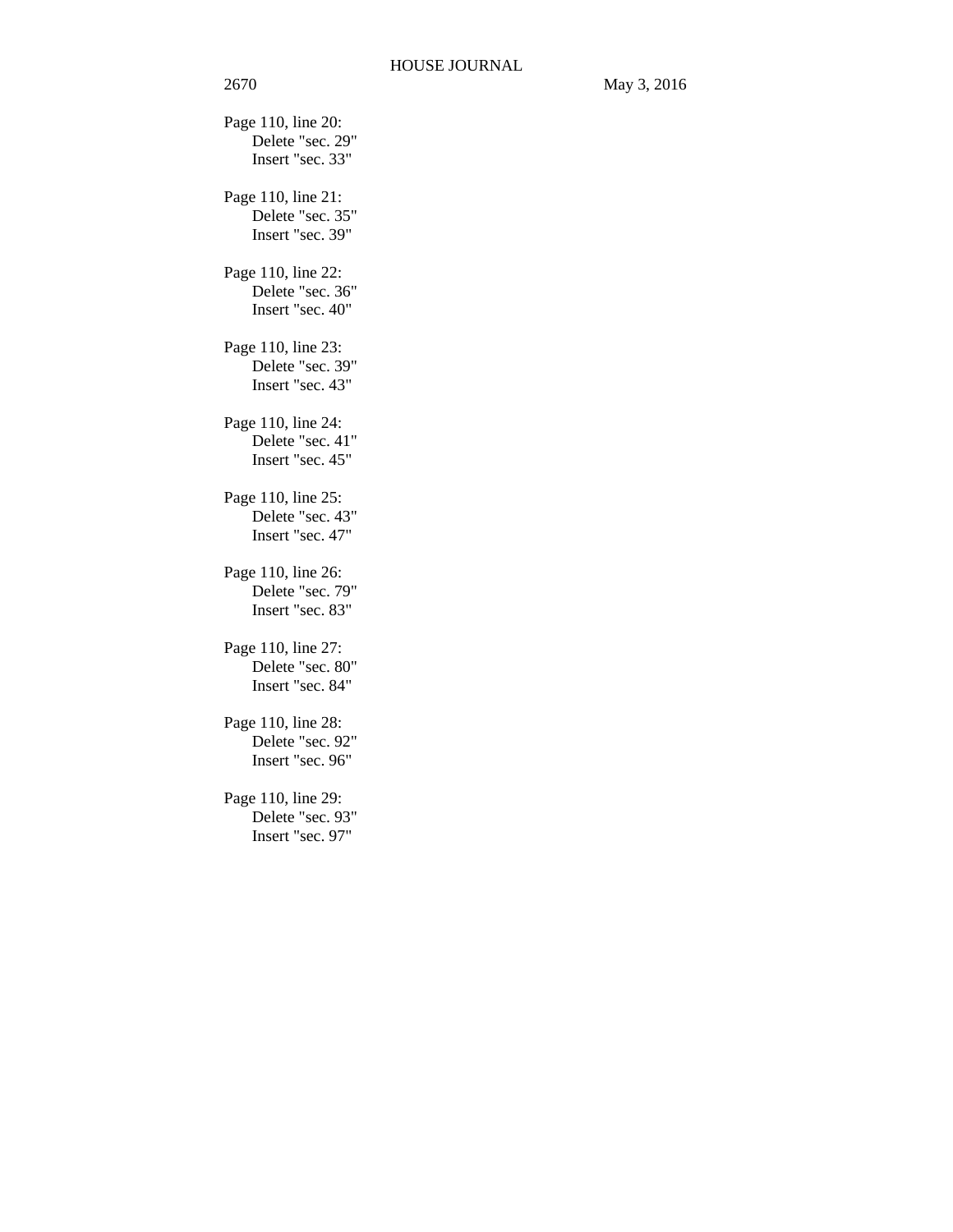```
Page 110, line 30: 
    Delete "sec. 99" 
    Insert "sec. 103" 
Page 110, line 31: 
    Delete "sec. 100" 
    Insert "sec. 104" 
Page 111, line 1: 
    Delete "sec. 149" 
    Insert "sec. 153" 
Page 111, line 4: 
    Delete "sec. 31" 
    Insert "sec. 35" 
Page 111, line 5: 
    Delete "sec. 32" 
    Insert "sec. 36" 
Page 111, line 6: 
    Delete "sec. 33" 
    Insert "sec. 37" 
Page 111, line 7: 
    Delete "sec. 34" 
    Insert "sec. 38" 
Page 111, line 10: 
    Delete "sec. 62" 
    Insert "sec. 66" 
Page 111, line 11: 
    Delete "sec. 63" 
    Insert "sec. 67" 
Page 111, line 12: 
    Delete "sec. 64" 
    Insert "sec. 68"
```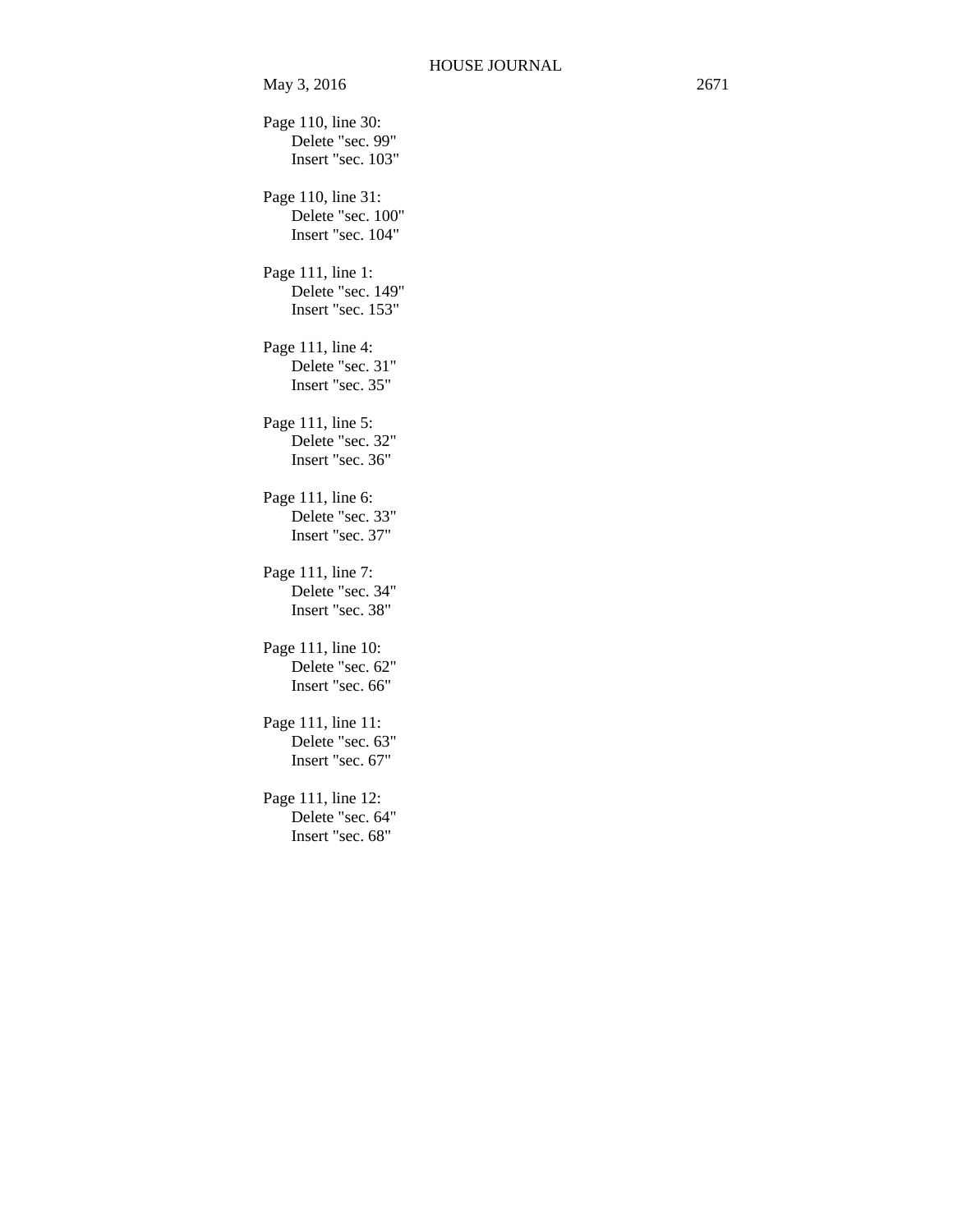Page 111, line 13: Delete "sec. 65" Insert "sec. 69" Page 111, line 16: Delete "sec. 60" Insert "sec. 64" Page 111, line 17: Delete "sec. 61" Insert "sec. 65" Page 111, line 18: Delete "sec. 78" Insert "sec. 82" Page 111, line 19: Delete "sec. 95" Insert "sec. 99" Page 111, line 20: Delete "sec. 98" Insert "sec. 102" Page 111, line 21: Delete "sec. 108" Insert "sec. 112" Page 111, line 22: Delete "sec. 109" Insert "sec. 103" Page 111, line 23: Delete "sec. 110" Insert "sec. 114" Page 111, line 24: Delete "sec. 112" Insert "sec. 116"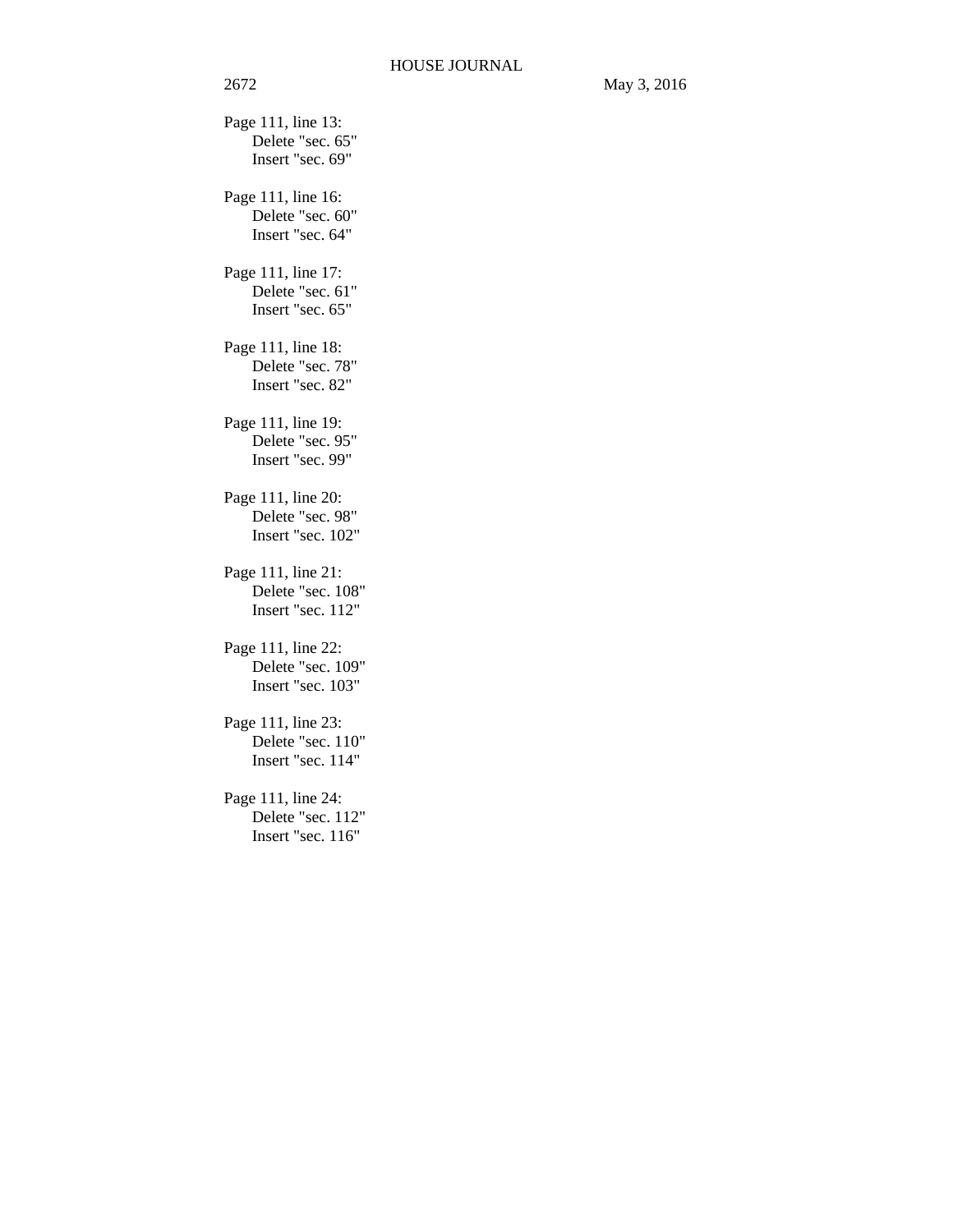Page 111, line 25: Delete "sec. 121" Insert "sec. 125" Page 111, line 26: Delete "sec. 141" Insert "sec. 145" Page 111, line 27: Delete "sec. 58" Insert "sec. 62" Page 111, line 28: Delete "sec. 58" Insert "sec. 62" Page 111, line 29: Delete "sec. 58" Insert "sec. 62" Page 112, line 2: Delete "sec. 67" Insert "sec. 71" Page 112, line 3: Delete "sec. 68" Insert "sec. 72" Page 112, line 4: Delete "sec. 69" Insert "sec. 73" Page 112, line 5: Delete "sec. 66" Insert "sec. 70" Page 112, line 6: Delete "sec. 66" Insert "sec. 70"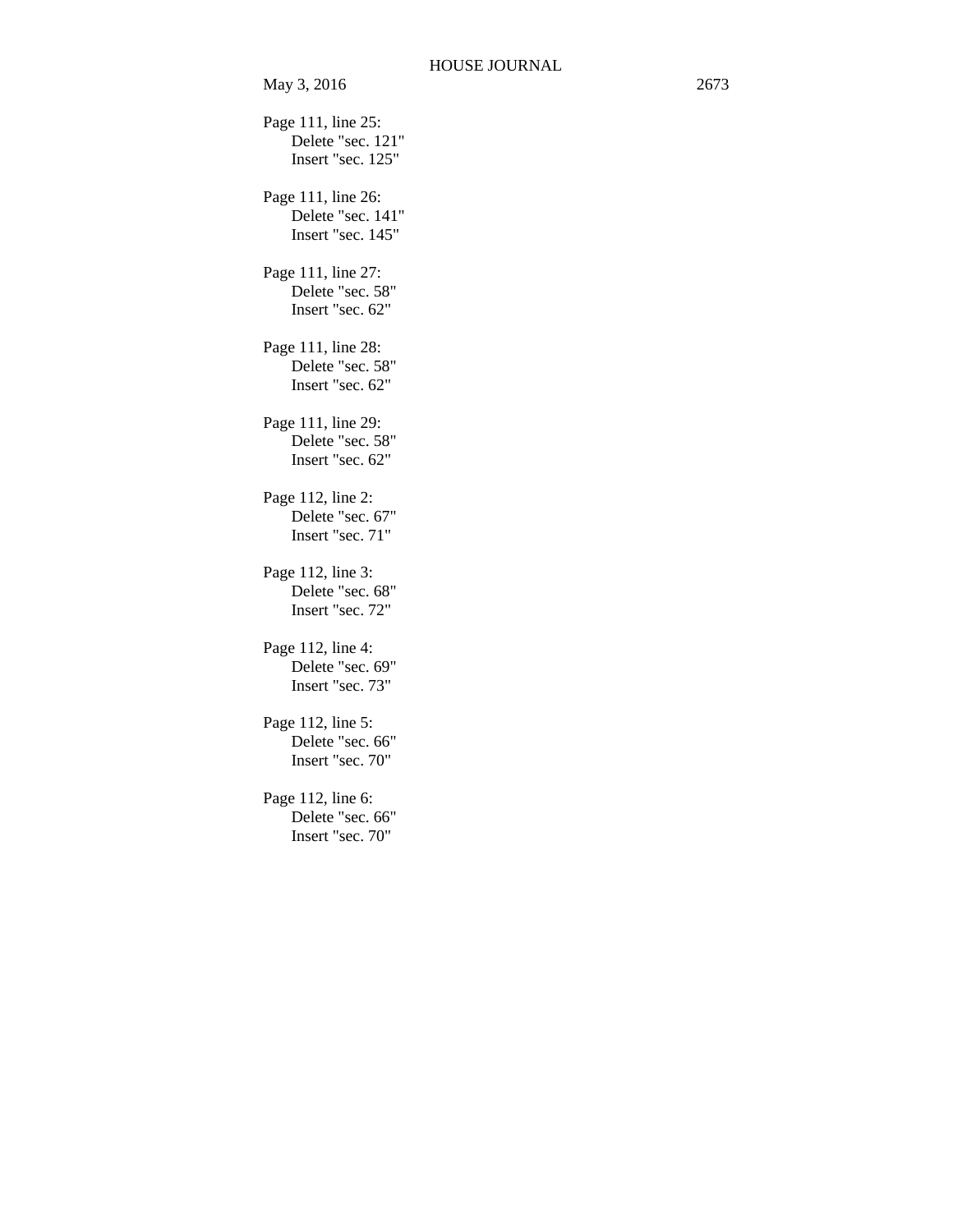Page 112, line 7: Delete "sec. 66" Insert "sec. 70" Page 112, line 8: Delete "sec. 70" Insert "sec. 74" Page 112, line 9: Delete "sec. 70" Insert "sec. 74" Page 112, line 10: Delete "sec. 70" Insert "sec. 74" Page 112, line 11: Delete "sec. 72" Insert "sec. 76" Page 112, line 12: Delete "sec. 72" Insert "sec. 76" Page 112, line 13: Delete "sec. 72" Insert "sec. 76" Page 112, line 14: Delete "sec. 75" Insert "sec. 79" Page 112, line 15: Delete "sec. 75" Insert "sec. 79" Page 112, line 16: Delete "sec. 75" Insert "sec. 79"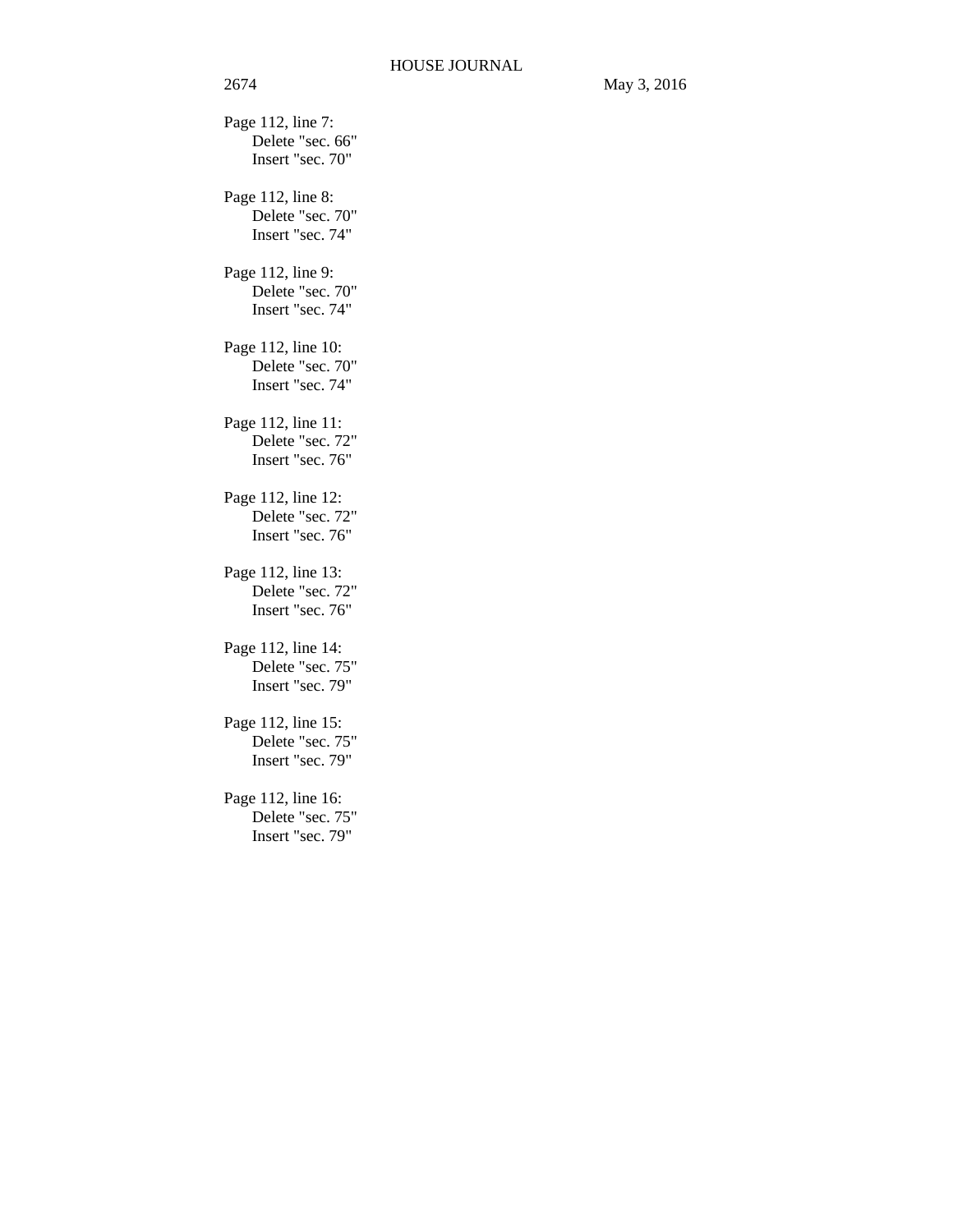Page 112, line 20: Delete "sec. 71" Insert "sec. 75" Page 112, line 21: Delete "sec. 73" Insert "sec. 77" Page 112, line 22: Delete "sec. 74" Insert "sec. 78" Page 112, line 23: Delete "sec. 77" Insert "sec. 81" Page 112, line 24: Delete "sec. 103" Insert "sec. 107" Page 112, line 28: Delete "sec. 90" Insert "sec. 94" Page 112, line 29: Delete "sec. 91" Insert "sec. 95" Page 112, line 30: Delete "sec. 97" Insert "sec. 101" Page 113, line 2: Delete "sec. 106" Insert "sec. 110" Page 113, line 3: Delete "sec. 107" Insert "sec. 111"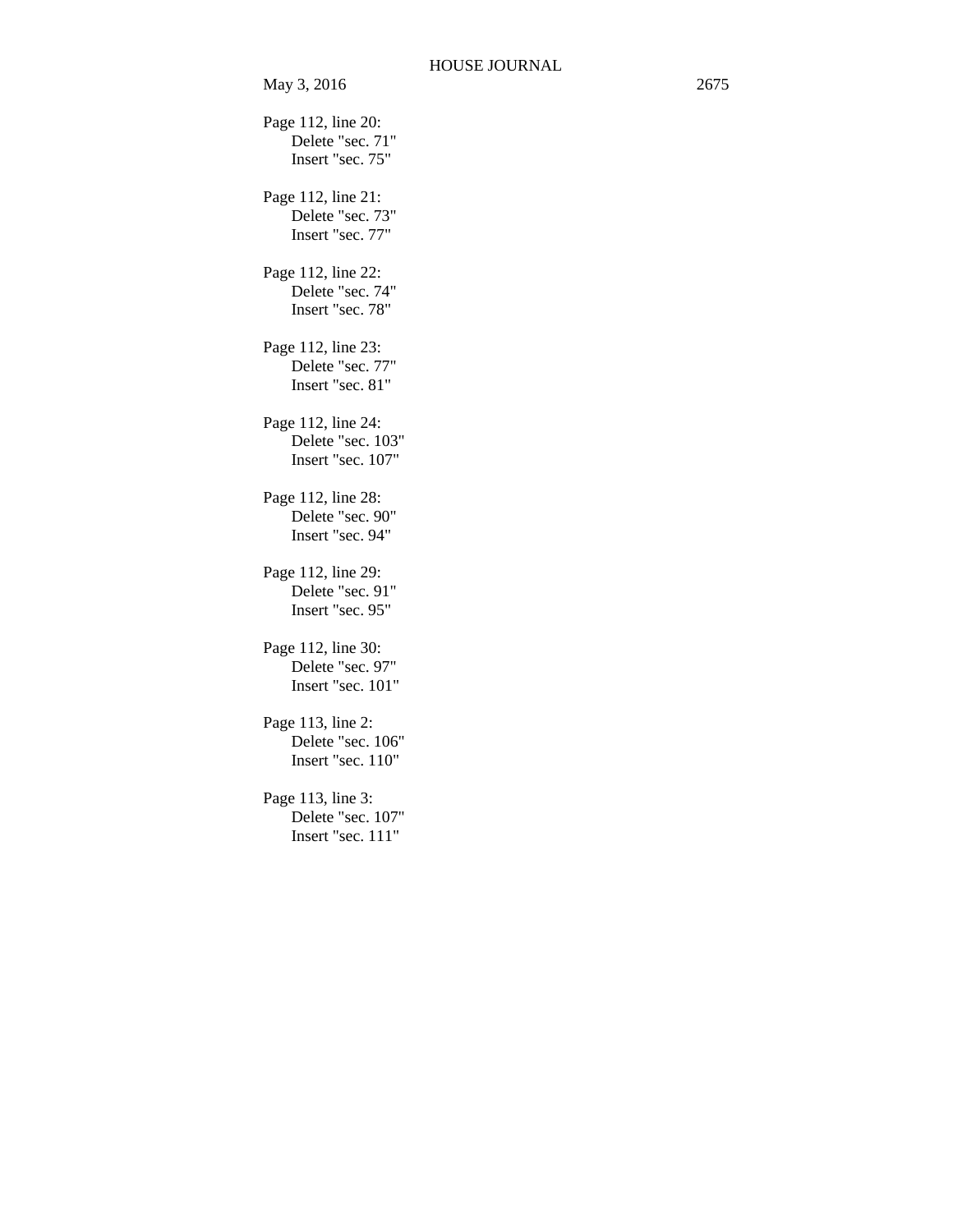Page 113, line 4: Delete "sec. 111" Insert "sec. 115" Page 113, line 5: Delete "sec. 113" Insert "sec. 117" Page 113, line 6: Delete "sec. 114" Insert "sec. 118" Page 113, line 7: Delete "sec. 115" Insert "sec. 119" Page 113, line 8: Delete "sec. 122" Insert "sec. 126" Page 113, line 9: Delete "sec. 123" Insert "sec. 127" Page 113, line 10: Delete "sec. 124" Insert "sec. 128" Page 113, line 11: Delete "sec. 125" Insert "sec. 129" Page 113, line 12: Delete "sec. 126" Insert "sec. 130" Page 113, line 13: Delete "sec. 127" Insert "sec. 131"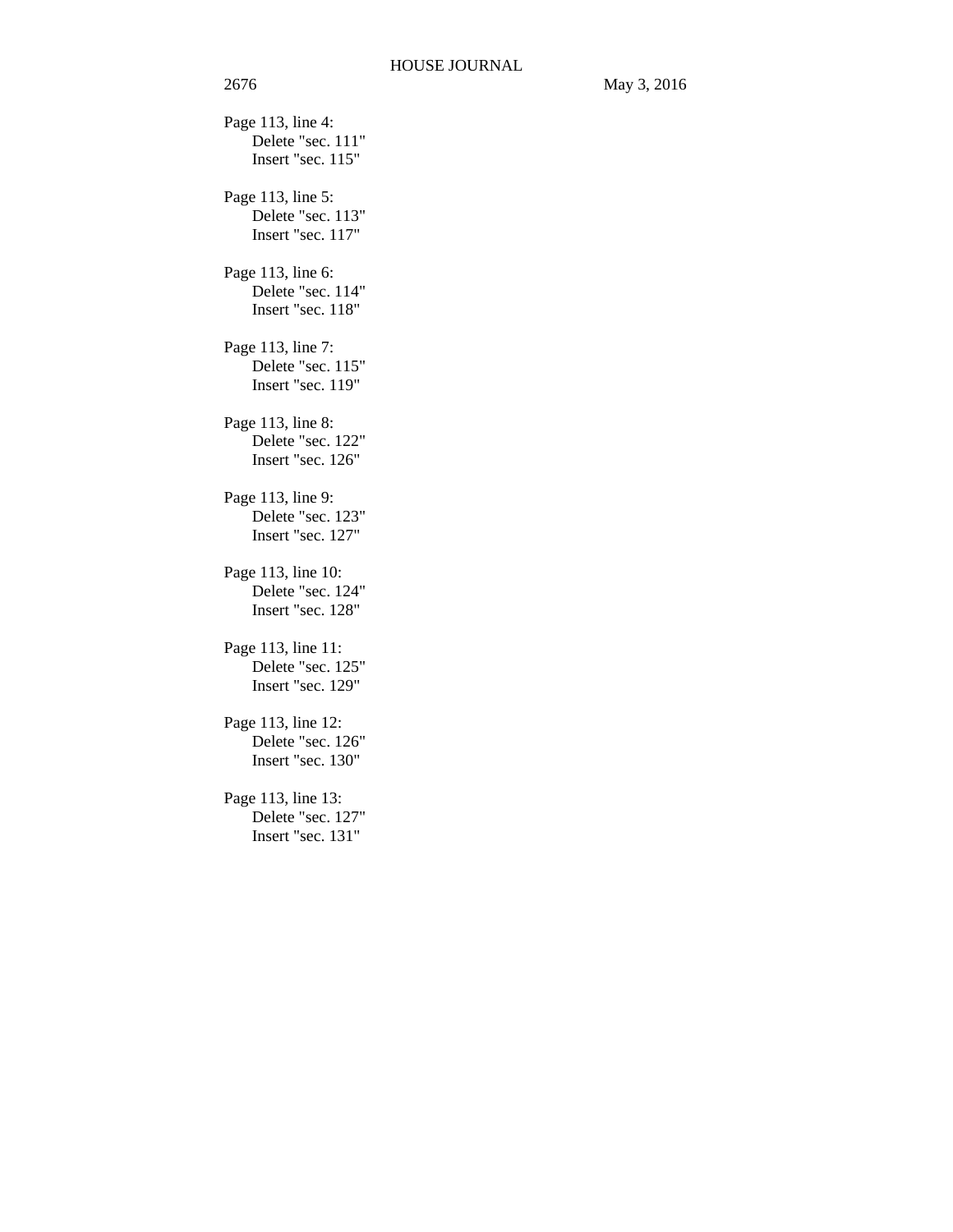Page 113, line 14: Delete "sec. 128" Insert "sec. 132" Page 113, line 15: Delete "sec. 130" Insert "sec. 134" Page 113, line 16: Delete "sec. 22" Insert "sec. 26" Delete "sec. 166" Insert "sec. 170" Page 113, line 17: Delete "secs. 22 and 166" Insert "secs. 26 and 170" Page 113, line 20: Delete "sec. 49" Insert "sec. 53" Page 113, line 21: Delete "sec. 50" Insert "sec. 54" Page 113, line 22: Delete "sec. 51" Insert "sec. 55" Page 113, line 23: Delete "sec. 52" Insert "sec. 56" Page 113, line 24: Delete "sec. 53" Insert "sec. 57" Page 113, line 25: Delete "sec. 54" Insert "sec. 58"

May 3, 2016 2677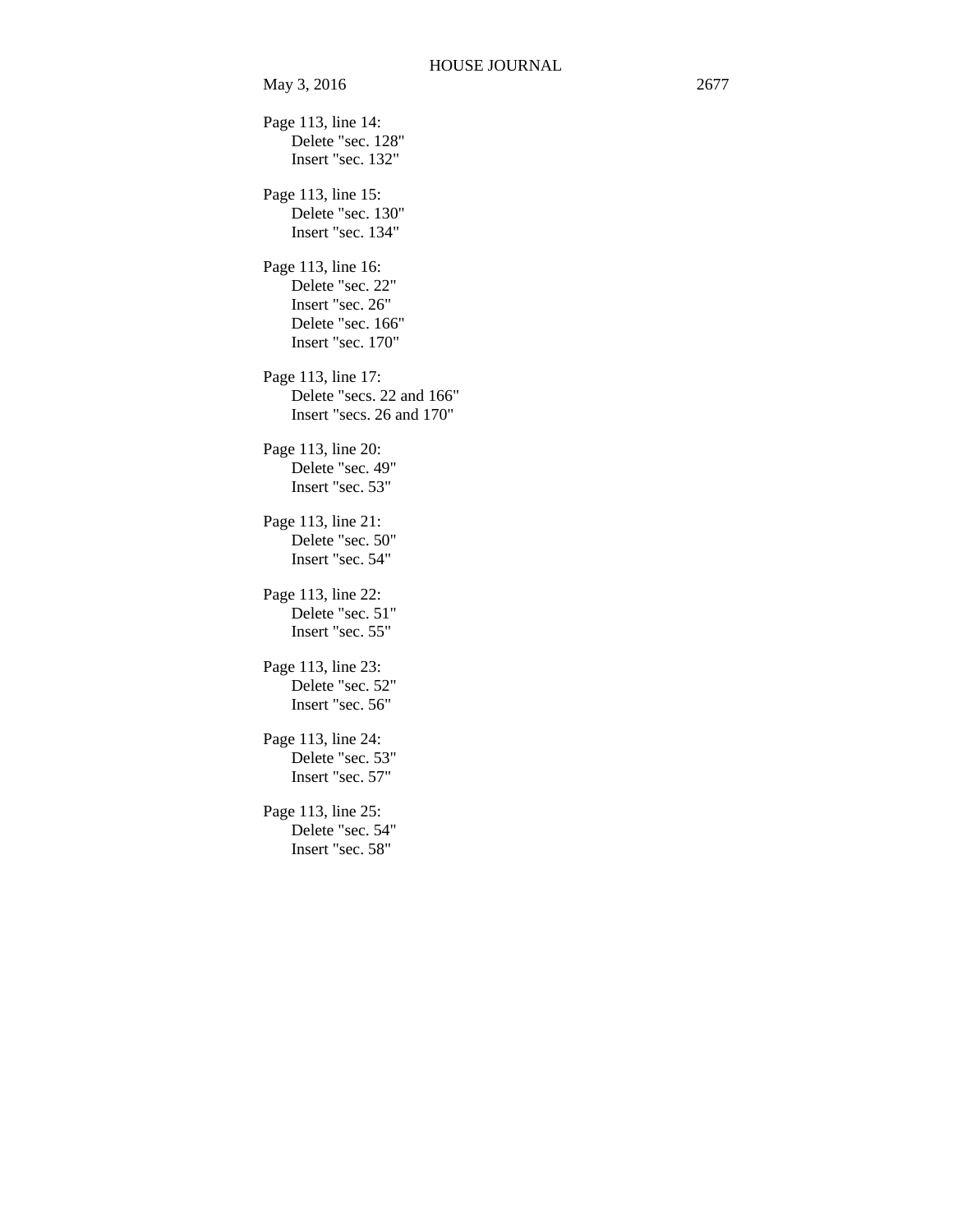Page 113, line 26: Delete "sec. 55" Insert "sec. 59" Page 113, line 27: Delete "sec. 56" Insert "sec. 60" Page 113, line 28: Delete "sec. 57" Insert "sec. 61" Page 113, line 29: Delete "sec. 105" Insert "sec. 109" Page 114, line 1: Delete "sec. 129" Insert "sec. 133" Page 114, line 2: Delete "sec. 131" Insert "sec. 135" Page 114, line 3: Delete "sec. 132" Insert "sec. 136" Page 114, line 4: Delete "sec. 133" Insert "sec. 137" Page 114, line 5: Delete "sec. 134" Insert "sec. 138" Page 114, line 6: Delete "sec. 135" Insert "sec. 139"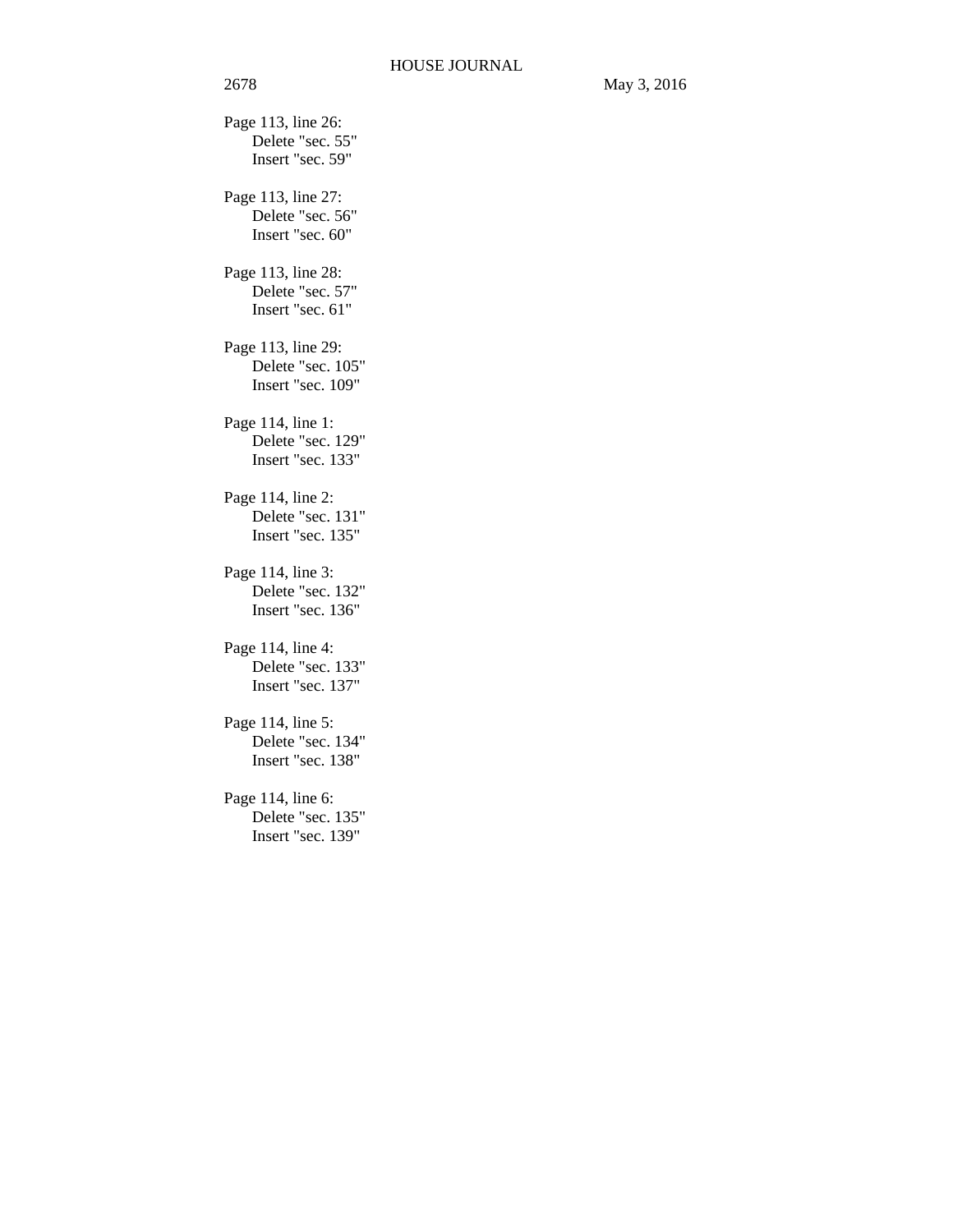Page 114, line 7: Delete "sec. 136" Insert "sec. 140" Page 114, line 8: Delete "sec. 137" Insert "sec. 141" Page 114, line 9: Delete "sec. 138" Insert "sec. 142" Page 114, line 10: Delete "sec. 139" Insert "sec. 143" Page 114, line 11: Delete "sec. 102" Insert "sec. 106" Page 114, line 12: Delete "sec. 102" Insert "sec. 106" Page 114, line 13: Delete "sec. 102" Insert "sec. 106" Page 114, line 14: Delete "sec. 102" Insert "sec. 106" Page 114, line 15: Delete "sec. 142" Insert "sec. 146" Page 114, line 16:

> Delete "sec. 142" Insert "sec. 146"

May 3, 2016 2679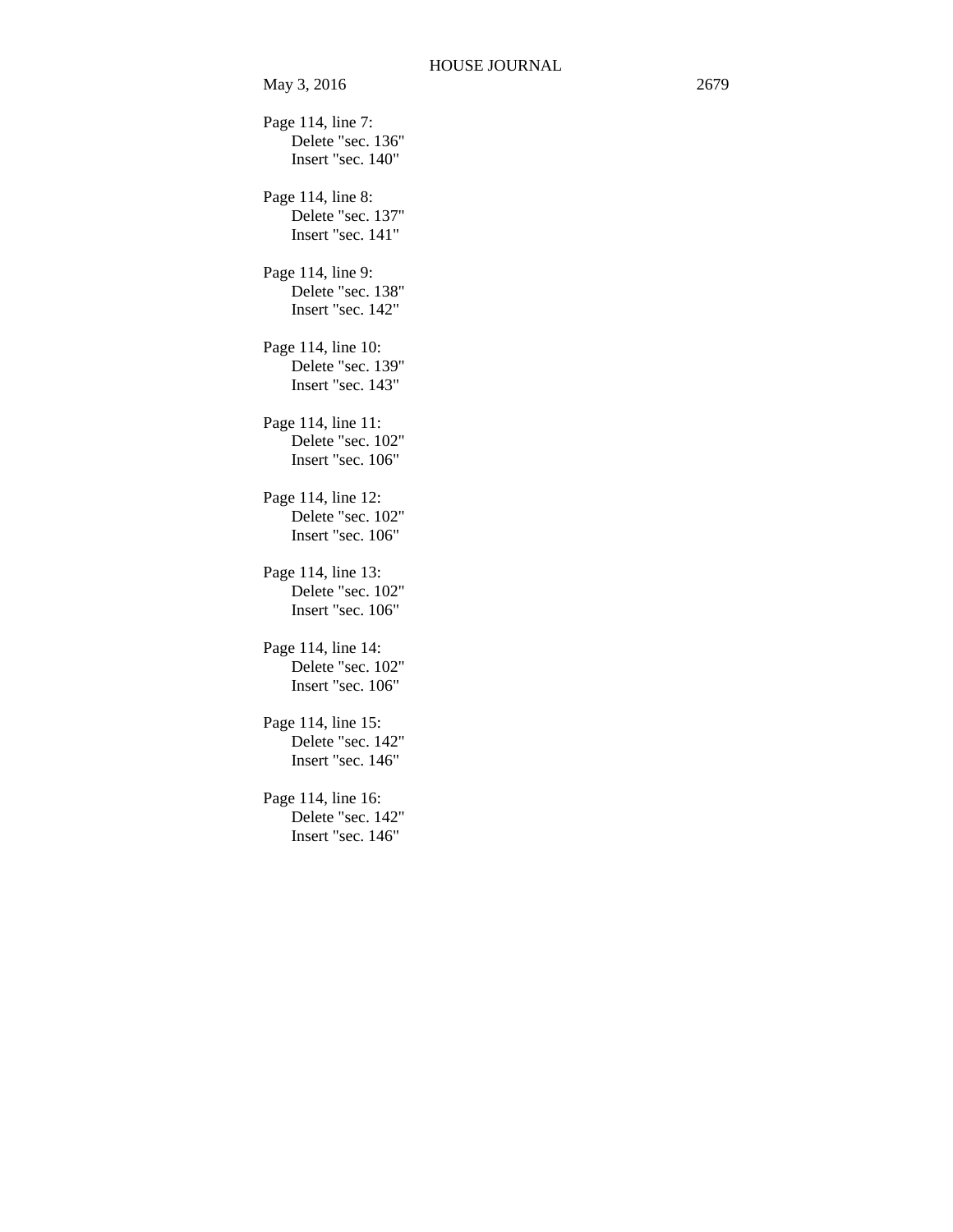Page 114, line 17: Delete "sec. 142" Insert "sec. 146" Page 114, line 18: Delete "sec. 142" Insert "sec. 146" Page 114, line 22: Delete "sec. 45" Insert "sec. 49" Page 114, line 23: Delete "sec. 47" Insert "sec. 51" Page 114, line 24: Delete "sec. 44" Insert "sec. 48" Page 114, line 25: Delete "sec. 44" Insert "sec. 48" Page 114, line 26: Delete "sec. 44" Insert "sec. 48" Page 114, line 29: Delete "sec. 81" Insert "sec. 85" Page 114, line 30: Delete "sec. 82" Insert "sec. 86" Page 114, line 31: Delete "sec. 83" Insert "sec. 87"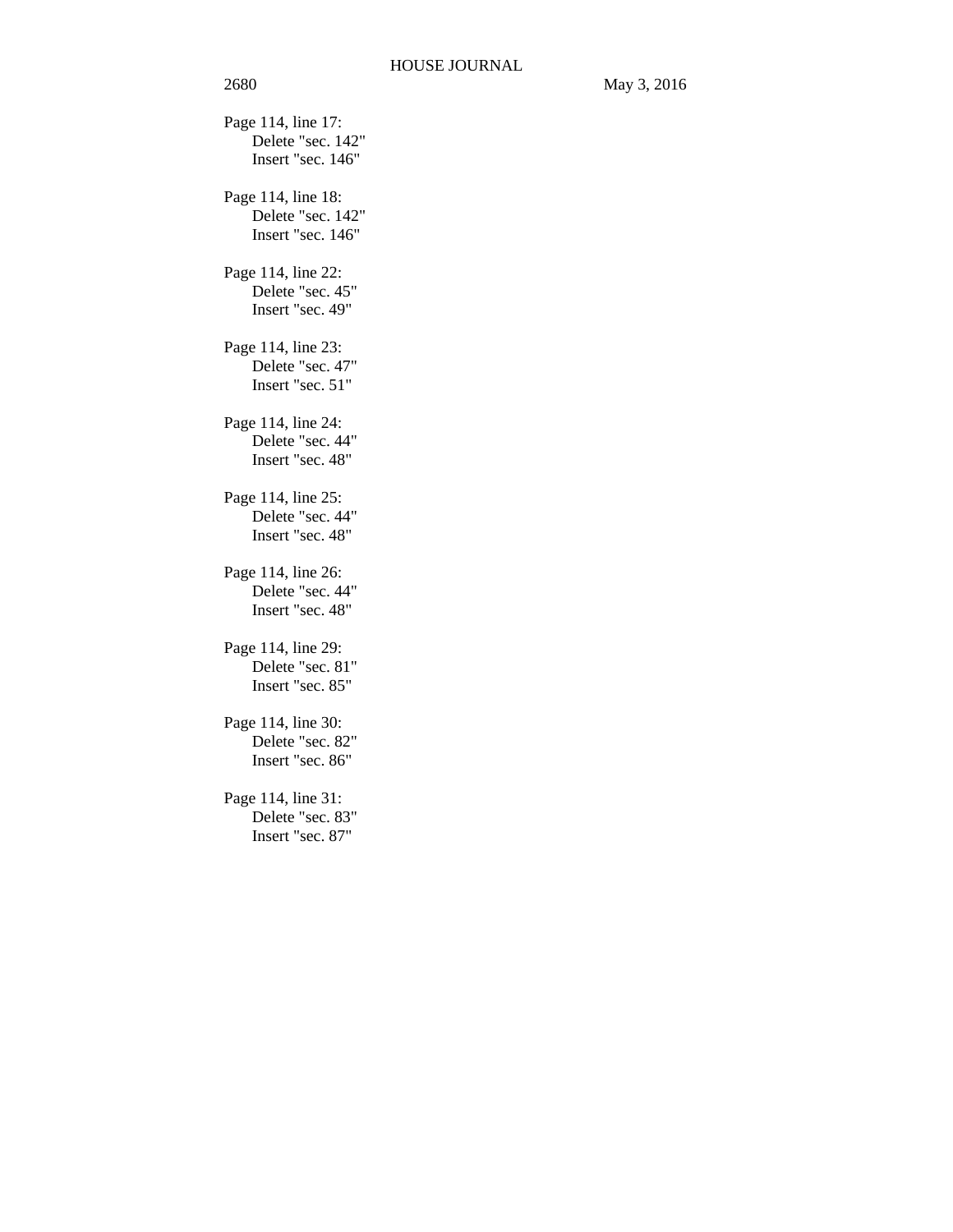Page 115, line 1: Delete "sec. 84" Insert "sec. 88" Page 115, line 2: Delete "sec. 85" Insert "sec. 89" Page 115, line 3: Delete "sec. 86" Insert "sec. 90" Page 115, line 4: Delete "sec. 101" Insert "sec. 105" Page 115, line 5: Delete "sec. 83" Insert "sec. 87" Page 115, line 7: Delete "sec. 83" Insert "sec. 87" Page 115, line 9: Delete "sec. 83" Insert "sec. 87" Page 115, line 18: Delete "sec. 22" Insert "sec. 26" Page 115, line 19: Delete "sec. 166" Insert "sec. 170" Page 115, line 21: Delete "sec. 53" Insert "sec. 57"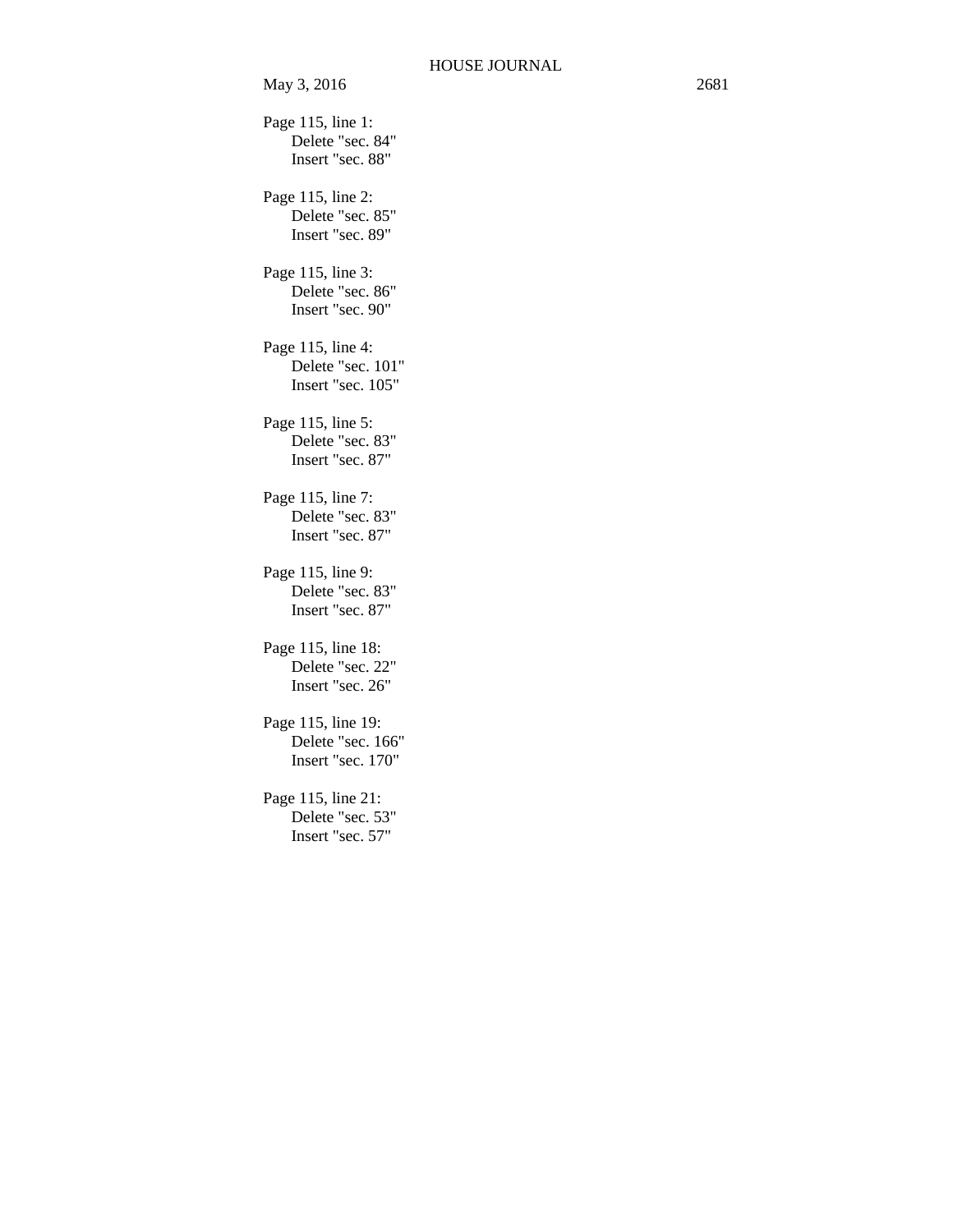Page 115, line 22: Delete "sec. 168(a)" Insert "sec.  $172(a)$ " Page 115, line 24: Delete "sec. 69" Insert "sec. 73" Delete "sec. 168(b)" Insert "sec. 172(b)" Page 115, line 27: Delete "sec. 70" Insert "sec. 74" Delete "sec. 168(c)" Insert "sec.  $172(c)$ " Page 115, line 30: Delete "sec. 86" Insert "sec. 90" Delete "sec. 168(d)" Insert "sec. 172(d)" Page 116, line 2: Delete "sec. 105" Insert "sec. 109" Delete "sec. 168(e)" Insert "sec. 172(e)" Page 116, lines 5 - 6: Delete "Sections 3 - 21, 23 - 43, 67 - 70, 72, 79 - 87, 90 - 94, 97, 99 - 101, 142, 148 - 158, 167, 168(b), 168(c), and 168(d) Insert "Sections 3 - 25, 27 - 47, 71 - 74, 76, 83 - 91, 94 - 98, 101, 103 - 105, 146, 152 - 162, 171, 172(b), 172(c), and 172(d)" Page 116, line 6: Delete "sec. 22" Insert "sec. 26" Page 116, line 8: Delete "Section 89" Insert "Section 93"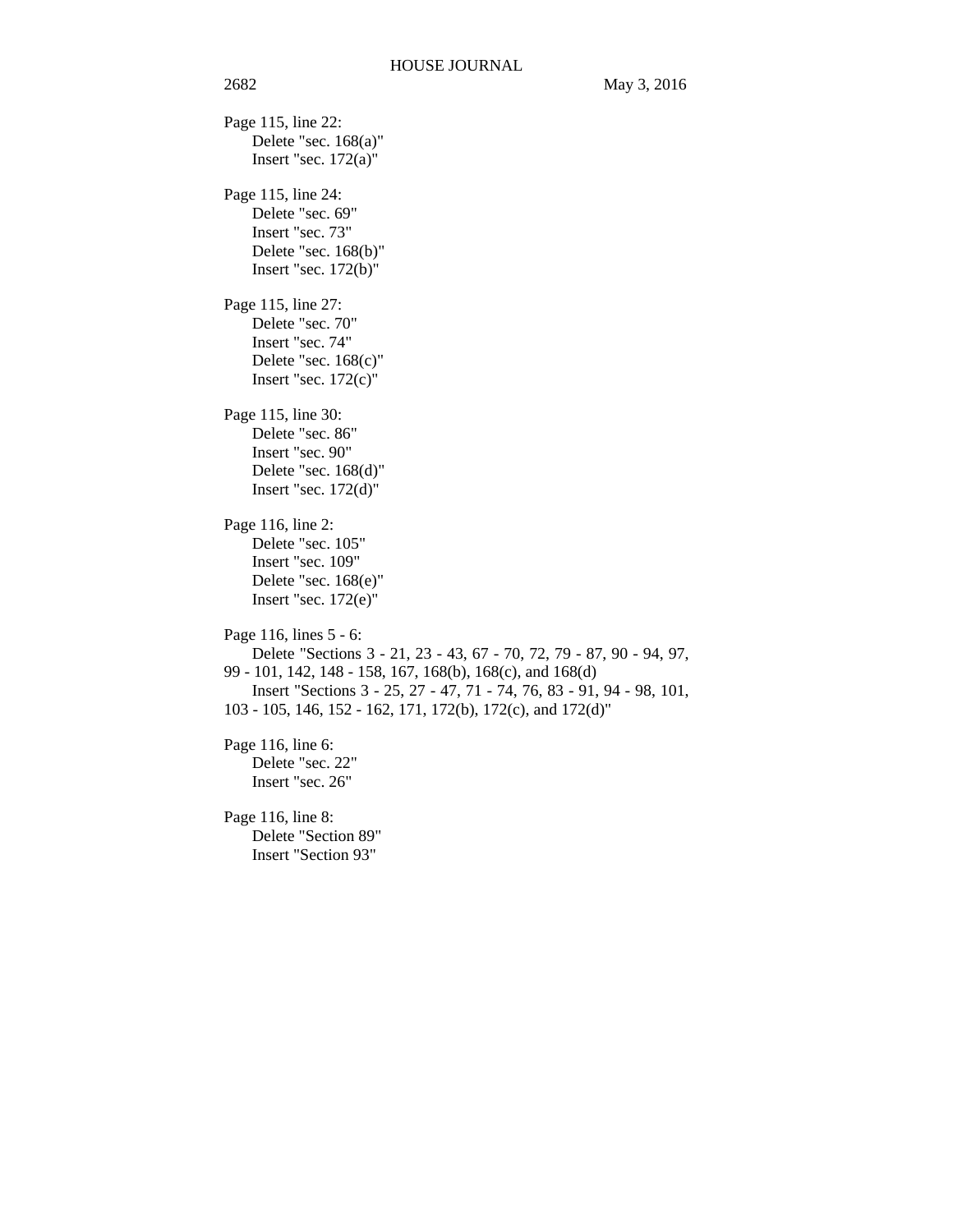May 3, 2016 2683 Page 116, lines 9 - 10: Delete "Sections 45 - 48, 58, 60, 61, 66, 71, 73 - 78, 95, 96, 98, 102 - 104, 106 - 141, 143 - 146, and 159 - 161" Insert "Sections 49 -52, 62, 64, 65, 70, 75, 77 - 82, 99, 100, 102, 106 - 108, 110 - 145, 147 - 150, and 163 - 165" Page 116, line 11: Delete "Section 147" Insert "Section 151" Page 116, line 12: Delete "Sections 44, 49 - 57, 88, 105, 168(a), and 168(e)" Insert "Sections 48, 53 - 61, 92, 109, 172(a), and 172(e)" Page 116, line 14:

Delete "sec. 22" Insert "sec. 26" Delete "sec. 166" Insert "sec. 170"

Representative Claman moved and asked unanimous consent that Amendment No. 27 be adopted.

Representative Saddler objected.

The question being: "Shall Amendment No. 27 be adopted?" The roll was taken with the following result:

HCS CSSSSB 91(FIN) am H Second Reading Amendment No. 27

### **YEAS: 19 NAYS: 19 EXCUSED: 2 ABSENT: 0**

Yeas: Kreiss-Tomkins, LeDoux, Millett, Munoz, Nageak, Ortiz, Seaton, Spohnholz, Stutes, Tarr, Tuck, Claman, Drummond, Edgmon, Foster, Gara, Guttenberg, Herron, Kawasaki

Nays: Kito, Lynn, Neuman, Olson, Pruitt, Reinbold, Saddler, Talerico, Thompson, Tilton, Wilson, Wool, Colver, Gattis, Hughes, Johnson, Josephson, Keller, Chenault

Excused: Vazquez, Hawker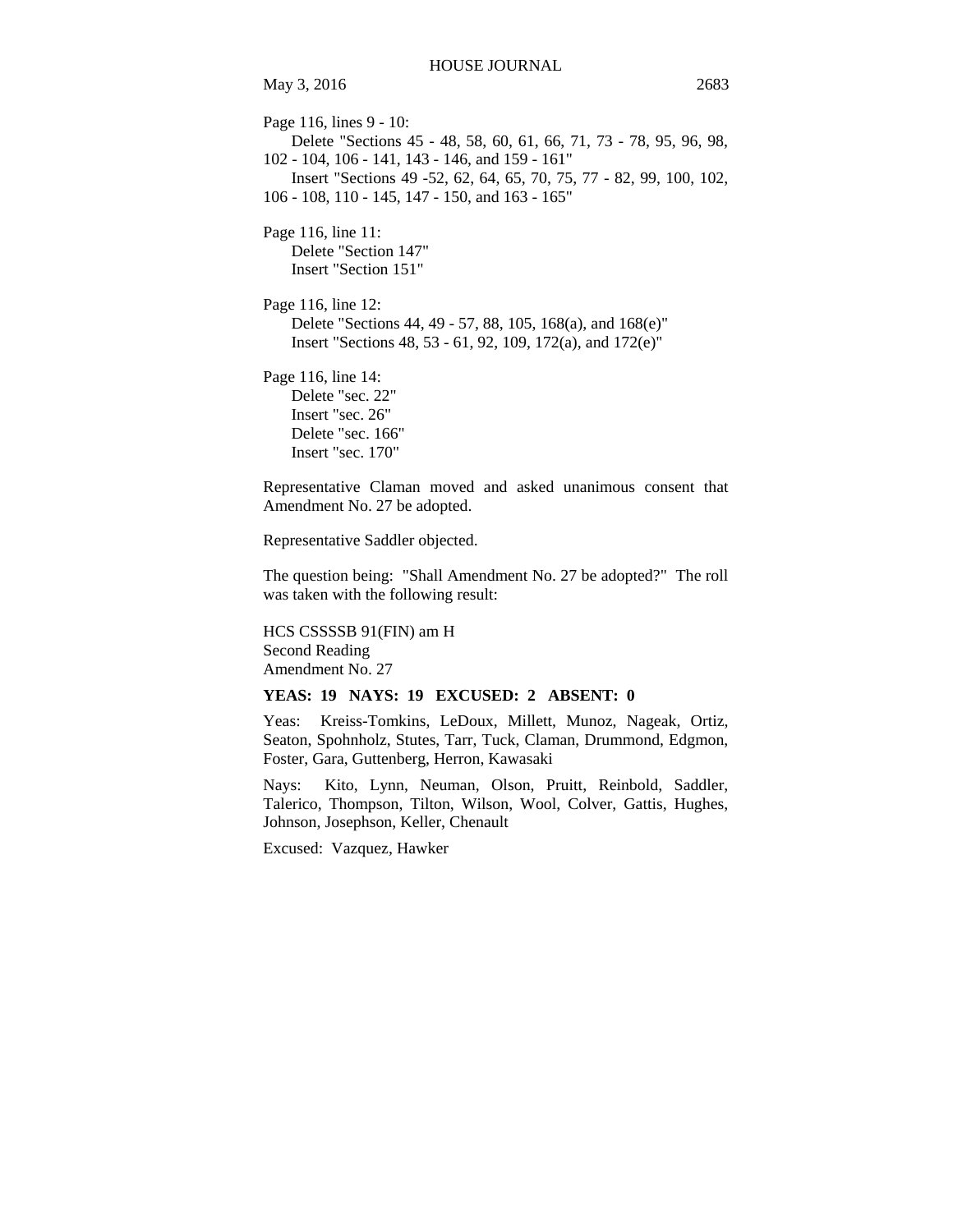And so, Amendment No. 27 was not adopted.

Amendment No. 28 was offered by Representatives Claman and LeDoux:

Page 38, following line 27:

Insert a new bill section to read:

"**\* Sec. 66.** AS 12.55.035(b) is amended to read:

(b) Upon conviction of an offense, a defendant who is not an organization may be sentenced to pay, unless otherwise specified in the provision of law defining the offense, a fine of not more than

(1) \$500,000 for murder in the first or second degree, attempted murder in the first degree, murder of an unborn child, sexual assault in the first degree, sexual abuse of a minor in the first degree, kidnapping, sex trafficking in the first degree under AS 11.66.110(a)(2), or misconduct involving a controlled substance in the first degree;

(2) \$250,000 for a class A felony;

(3) \$100,000 for a class B felony;

(4) \$50,000 for a class C felony;

(5) **\$25,000** [\$10,000] for a class A misdemeanor;

(6) \$2,000 for a class B misdemeanor;

(7) \$500 for a violation."

Renumber the following bill sections accordingly.

Page 108, line 9:

Delete "sec. 69" Insert "sec. 70"

Page 108, line 12: Delete "sec. 69" Insert "sec. 70"

Page 108, line 13: Delete "sec. 70" Insert "sec. 71"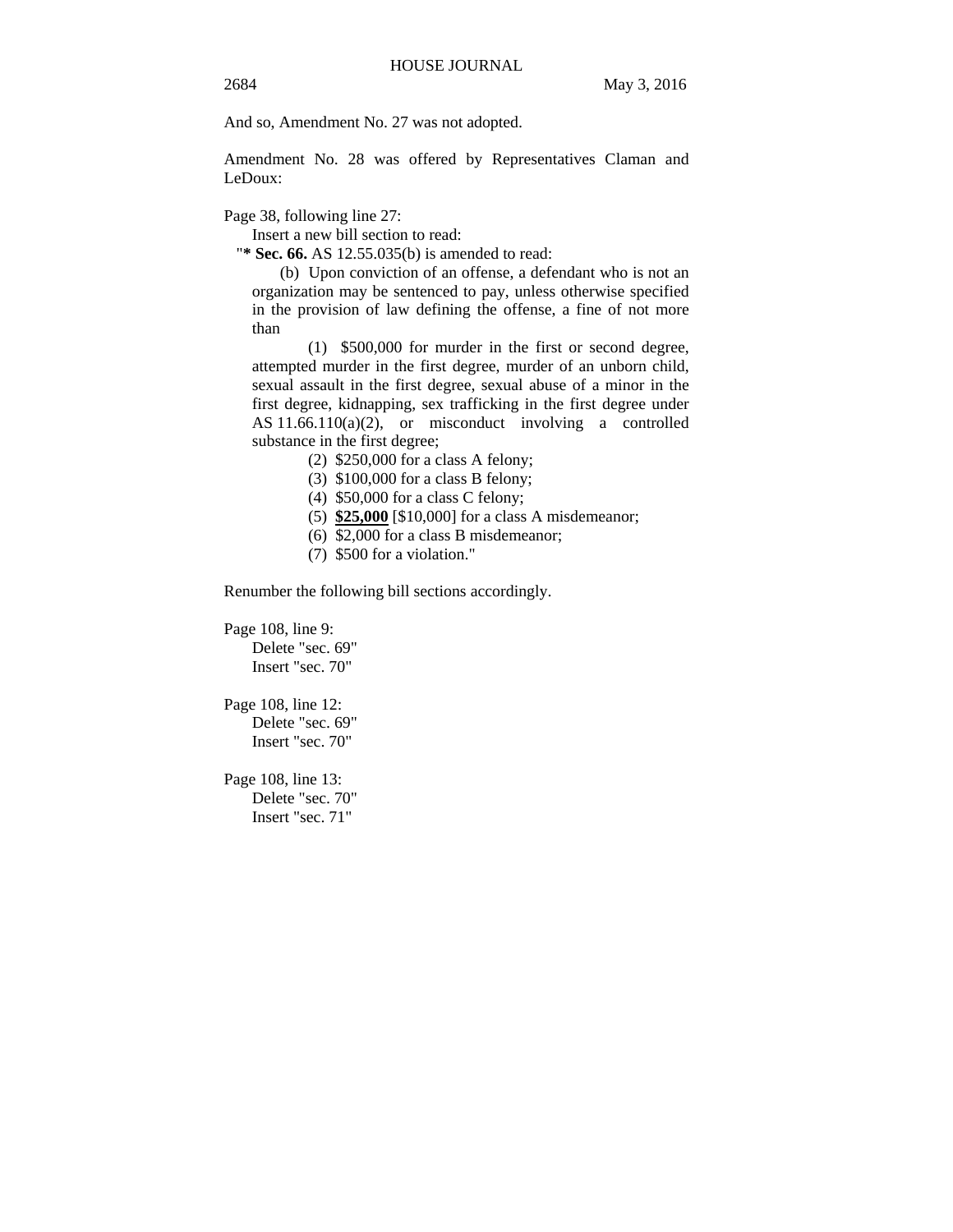May 3, 2016 2685

Page 108, line 16: Delete "sec. 86" Insert "sec. 87" Page 108, line 19: Delete "sec. 105" Insert "sec. 106" Page 110, following line 25: Insert a new paragraph to read: "(27) AS 12.55.035(b), as amended by sec. 66 of this Act;" Renumber the following paragraphs accordingly. Page 110, line 26: Delete "sec. 79" Insert "sec. 80" Page 110, line 27: Delete "sec. 80" Insert "sec. 81" Page 110, line 28: Delete "sec. 92" Insert "sec. 93" Page 110, line 29: Delete "sec. 93" Insert "sec. 94" Page 110, line 30: Delete "sec. 99" Insert "sec. 100" Page 110, line 31: Delete "sec. 100" Insert "sec. 101" Page 111, line 1: Delete "sec. 149" Insert "sec. 150"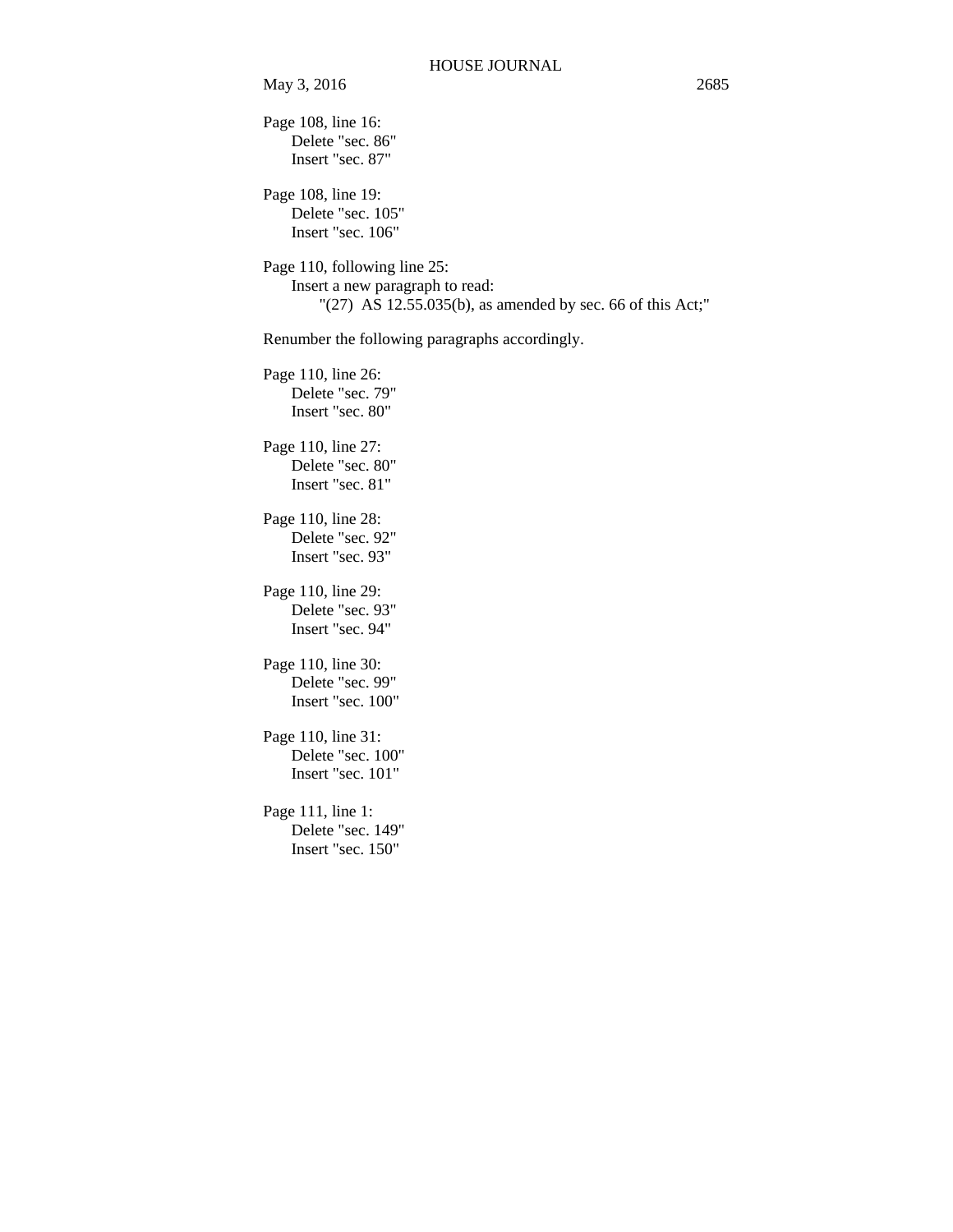Page 111, line 18: Delete "sec. 78" Insert "sec. 79" Page 111, line 19: Delete "sec. 95" Insert "sec. 96" Page 111, line 20: Delete "sec. 98" Insert "sec. 99" Page 111, line 21: Delete "sec. 108" Insert "sec. 109" Page 111, line 22: Delete "sec. 109" Insert "sec. 110" Page 111, line 23: Delete "sec. 110" Insert "sec. 111" Page 111, line 24: Delete "sec. 112" Insert "sec. 113" Page 111, line 25: Delete "sec. 121" Insert "sec. 122" Page 111, line 26: Delete "sec. 141" Insert "sec. 142" Page 112, line 2: Delete "sec. 67" Insert "sec. 68"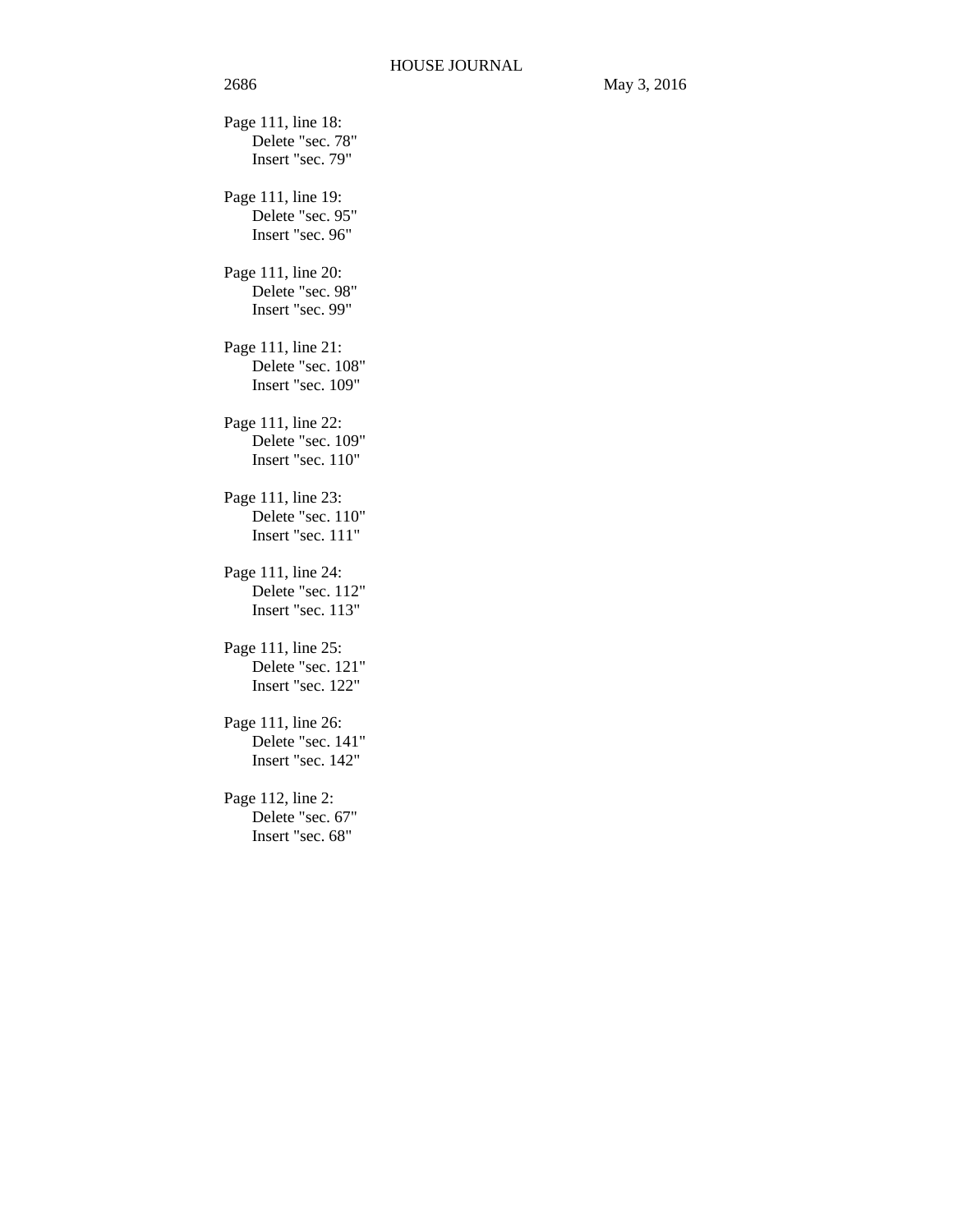Page 112, line 3: Delete "sec. 68" Insert "sec. 69" Page 112, line 4: Delete "sec. 69" Insert "sec. 70" Page 112, line 5: Delete "sec. 66" Insert "sec. 67" Page 112, line 6: Delete "sec. 66" Insert "sec. 67" Page 112, line 7: Delete "sec. 66" Insert "sec. 67" Page 112, line 8: Delete "sec. 70" Insert "sec. 71" Page 112, line 9: Delete "sec. 70" Insert "sec. 71" Page 112, line 10: Delete "sec. 70" Insert "sec. 71" Page 112, line 11: Delete "sec. 72" Insert "sec. 73" Page 112, line 12: Delete "sec. 72" Insert "sec. 73"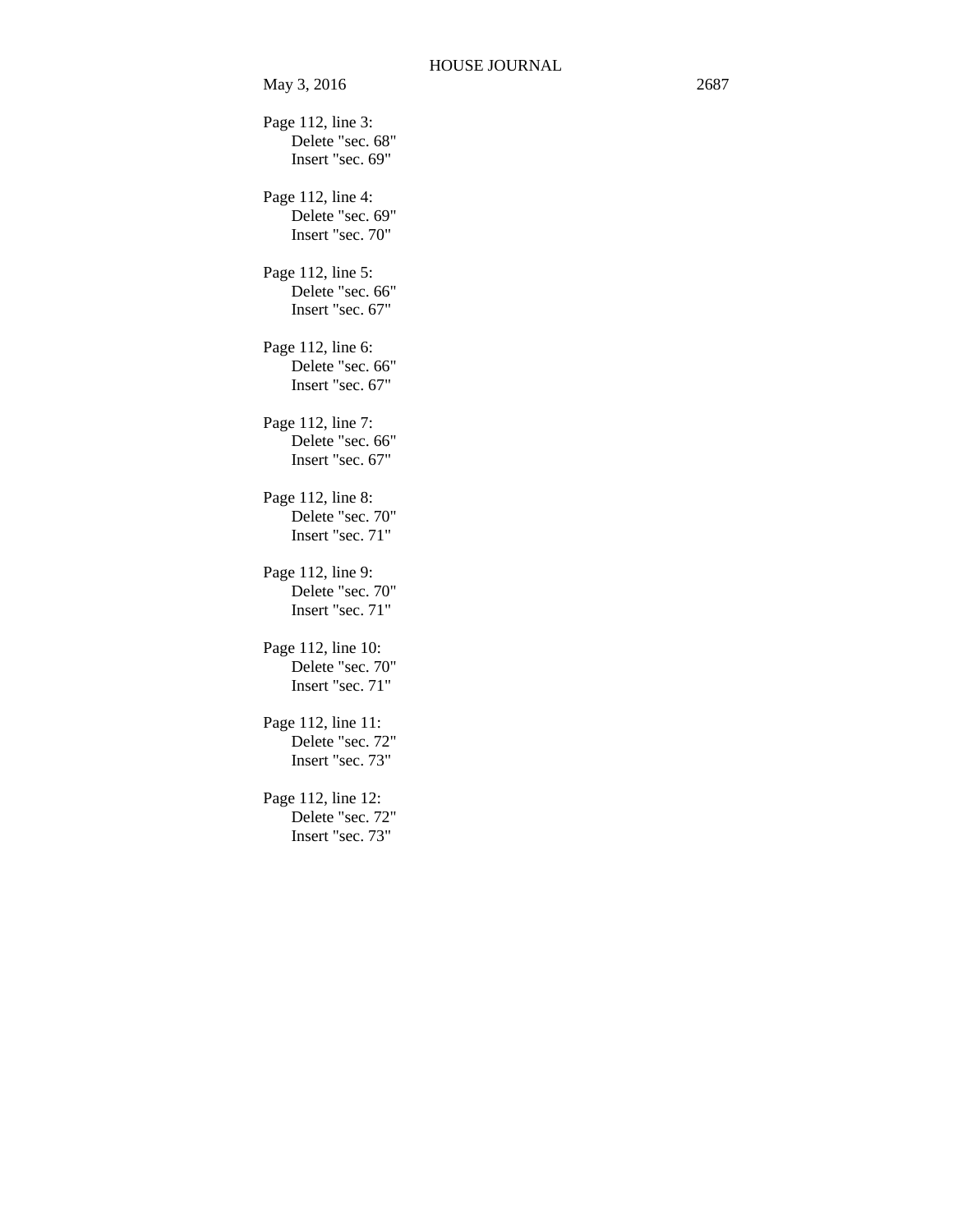Page 112, line 13: Delete "sec. 72" Insert "sec. 73" Page 112, line 14: Delete "sec. 75" Insert "sec. 76" Page 112, line 15: Delete "sec. 75" Insert "sec. 76" Page 112, line 16: Delete "sec. 75" Insert "sec. 76" Page 112, line 20: Delete "sec. 71" Insert "sec. 72" Page 112, line 21: Delete "sec. 73" Insert "sec. 74" Page 112, line 22: Delete "sec. 74" Insert "sec. 75" Page 112, line 23: Delete "sec. 77" Insert "sec. 78" Page 112, line 24: Delete "sec. 103" Insert "sec. 104" Page 112, line 28:

Delete "sec. 90" Insert "sec. 91"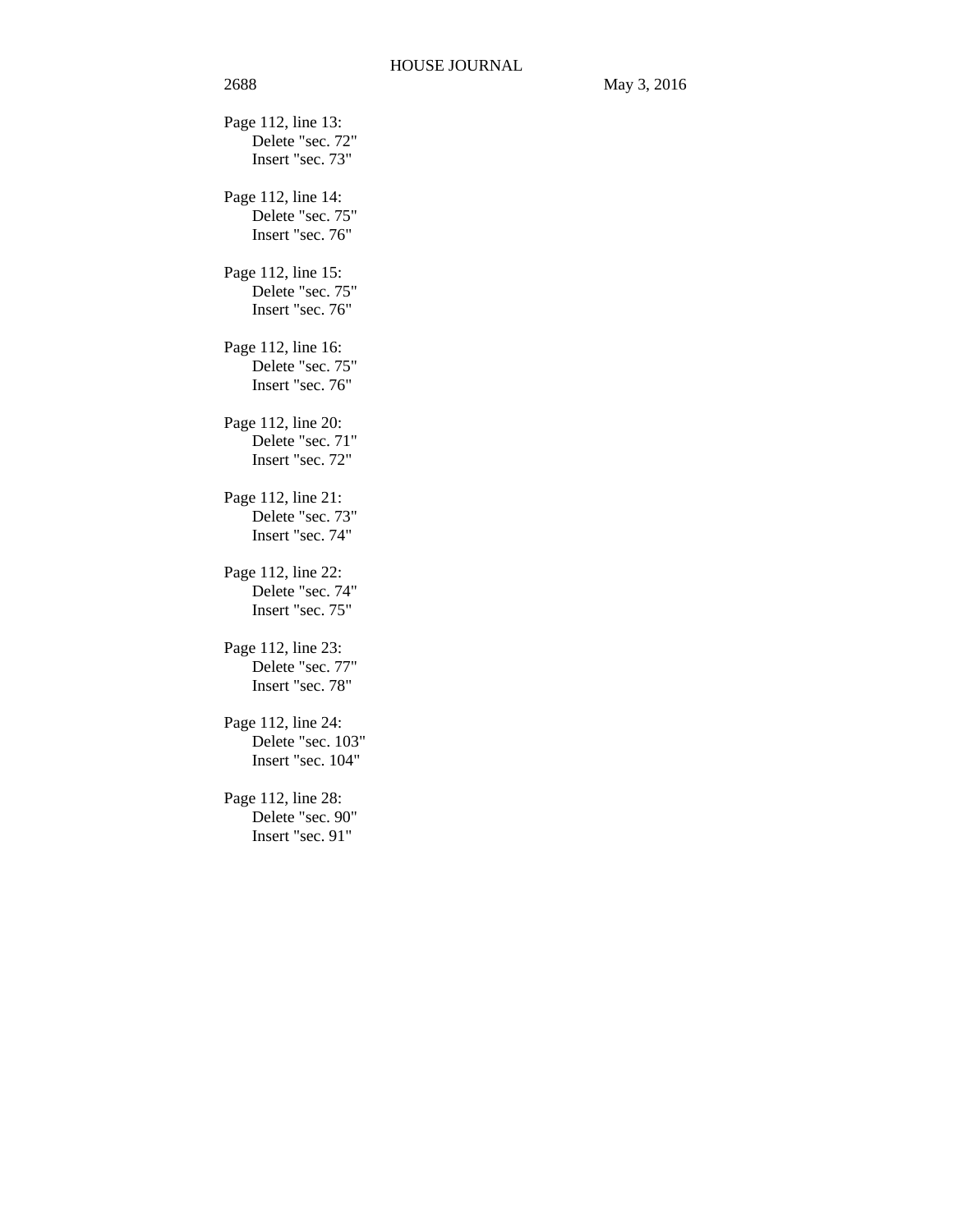May 3, 2016 2689 Page 112, line 29: Delete "sec. 91" Insert "sec. 92" Page 112, line 30: Delete "sec. 97" Insert "sec. 98" Page 113, line 2: Delete "sec. 106" Insert "sec. 107" Page 113, line 3: Delete "sec. 107" Insert "sec. 108" Page 113, line 4: Delete "sec. 111" Insert "sec. 112" Page 113, line 5: Delete "sec. 113" Insert "sec. 114" Page 113, line 6: Delete "sec. 114" Insert "sec. 115" Page 113, line 7: Delete "sec. 115" Insert "sec. 116" Page 113, line 8: Delete "sec. 122" Insert "sec. 123" Page 113, line 9: Delete "sec. 123" Insert "sec. 124"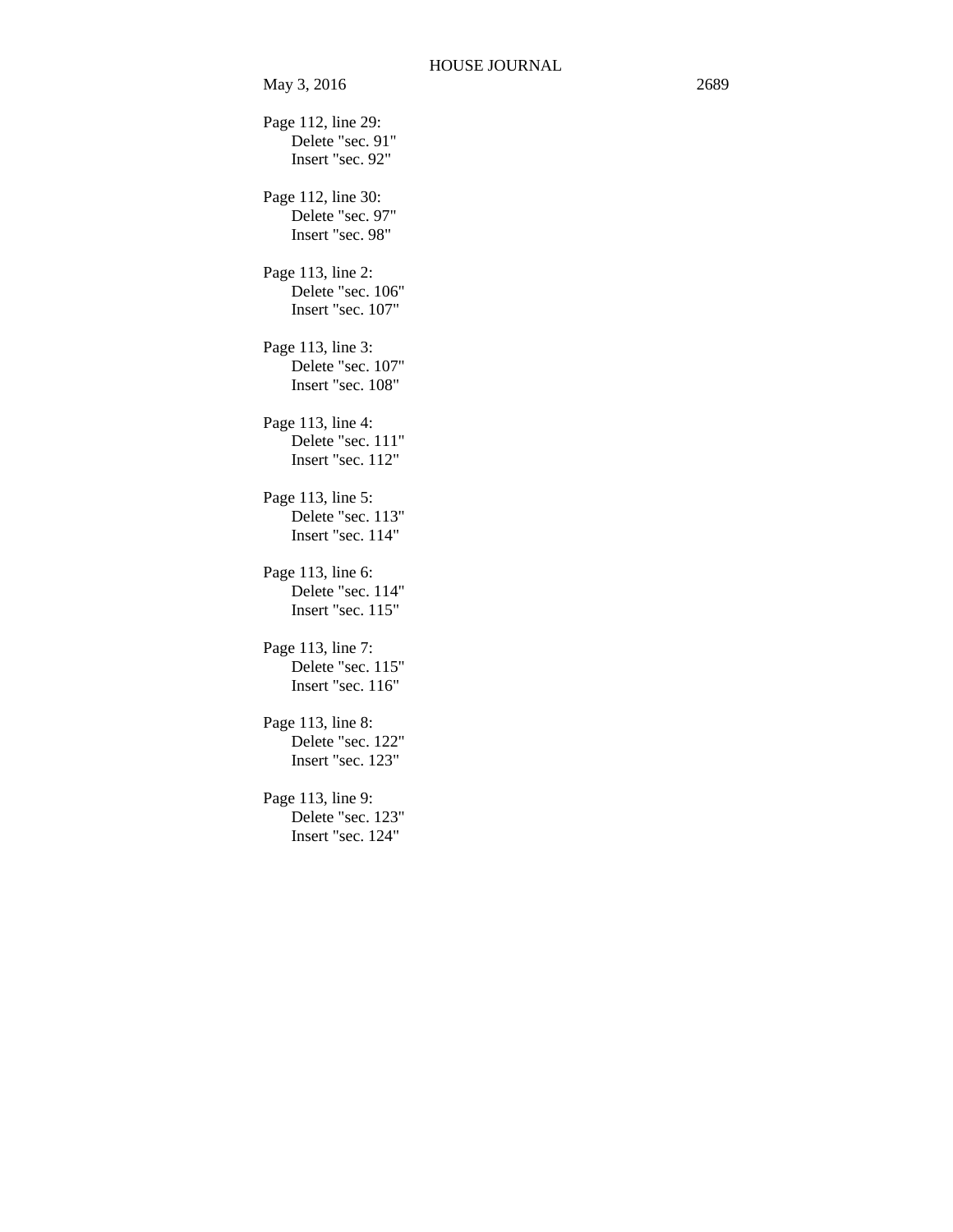Page 113, line 10: Delete "sec. 124" Insert "sec. 125" Page 113, line 11: Delete "sec. 125" Insert "sec. 126" Page 113, line 12: Delete "sec. 126" Insert "sec. 127" Page 113, line 13: Delete "sec. 127" Insert "sec. 128" Page 113, line 14: Delete "sec. 128" Insert "sec. 129" Page 113, line 15: Delete "sec. 130" Insert "sec. 131" Page 113, line 16: Delete "sec. 166" Insert "sec. 167" Page 113, line 17: Delete "166" Insert "167" Page 113, line 29: Delete "sec. 105" Insert "sec. 106" Page 114, line 1: Delete "sec. 129" Insert "sec. 130"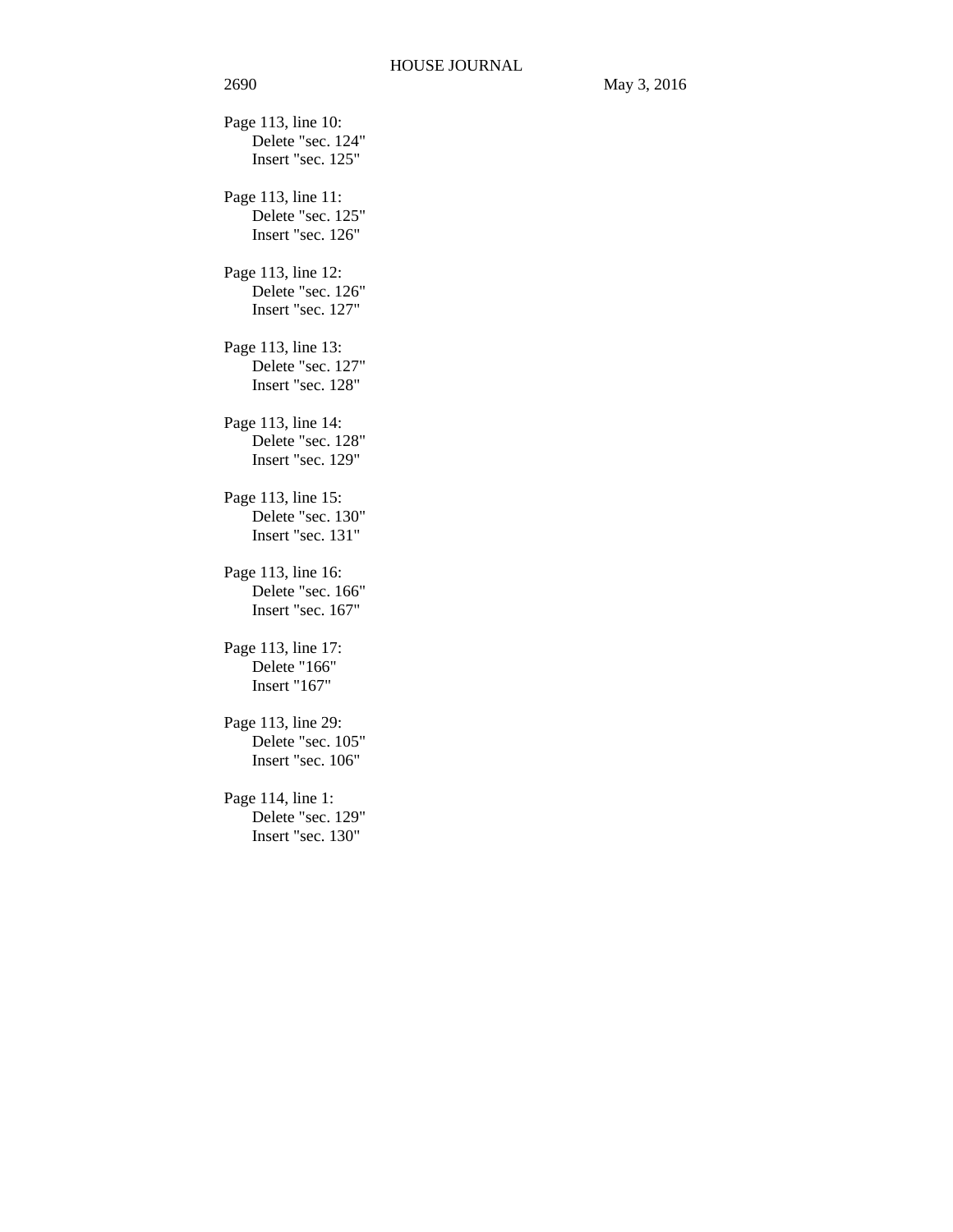May 3, 2016 2691 Page 114, line 2: Delete "sec. 131" Insert "sec. 132" Page 114, line 3: Delete "sec. 132" Insert "sec. 133" Page 114, line 4: Delete "sec. 133" Insert "sec. 134" Page 114, line 5: Delete "sec. 134" Insert "sec. 135" Page 114, line 6: Delete "sec. 135" Insert "sec. 136" Page 114, line 7: Delete "sec. 136" Insert "sec. 137" Page 114, line 8: Delete "sec. 137" Insert "sec. 138" Page 114, line 9: Delete "sec. 138" Insert "sec. 139" Page 114, line 10: Delete "sec. 139" Insert "sec. 140" Page 114, line 11: Delete "sec. 102" Insert "sec. 103"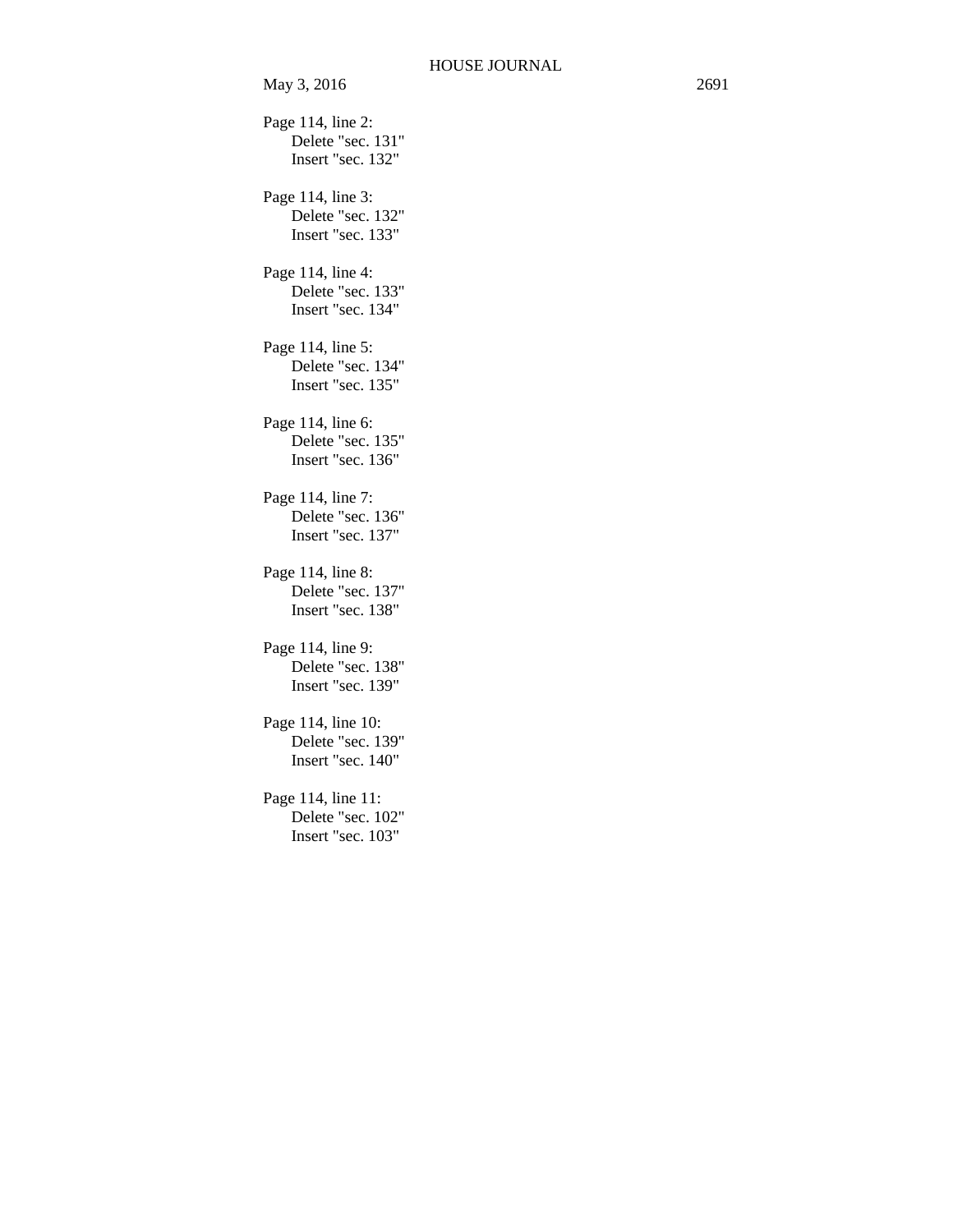Page 114, line 12: Delete "sec. 102" Insert "sec. 103" Page 114, line 13: Delete "sec. 102" Insert "sec. 103" Page 114, line 14: Delete "sec. 102" Insert "sec. 103" Page 114, line 15: Delete "sec. 142" Insert "sec. 143" Page 114, line 16: Delete "sec. 142" Insert "sec. 143" Page 114, line 17: Delete "sec. 142" Insert "sec. 143" Page 114, line 18: Delete "sec. 142" Insert "sec. 143" Page 114, line 29: Delete "sec. 81" Insert "sec. 82" Page 114, line 30: Delete "sec. 82" Insert "sec. 83" Page 114, line 31: Delete "sec. 83" Insert "sec. 84"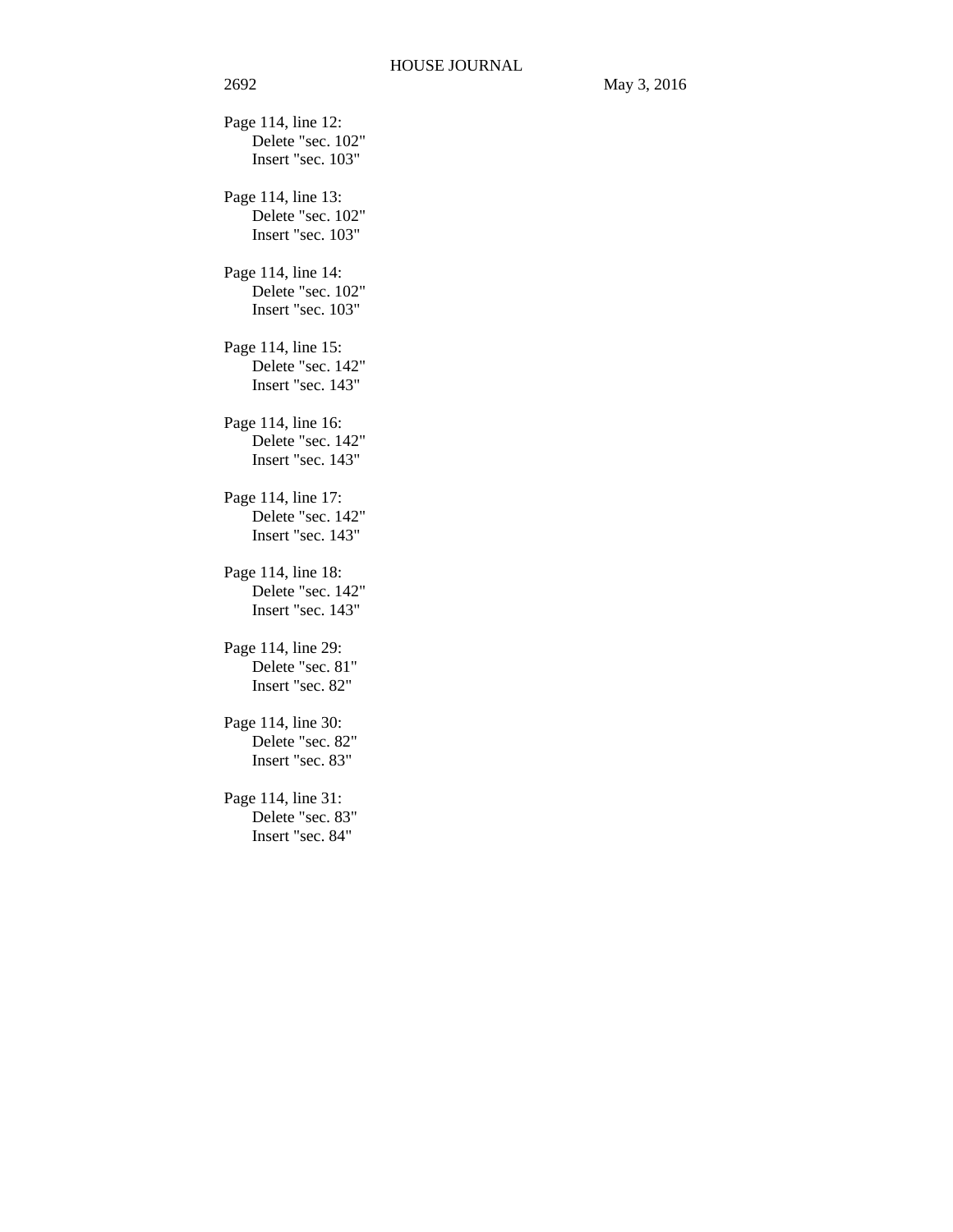Page 115, line 1: Delete "sec. 84" Insert "sec. 85" Page 115, line 2: Delete "sec. 85" Insert "sec. 86" Page 115, line 3: Delete "sec. 86" Insert "sec. 87" Page 115, line 4: Delete "sec. 101" Insert "sec. 102" Page 115, line 5: Delete "sec. 83" Insert "sec. 84" Page 115, line 7: Delete "sec. 83" Insert "sec. 84" Page 115, line 9: Delete "sec. 83" Insert "sec. 84" Page 115, line 19: Delete "sec. 166" Insert "sec. 167" Page 115, line 22: Delete "sec. 168(a)" Insert "sec. 169(a)" Page 115, line 24: Delete "sec. 69" Insert "sec. 70" Delete "sec. 168(b)" Insert "sec. 169(b)"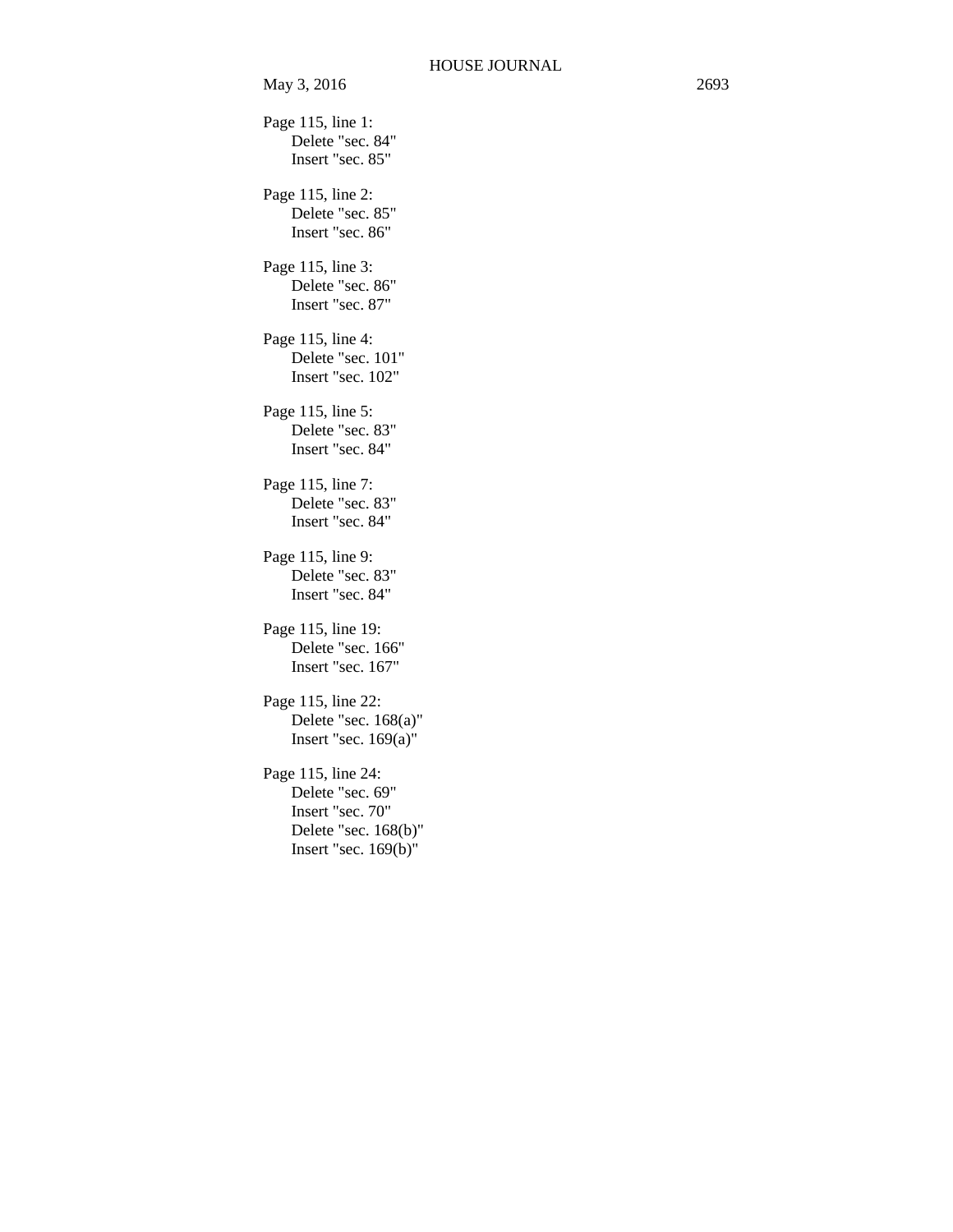Page 115, line 27: Delete "sec. 70" Insert "sec. 71" Delete "sec. 168(c)" Insert "sec. 169(c)" Page 115, line 30: Delete "sec. 86" Insert "sec. 87" Delete "sec. 168(d)" Insert "sec. 169(d)" Page 116, line 2: Delete "sec. 105" Insert "sec. 106" Delete "sec. 168(e)" Insert "sec. 169(e)" Page 116, lines 5 - 6: Delete "67 - 70, 72, 79 - 87, 90 - 94, 97, 99 - 101, 142, 148 - 158, 167, 168(b), 168(c), and 168(d)" Insert "66, 68 - 71, 73, 80 - 88, 91 - 95, 98, 100 - 102, 143, 149 - 159, 168, 169(b), 169(c), and 169(d)" Page 116, line 8: Delete "Section 89" Insert "Section 90" Page 116, lines 9 - 10: Delete "66, 71, 73 - 78, 95, 96, 98, 102 - 104, 106 - 141, 143 - 146, and 159 - 161" Insert "67, 72, 74 - 79, 96, 97, 99, 103 - 105, 107 - 142, 144 - 147, and 160 - 162" Page 116, line 11: Delete "Section 147" Insert "Section 148" Page 116, line 12: Delete "88, 105, 168(a), and 168(e)" Insert "89, 106, 169(a), and 169(e)"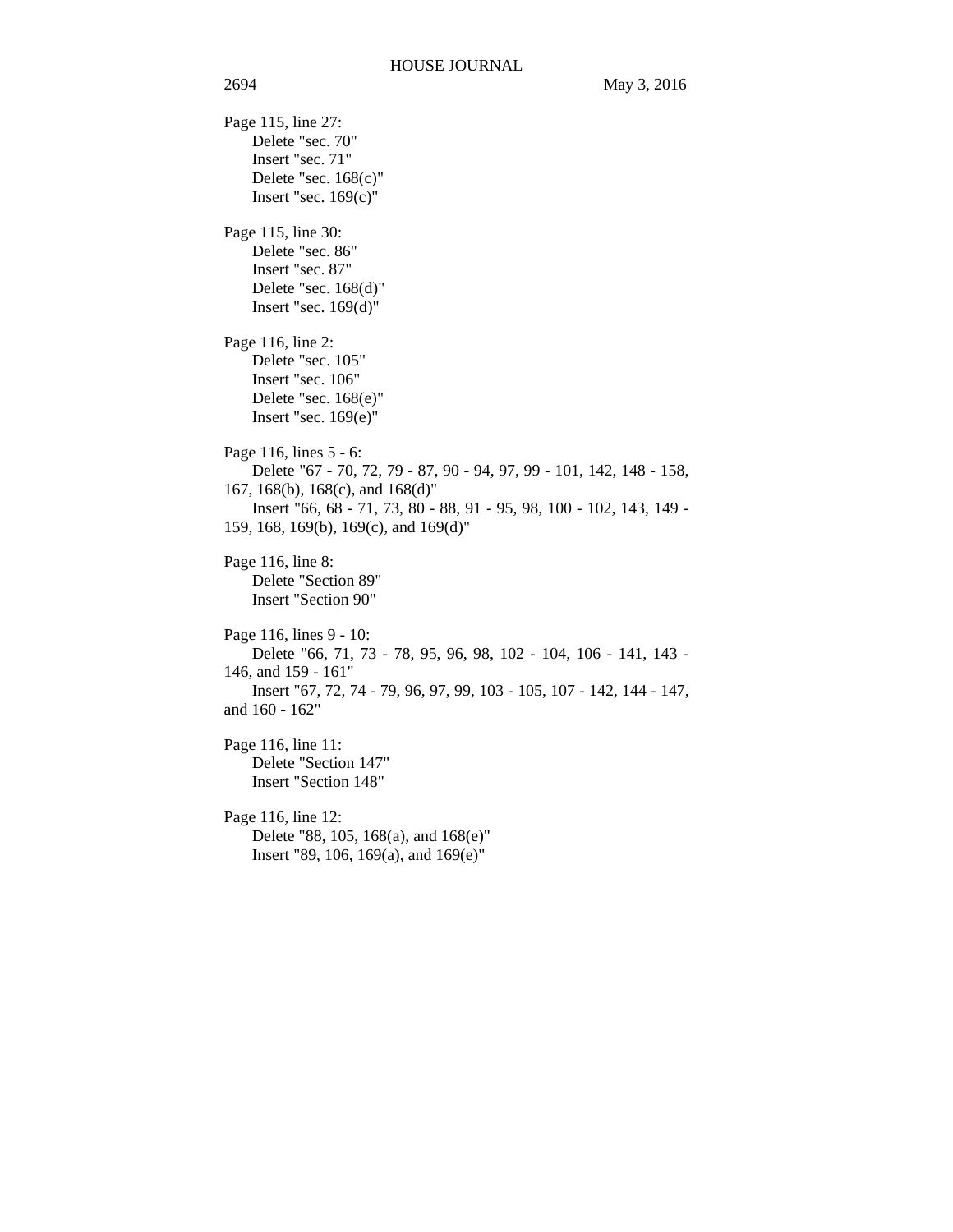May 3, 2016 2695

Page 116, line 14: Delete "sec. 166" Insert "sec. 167"

Representative Claman moved and asked unanimous consent that Amendment No. 28 be adopted.

There was objection.

The Speaker stated that, without objection, the House would recess until 7:00 p.m.; and so, the House recessed at 4:51 p.m.

### **AFTER RECESS**

The Speaker called the House back to order at 7:09 p.m.

# **SENATE BILLS IN THIRD READING**

(continued)

### **SB 91**

HCS CSSSSB 91(FIN) am H was before the House in second reading (page 2608) with Amendment No. 28 (page 2684) moved and pending.

The question being: "Shall Amendment No. 28 be adopted?" The roll was taken with the following result:

HCS CSSSSB 91(FIN) am H Second Reading Amendment No. 28

### **YEAS: 33 NAYS: 5 EXCUSED: 2 ABSENT: 0**

Yeas: Kreiss-Tomkins, LeDoux, Lynn, Millett, Munoz, Nageak, Neuman, Ortiz, Pruitt, Reinbold, Saddler, Seaton, Stutes, Talerico, Tarr, Thompson, Tilton, Tuck, Wilson, Wool, Claman, Colver, Drummond, Edgmon, Foster, Gattis, Herron, Hughes, Johnson, Josephson, Kawasaki, Keller, Chenault

Nays: Olson, Spohnholz, Gara, Guttenberg, Kito

Excused: Vazquez, Hawker

And so, Amendment No. 28 was adopted.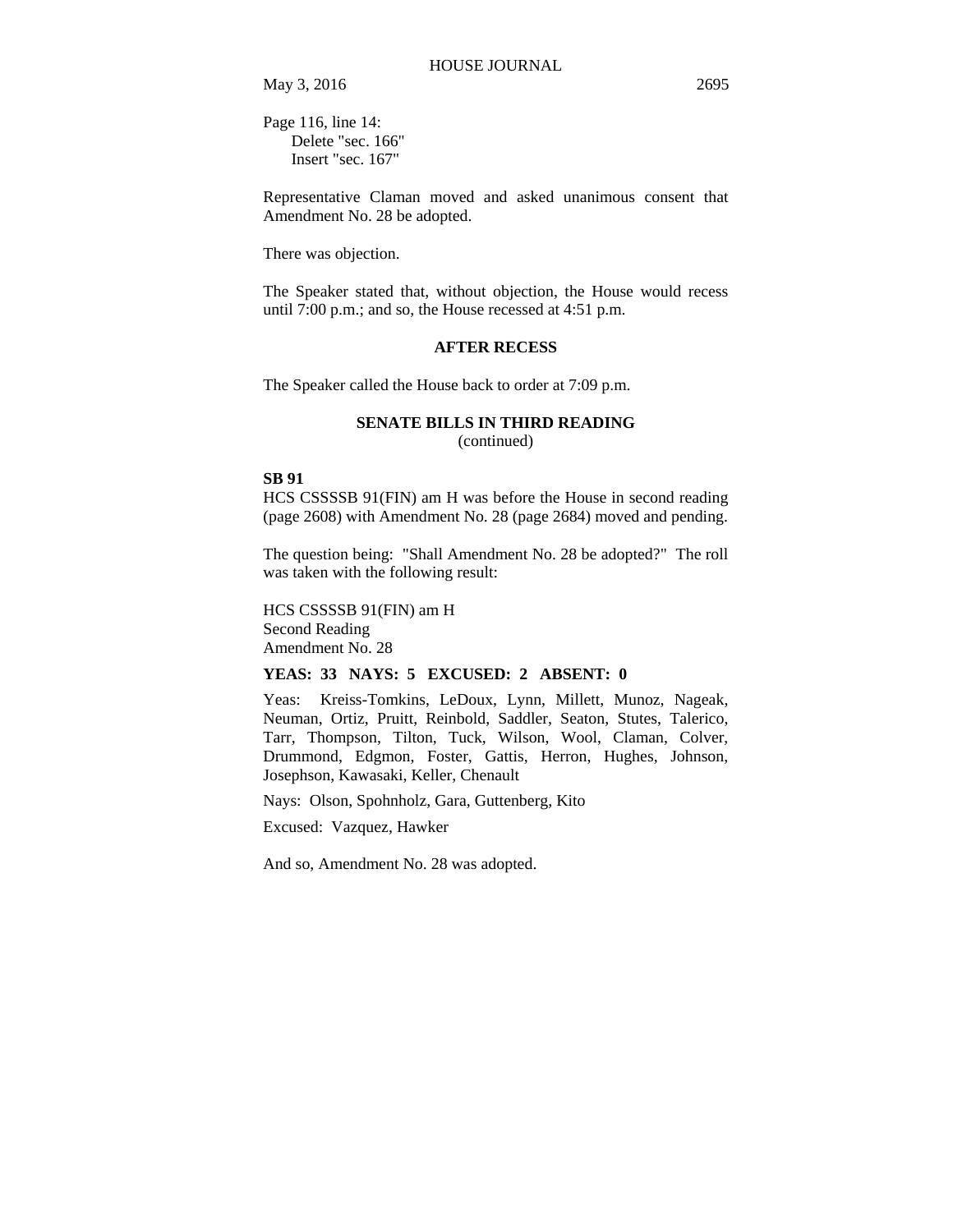Amendment No. 29 was offered by Representative Josephson:

Page 107, line 26: Delete "AS 11.46.140(a)(3), AS 11.46.220(c)(2)(B)"

Representative Josephson moved and asked unanimous consent that Amendment No. 29 be adopted.

Representative Claman objected.

The question being: "Shall Amendment No. 29 be adopted?" The roll was taken with the following result:

HCS CSSSSB 91(FIN) am H Second Reading Amendment No. 29

#### **YEAS: 15 NAYS: 23 EXCUSED: 2 ABSENT: 0**

Yeas: Lynn, Millett, Munoz, Ortiz, Pruitt, Reinbold, Saddler, Spohnholz, Tuck, Wool, Colver, Drummond, Herron, Josephson, Kawasaki

Nays: LeDoux, Nageak, Neuman, Olson, Seaton, Stutes, Talerico, Tarr, Thompson, Tilton, Wilson, Claman, Edgmon, Foster, Gara, Gattis, Guttenberg, Hughes, Johnson, Keller, Kito, Kreiss-Tomkins, Chenault

Excused: Vazquez, Hawker

And so, Amendment No. 29 was not adopted.

Amendment No. 30 was offered by Representatives Guttenberg and Drummond:

Page 95, line 1: Delete "50 percent of"

Page 95, lines 3 - 5:

Delete all material and insert:

"(d) The legislature may use the annual estimated balance in the fund to make appropriations as follows:

(1) 50 percent to the Department of Corrections, the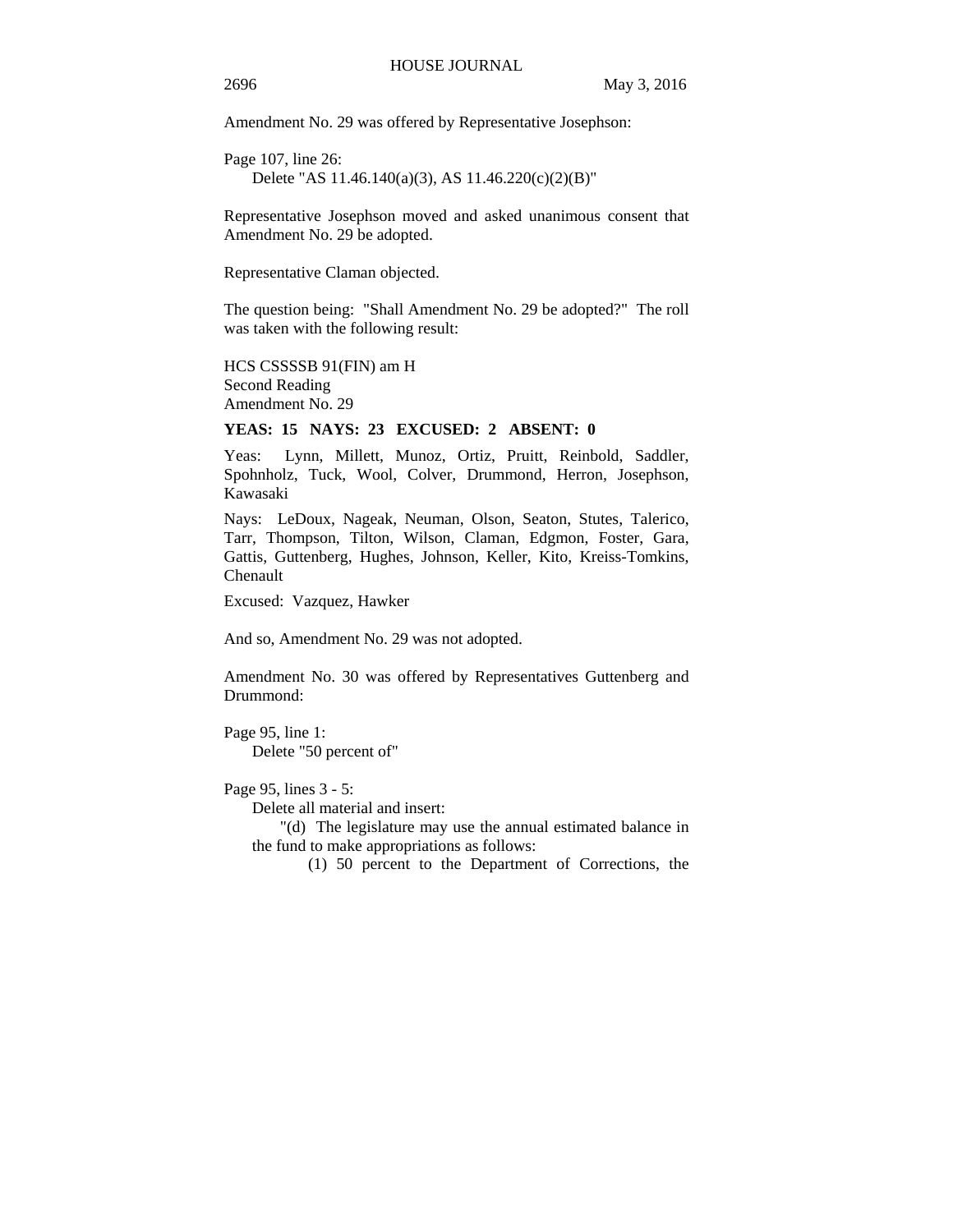Department of Health and Social Services, or the Department of Public Safety for recidivism reduction programs; and

(2) 50 percent for drug and alcohol abuse prevention and treatment grant programs administered by the Department of Health and Social Services."

Representative Guttenberg moved and asked unanimous consent that Amendment No. 30 be adopted.

Representative Neuman objected.

The question being: "Shall Amendment No. 30 be adopted?" The roll was taken with the following result:

HCS CSSSSB 91(FIN) am H Second Reading Amendment No. 30

# **YEAS: 13 NAYS: 25 EXCUSED: 2 ABSENT: 0**

Yeas: Lynn, Ortiz, Spohnholz, Tarr, Tuck, Wool, Drummond, Gara, Guttenberg, Josephson, Kawasaki, Kito, Kreiss-Tomkins

Nays: Millett, Munoz, Nageak, Neuman, Olson, Pruitt, Reinbold, Saddler, Seaton, Stutes, Talerico, Thompson, Tilton, Wilson, Claman, Colver, Edgmon, Foster, Gattis, Herron, Hughes, Johnson, Keller, LeDoux, Chenault

Excused: Vazquez, Hawker

Josephson changed from "Nay" to Yea".

And so, Amendment No. 30 was not adopted.

The House advanced to:

#### **UNFINISHED BUSINESS**

#### **HB 22**

Representative Tuck moved and asked unanimous consent to withdraw the following: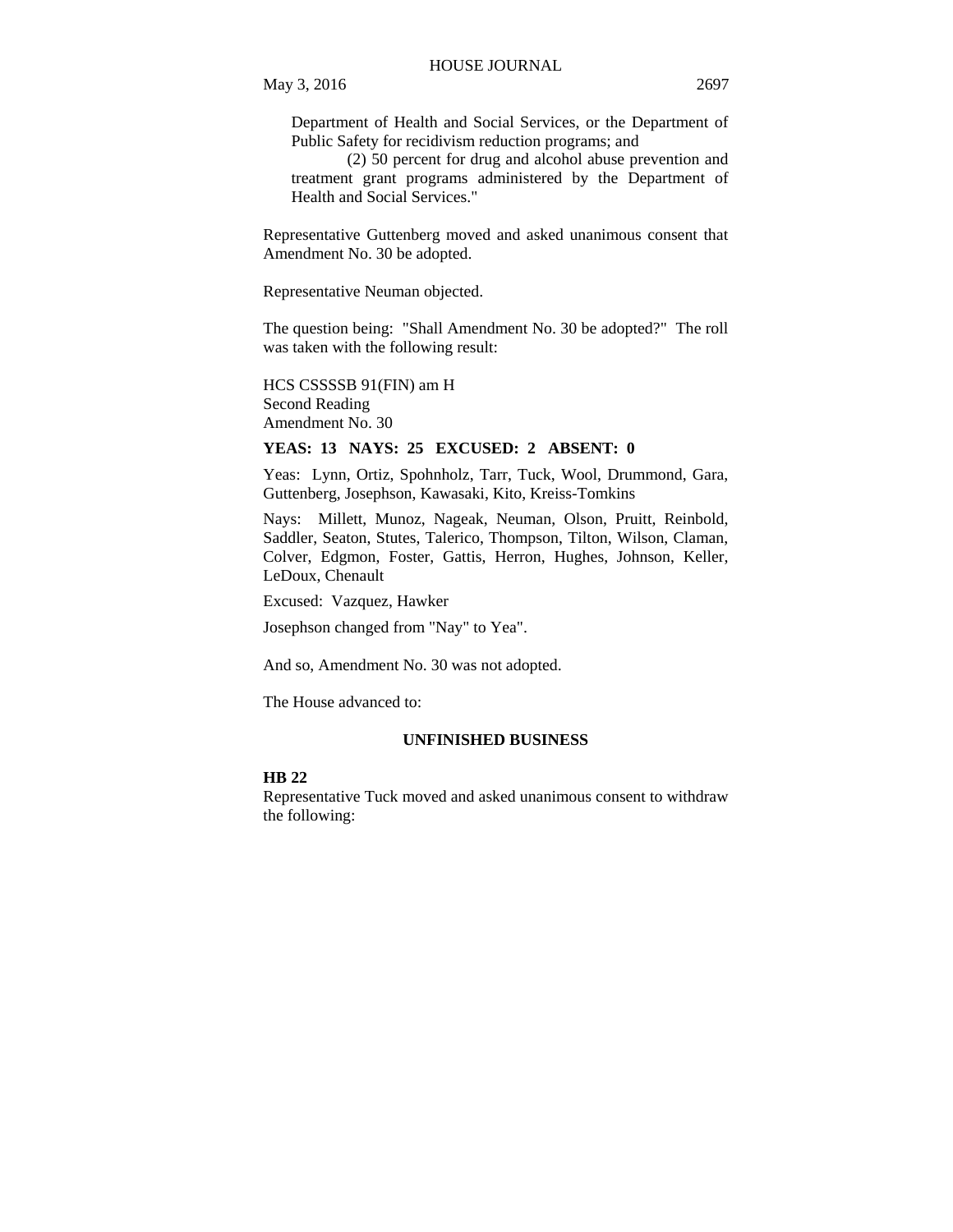HOUSE BILL NO. 22

"An Act establishing a maximum caseload for probation and parole officers."

HB 22 is in the State Affairs Committee.

### **HB 60**

Representative Tuck moved and asked unanimous consent to withdraw the following:

HOUSE BILL NO. 60

"An Act relating to victims of criminal offenses."

HB 60 is in the House Special Committee on Military & Veterans' Affairs.

The House reverted to:

### **SENATE BILLS IN THIRD READING**

(continued)

# **SB 91**

HCS CSSSSB 91(FIN) am H was before the House in second reading (page 2608).

Amendment No. 31 was offered by Representatives Tuck and Drummond:

Page 65, following line 26:

Insert a new bill section to read:

"**\* Sec. 104.** AS 33.05.040 is amended by adding a new subsection to read:

(b) The caseload of a probation officer supervising probationers or the combined caseload of a probation officer or parole officer supervising probationers and persons on parole as provided for in (a)(5) of this section may not exceed 60 persons, except in temporary or extraordinary circumstances approved by the commissioner."

Renumber the following bill sections accordingly.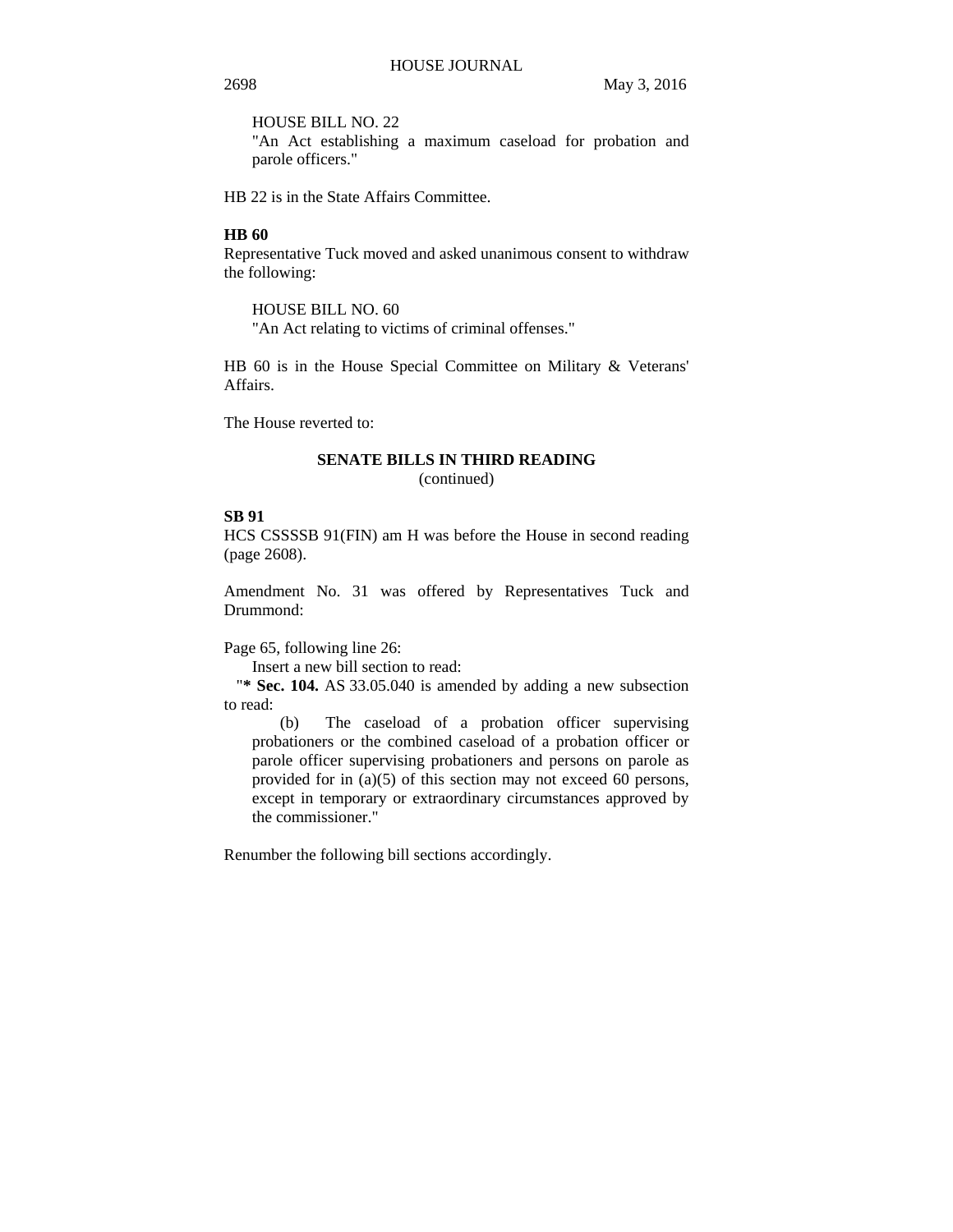May 3, 2016 2699 Page 108, line 19: Delete "sec. 105" Insert "sec. 106" Page 111, line 1: Delete "sec. 149" Insert "sec. 150" Page 111, line 21: Delete "sec. 108" Insert "sec. 109" Page 111, line 22: Delete "sec. 109" Insert "sec. 110" Page 111, line 23: Delete "sec. 110" Insert "sec. 111" Page 111, line 24: Delete "sec. 112" Insert "sec. 113" Page 111, line 25: Delete "sec. 121" Insert "sec. 122"

Page 111, line 26: Delete "sec. 141" Insert "sec. 142"

Page 113, line 2: Delete "sec. 106" Insert "sec. 107"

Page 113, line 3: Delete "sec. 107" Insert "sec. 108"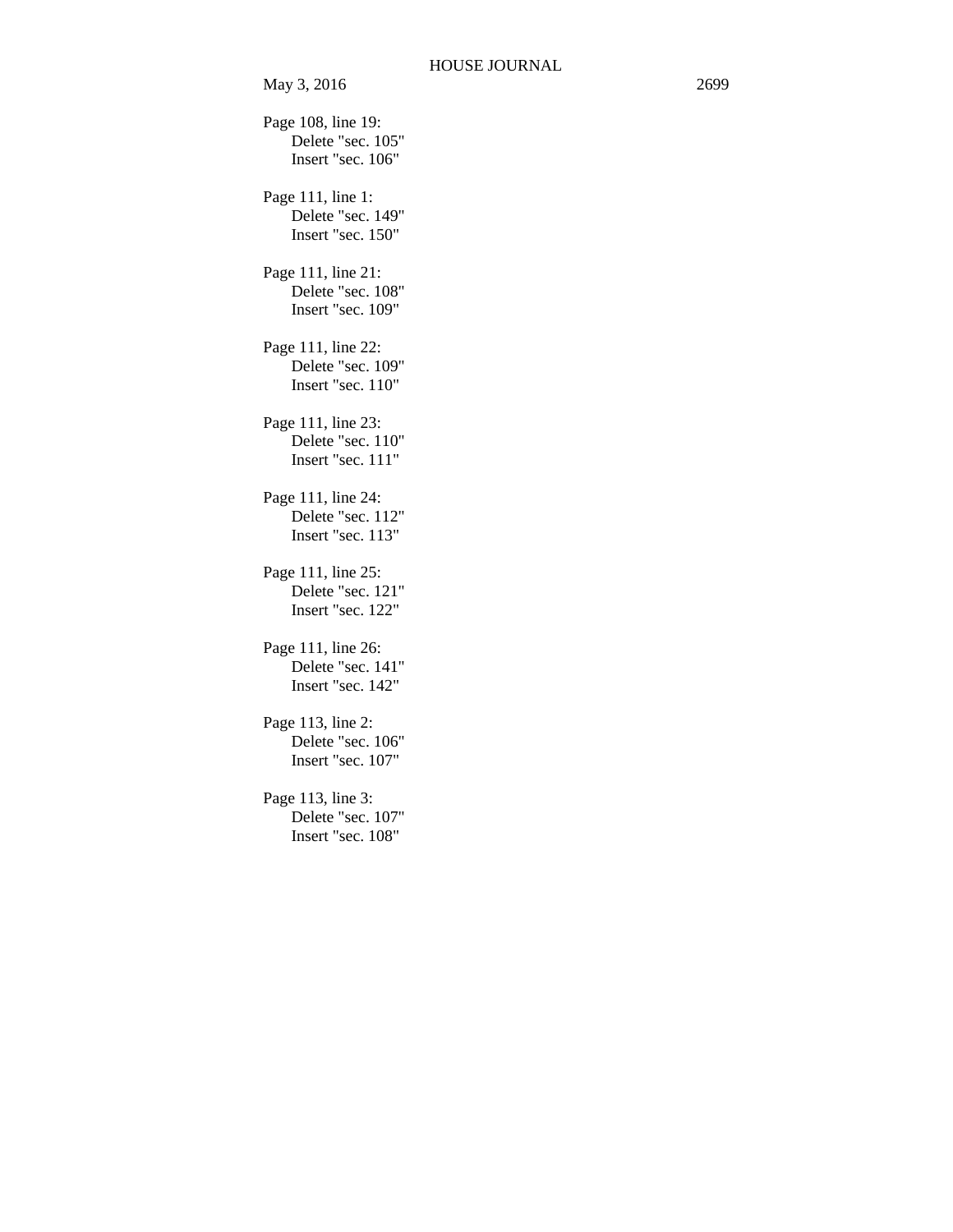Page 113, line 4: Delete "sec. 111" Insert "sec. 112" Page 113, line 5: Delete "sec. 113" Insert "sec. 114" Page 113, line 6: Delete "sec. 114" Insert "sec. 115" Page 113, line 7: Delete "sec. 115" Insert "sec. 116" Page 113, line 8: Delete "sec. 122" Insert "sec. 123" Page 113, line 9: Delete "sec. 123" Insert "sec. 124" Page 113, line 10: Delete "sec. 124" Insert "sec. 125" Page 113, line 11: Delete "sec. 125" Insert "sec. 126" Page 113, line 12: Delete "sec. 126" Insert "sec. 127" Page 113, line 13: Delete "sec. 127" Insert "sec. 128"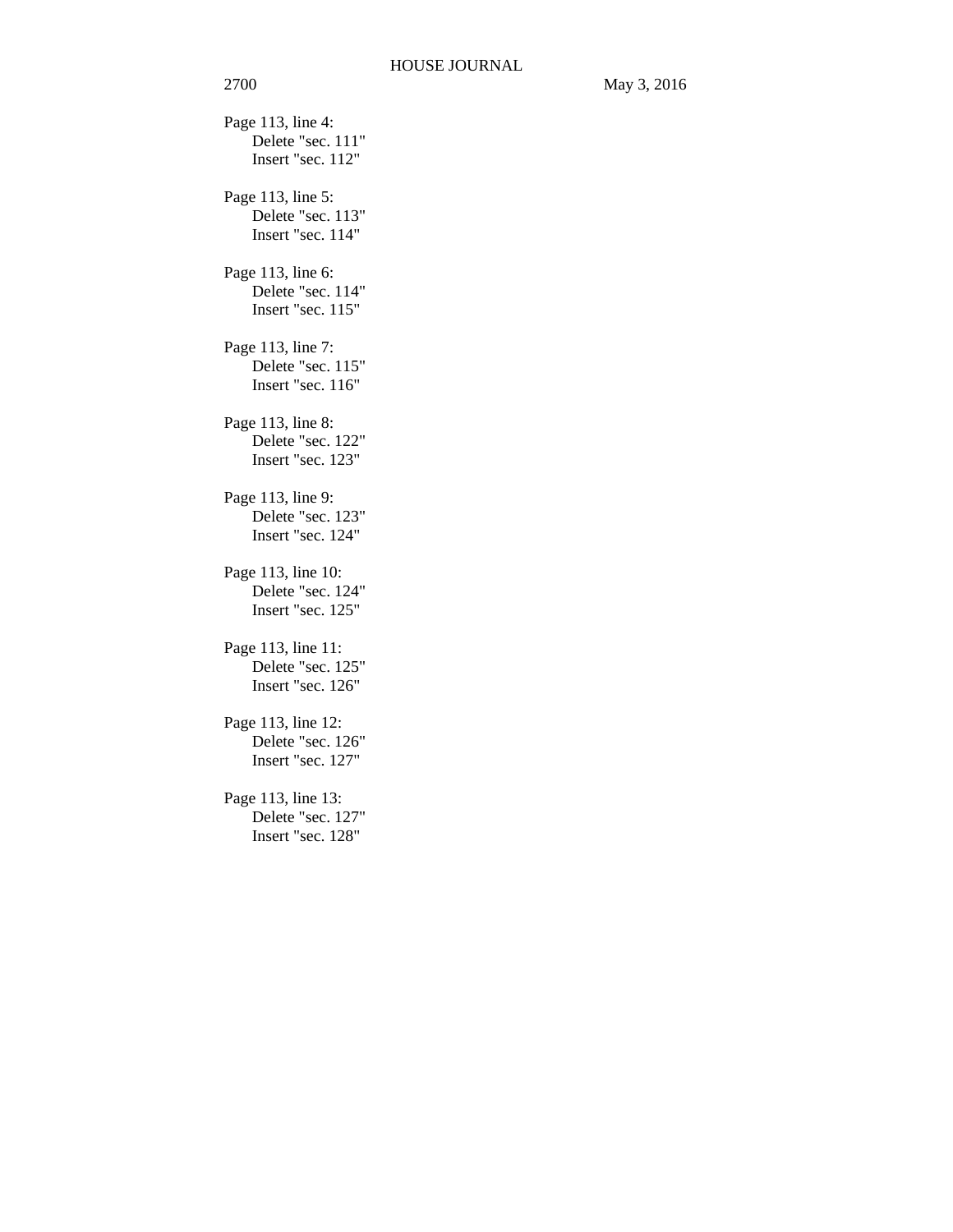May 3, 2016 2701 Page 113, line 14: Delete "sec. 128" Insert "sec. 129" Page 113, line 15: Delete "sec. 130" Insert "sec. 131" Page 113, line 16: Delete "sec. 166" Insert "sec. 167" Page 113, line 17: Delete "166" Insert "167" Page 113, line 29: Delete "sec. 105" Insert "sec. 106" Page 114, line 1: Delete "sec. 129" Insert "sec. 130" Page 114, line 2: Delete "sec. 131" Insert "sec. 132" Page 114, line 3: Delete "sec. 132" Insert "sec. 133" Page 114, line 4: Delete "sec. 133" Insert "sec. 134" Page 114, line 5: Delete "sec. 134" Insert "sec. 135"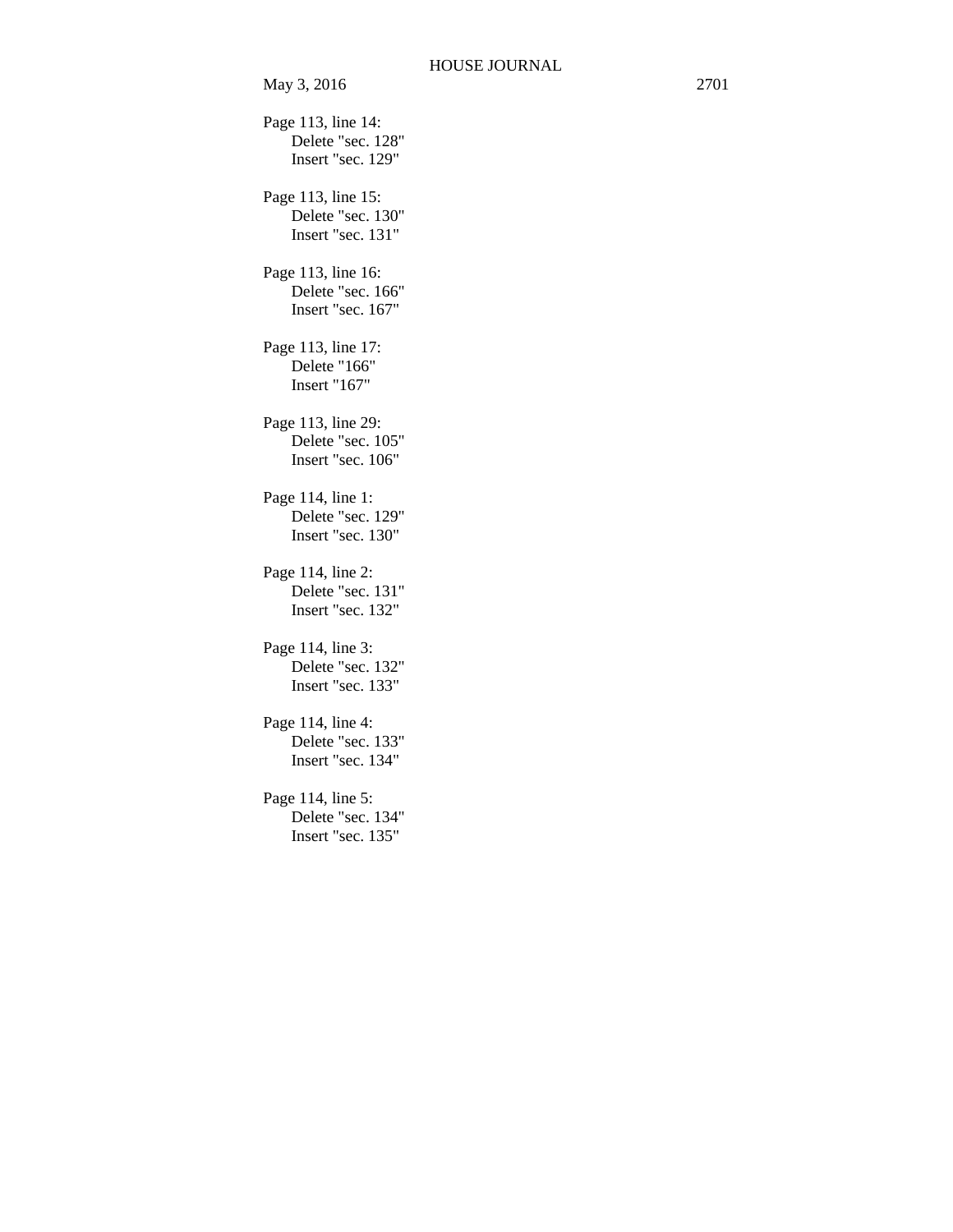Page 114, line 6: Delete "sec. 135" Insert "sec. 136" Page 114, line 7: Delete "sec. 136" Insert "sec. 137" Page 114, line 8: Delete "sec. 137" Insert "sec. 138" Page 114, line 9: Delete "sec. 138" Insert "sec. 139" Page 114, line 10: Delete "sec. 139" Insert "sec. 140" Page 114, line 15: Delete "sec. 142" Insert "sec. 143" Page 114, line 16: Delete "sec. 142" Insert "sec. 143" Page 114, line 17: Delete "sec. 142" Insert "sec. 143" Page 114, line 18: Delete "sec. 142" Insert "sec. 143" Page 115, line 19: Delete "sec. 166" Insert "sec. 167"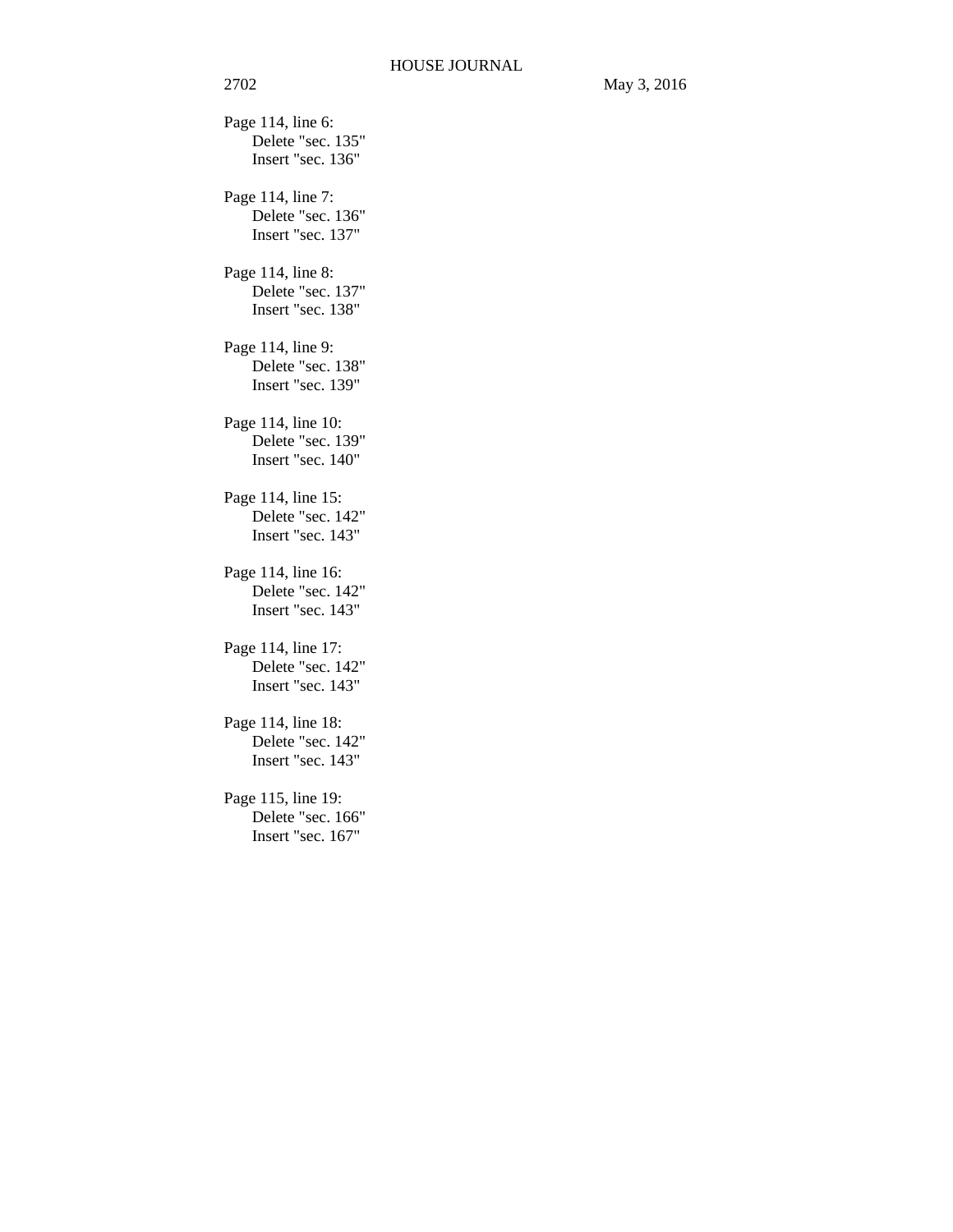Page 115, line 22: Delete "sec. 168(a)" Insert "sec.  $169(a)$ " Page 115, line 24: Delete "sec. 168(b)" Insert "sec. 169(b)" Page 115, line 27: Delete "sec. 168(c)" Insert "sec. 169(c)" Page 115, line 30: Delete "sec. 168(d)" Insert "sec. 169(d)" Page 116, line 2: Delete "sec. 105" Insert "sec. 106" Delete "sec. 168(e)" Insert "sec. 169(e)" Page 116, lines 5 - 6: Delete "142, 148 - 158, 167, 168(b), 168(c), and 168(d)" Insert "143, 149 - 159, 168, 169(b), 169(c), and 169(d)" Page 116, lines 9 - 10: Delete "102 - 104, 106 - 141, 143 - 146, and 159 - 161" Insert "102, 103, 105, 107 - 142, 144 - 147, and 160 - 162" Page 116, line 11: Delete "Section 147" Insert "Section 148" Page 116, line 12: Delete "105, 168(a), and 168(e)" Insert "106, 169(a), and 169(e)" Page 116, line 14: Delete "sec. 166" Insert "sec. 167"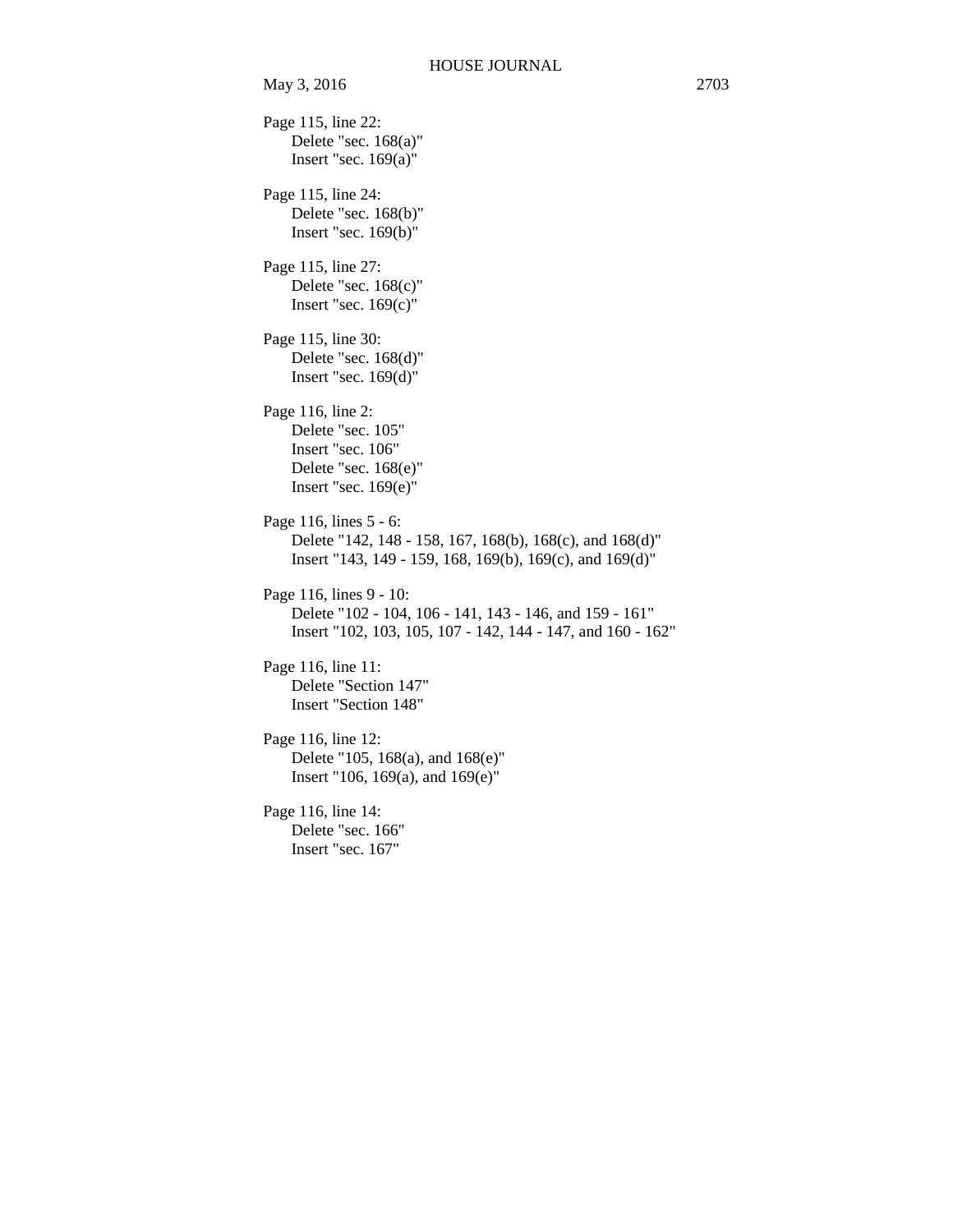Representative Tuck moved and asked unanimous consent that Amendment No. 31 be adopted.

Representative Thompson objected.

The question being: "Shall Amendment No. 31 be adopted?" The roll was taken with the following result:

HCS CSSSSB 91(FIN) am H Second Reading Amendment No. 31

### **YEAS: 12 NAYS: 25 EXCUSED: 2 ABSENT: 1**

Yeas: Ortiz, Spohnholz, Tarr, Tuck, Wool, Claman, Drummond, Gara, Guttenberg, Josephson, Kawasaki, Kito

Nays: Millett, Munoz, Nageak, Neuman, Olson, Pruitt, Reinbold, Saddler, Seaton, Stutes, Talerico, Thompson, Tilton, Wilson, Colver, Edgmon, Foster, Gattis, Herron, Hughes, Johnson, Keller, LeDoux, Lynn, Chenault

Excused: Vazquez, Hawker

Absent: Kreiss-Tomkins

And so, Amendment No. 31 was not adopted.

Representative Claman moved and asked unanimous consent to rescind action in failing to adopt Amendment No. 27 (page 2683). There being no objection, it was so ordered.

The question being: "Shall Amendment No 27 be adopted?" The roll was taken with the following result:

HCS CSSSSB 91(FIN) am H Second Reading Amendment No. 27

#### **YEAS: 20 NAYS: 17 EXCUSED: 2 ABSENT: 1**

Yeas: Munoz, Nageak, Ortiz, Seaton, Spohnholz, Stutes, Tarr, Tuck, Wool, Claman, Drummond, Edgmon, Foster, Gara, Guttenberg, Herron, Kreiss-Tomkins, LeDoux, Lynn, Millett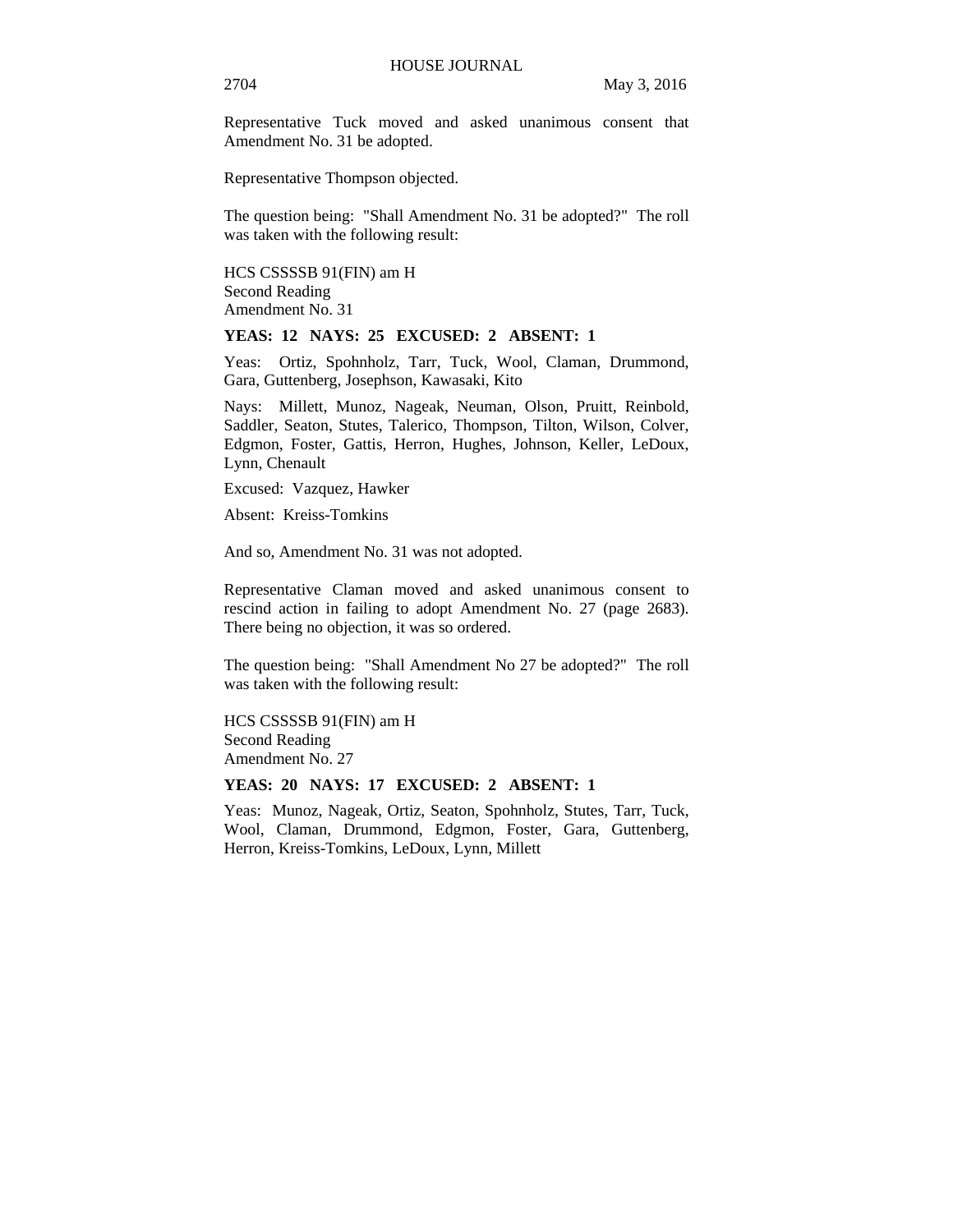May 3, 2016 2705

Nays: Neuman, Olson, Pruitt, Reinbold, Saddler, Talerico, Thompson, Tilton, Wilson, Gattis, Hughes, Johnson, Josephson, Kawasaki, Keller, Kito, Chenault

Excused: Vazquez, Hawker

Absent: Colver

And so, Amendment No. 27 was adopted.

Amendment No. 32 was offered by Representatives Tuck and Drummond:

Page 1, line 2, following "**substances;**" (title amendment): Insert "**relating to victims of criminal offenses;**"

Page 55, following line 3:

Insert new bill sections to read:

"**\* Sec. 88.** AS 12.61 is amended by adding a new section to read:

**Sec. 12.61.016. Duties of agency investigating a sexual offense.** A law enforcement agency investigating an offense under AS 11.41.410 - 11.41.470 may not disclose information related to the investigation to an employer of the victim unless

(1) the victim expressly permits the disclosure; or

(2) the agency determines the disclosure is necessary to investigate or prevent a crime.

 **\* Sec. 89.** AS 12.61.017(a) is amended to read:

(a) An employer may not penalize or threaten to penalize a victim **of an offense** because the victim

**(1)** is subpoenaed or requested by the prosecuting attorney to attend a court proceeding for the purpose of giving testimony**; or**

**(2) reports the offense to a law enforcement agency or participates in the investigation of the offense by a law enforcement agency** [. IN THIS SUBSECTION, "PENALIZE" MEANS TO TAKE ACTION AFFECTING THE EMPLOYMENT STATUS, WAGES, AND BENEFITS PAYABLE TO THE VICTIM, INCLUDING

(1) DEMOTION OR SUSPENSION;

(2) DISMISSAL FROM EMPLOYMENT; AND

(3) LOSS OF PAY OR BENEFITS, EXCEPT PAY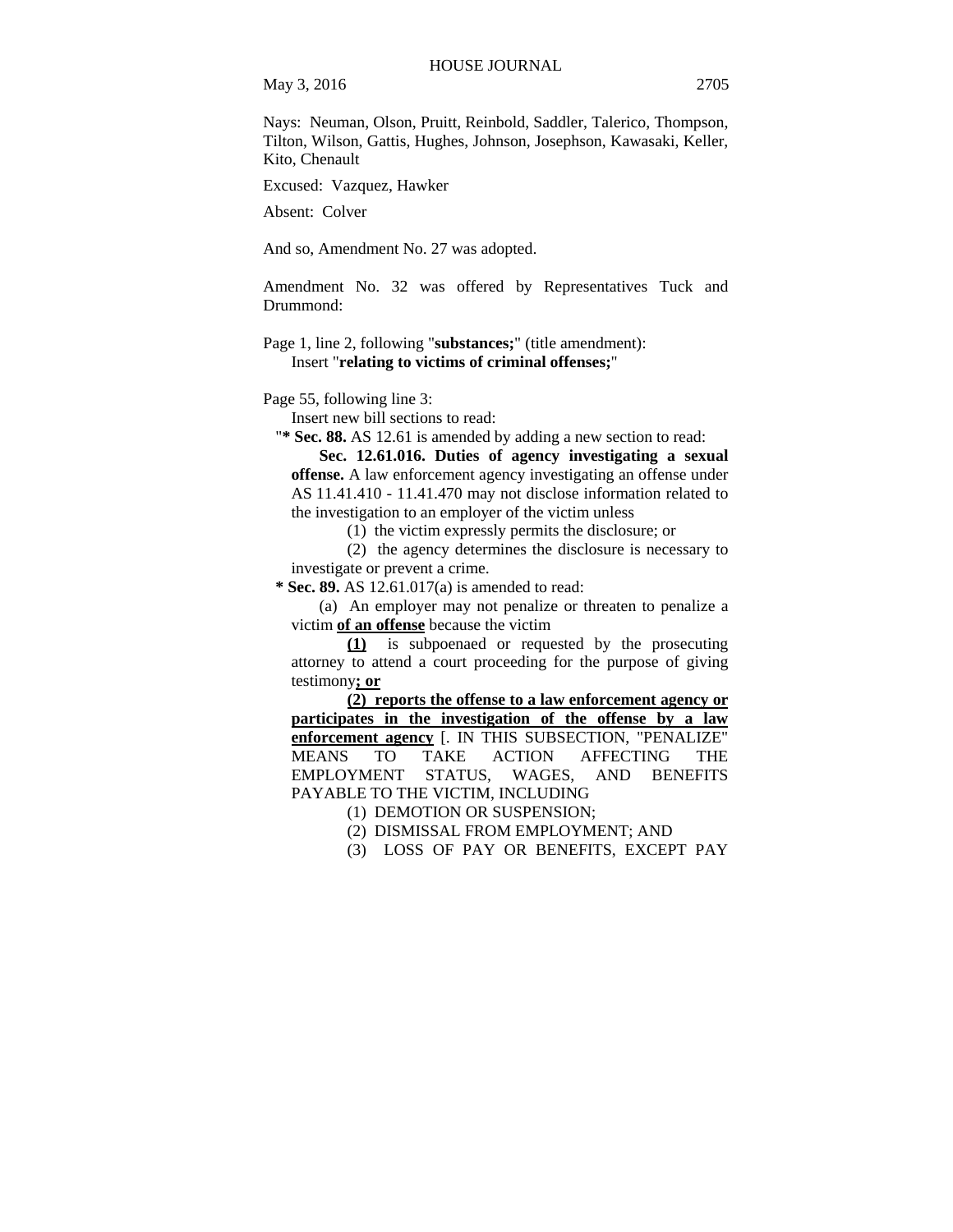AND BENEFITS THAT ARE DIRECTLY ATTRIBUTABLE TO THE VICTIM'S ABSENCE FROM EMPLOYMENT TO ATTEND THE COURT PROCEEDING].

 **\* Sec. 90.** AS 12.61.017 is amended by adding a new subsection to read:

(d) In this section, "penalize" means to take action affecting the employment status, wages, and benefits payable to the victim, including

(1) demotion or suspension;

(2) dismissal from employment; and

(3) loss of pay or benefits, except pay and benefits that are directly attributable to the victim's absence from employment to

(A) attend the court proceeding;

(B) report the offense to a law enforcement agency;

(C) participate in a law enforcement agency investigation of the offense."

Renumber the following bill sections accordingly.

Page 108, line 19: Delete "sec. 105" Insert "sec. 108"

Page 110, line 28: Delete "sec. 92" Insert "sec. 95"

Page 110, line 29: Delete "sec. 93" Insert "sec. 96"

Page 110, line 30: Delete "sec. 99" Insert "sec. 102"

Page 110, line 31: Delete "sec. 100" Insert "sec. 103"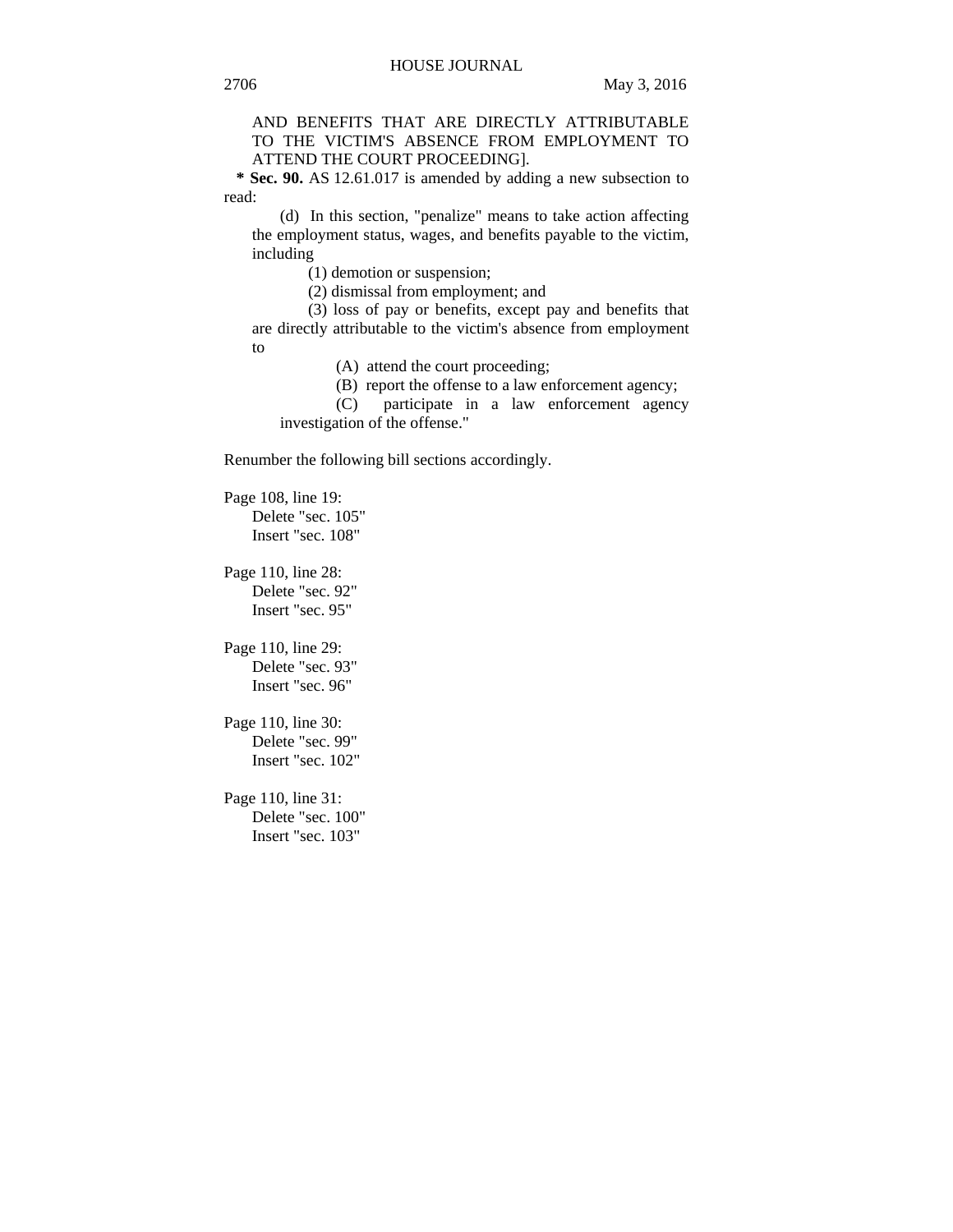May 3, 2016 2707 Page 111, line 1: Delete "sec. 149" Insert "sec. 152" Page 111, line 19: Delete "sec. 95" Insert "sec. 98" Page 111, line 20: Delete "sec. 98" Insert "sec. 101" Page 111, line 21: Delete "sec. 108" Insert "sec. 111" Page 111, line 22: Delete "sec. 109" Insert "sec. 112" Page 111, line 23: Delete "sec. 110" Insert "sec. 113" Page 111, line 24: Delete "sec. 112" Insert "sec. 115" Page 111, line 25: Delete "sec. 121" Insert "sec. 124" Page 111, line 26: Delete "sec. 141" Insert "sec. 144" Page 112, line 24: Delete "sec. 103" Insert "sec. 106"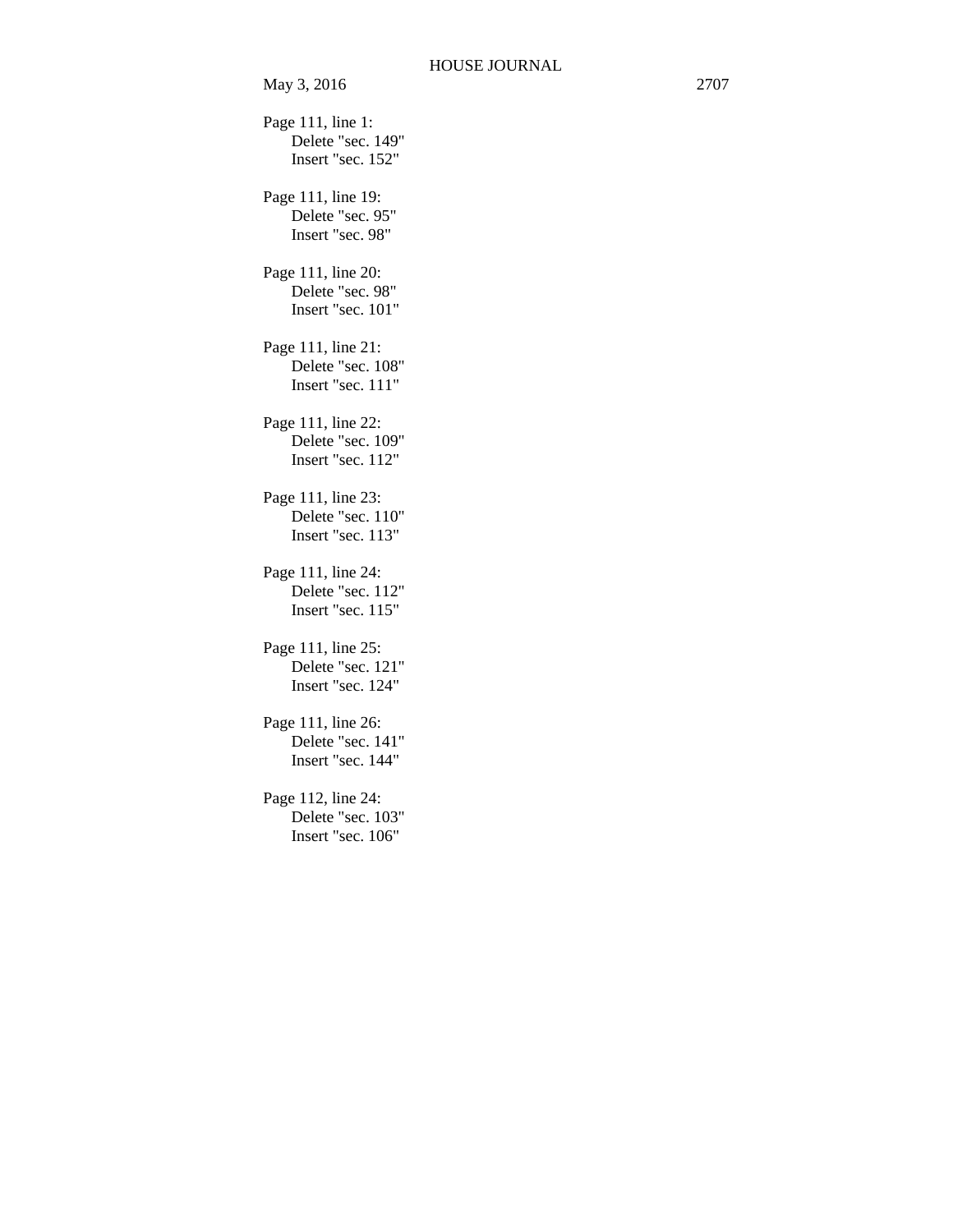Page 112, line 28: Delete "sec. 90" Insert "sec. 93" Page 112, line 29: Delete "sec. 91" Insert "sec. 94" Page 112, line 30: Delete "sec. 97" Insert "sec. 100" Page 113, line 2: Delete "sec. 106" Insert "sec. 109" Page 113, line 3: Delete "sec. 107" Insert "sec. 110" Page 113, line 4: Delete "sec. 111" Insert "sec. 114" Page 113, line 5: Delete "sec. 113" Insert "sec. 116" Page 113, line 6: Delete "sec. 114" Insert "sec. 117" Page 113, line 7: Delete "sec. 115" Insert "sec. 118" Page 113, line 8: Delete "sec. 122" Insert "sec. 125"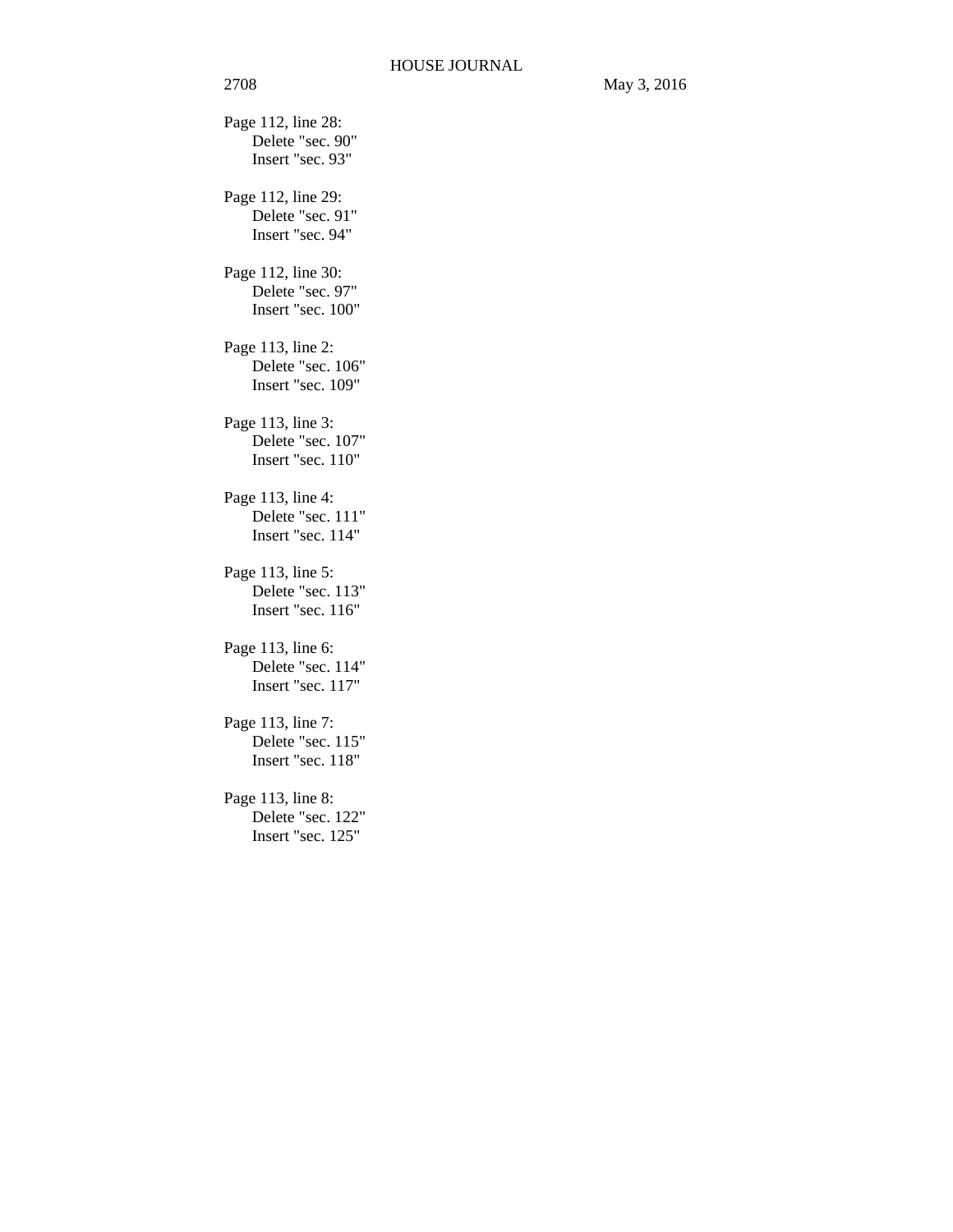Page 113, line 9: Delete "sec. 123" Insert "sec. 126" Page 113, line 10: Delete "sec. 124" Insert "sec. 127" Page 113, line 11: Delete "sec. 125" Insert "sec. 128" Page 113, line 12: Delete "sec. 126" Insert "sec. 129" Page 113, line 13: Delete "sec. 127" Insert "sec. 130" Page 113, line 14: Delete "sec. 128" Insert "sec. 131" Page 113, line 15: Delete "sec. 130" Insert "sec. 133" Page 113, line 16: Delete "sec. 166" Insert "sec. 169" Page 113, line 17: Delete "166" Insert "169" Page 113, line 29: Delete "sec. 105" Insert "sec. 108"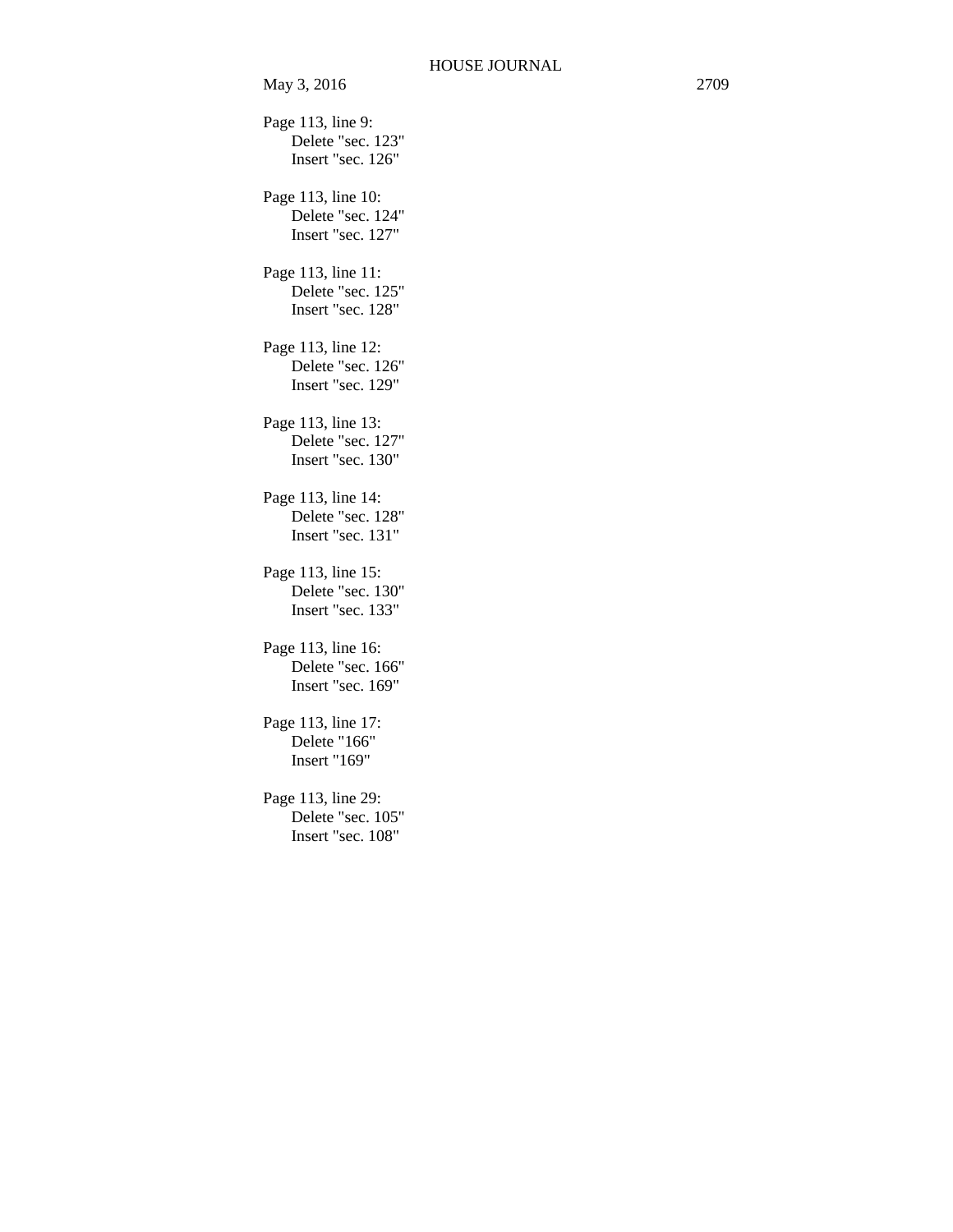Page 114, line 1: Delete "sec. 129" Insert "sec. 132" Page 114, line 2: Delete "sec. 131" Insert "sec. 134" Page 114, line 3: Delete "sec. 132" Insert "sec. 135" Page 114, line 4: Delete "sec. 133" Insert "sec. 136" Page 114, line 5: Delete "sec. 134" Insert "sec. 137" Page 114, line 6: Delete "sec. 135" Insert "sec. 138" Page 114, line 7: Delete "sec. 136" Insert "sec. 139" Page 114, line 8: Delete "sec. 137" Insert "sec. 140" Page 114, line 9: Delete "sec. 138" Insert "sec. 141" Page 114, line 10: Delete "sec. 139" Insert "sec. 142"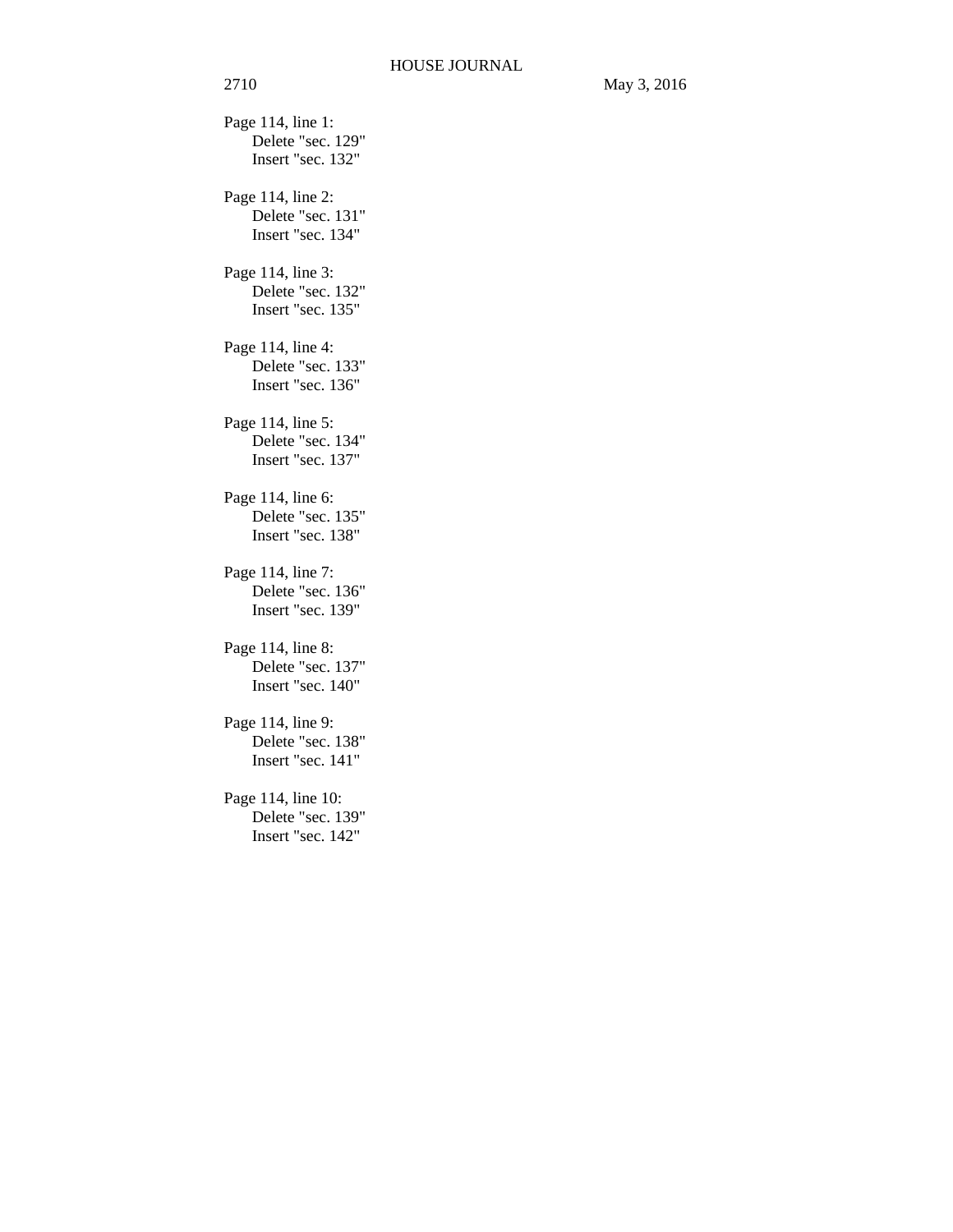| May 3, 2016                                                  | 2711 |
|--------------------------------------------------------------|------|
| Page 114, line 11:<br>Delete "sec. 102"<br>Insert "sec. 105" |      |
| Page 114, line 12:<br>Delete "sec. 102"<br>Insert "sec. 105" |      |
| Page 114, line 13:<br>Delete "sec. 102"<br>Insert "sec. 105" |      |
| Page 114, line 14:<br>Delete "sec. 102"<br>Insert "sec. 105" |      |
| Page 114, line 15:<br>Delete "sec. 142"<br>Insert "sec. 145" |      |
| Page 114, line 16:<br>Delete "sec. 142"<br>Insert "sec. 145" |      |
| Page 114, line 17:<br>Delete "sec. 142"<br>Insert "sec. 145" |      |
| Page 114, line 18:<br>Delete "sec. 142"<br>Insert "sec. 145" |      |
| Page 115, line 4:<br>Delete "sec. 101"<br>Insert "sec. 104"  |      |
| Page 115, line 19:<br>Delete "sec. 166"<br>Insert "sec. 169" |      |
|                                                              |      |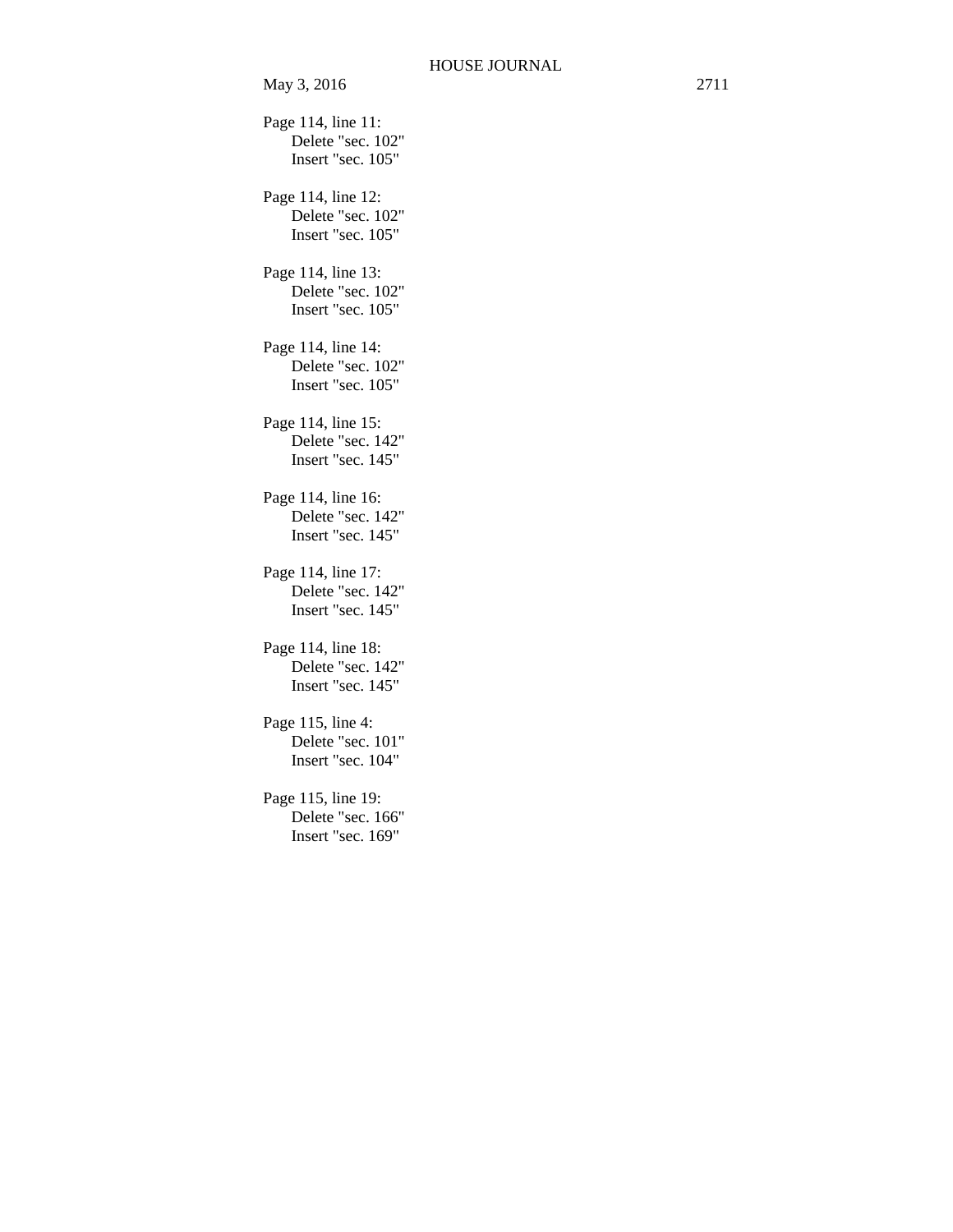Page 115, line 22: Delete "sec. 168(a)" Insert "sec.  $171(a)$ " Page 115, line 24: Delete "sec. 168(b)" Insert "sec. 171(b)" Page 115, line 27: Delete "sec. 168(c)" Insert "sec.  $171(c)$ " Page 115, line 30: Delete "sec. 168(d)" Insert "sec. 171(d)" Page 116, line 2: Delete "sec. 105" Insert "sec. 108" Delete "sec. 168(e)" Insert "sec.  $171(e)$ " Page 116, lines 5 - 6: Delete "90 - 94, 97, 99 - 101, 142, 148 - 158, 167, 168(b), 168(c), and 168(d)" Insert "93 - 97, 102 - 104, 145, 151 - 161, 170, 171(b), 171(c), and  $171(d)$ " Page 116, line 8: Delete "Section 89" Insert "Section 92" Page 116, lines 9 - 10: Delete "95, 96, 98, 102 - 104, 106 - 141, 143 - 146, and 159 - 161" Insert "98, 99, 101, 105 - 107, 109 - 144, 146 - 149, and 162 - 164" Page 116, line 11: Delete "Section 147" Insert "Section 150"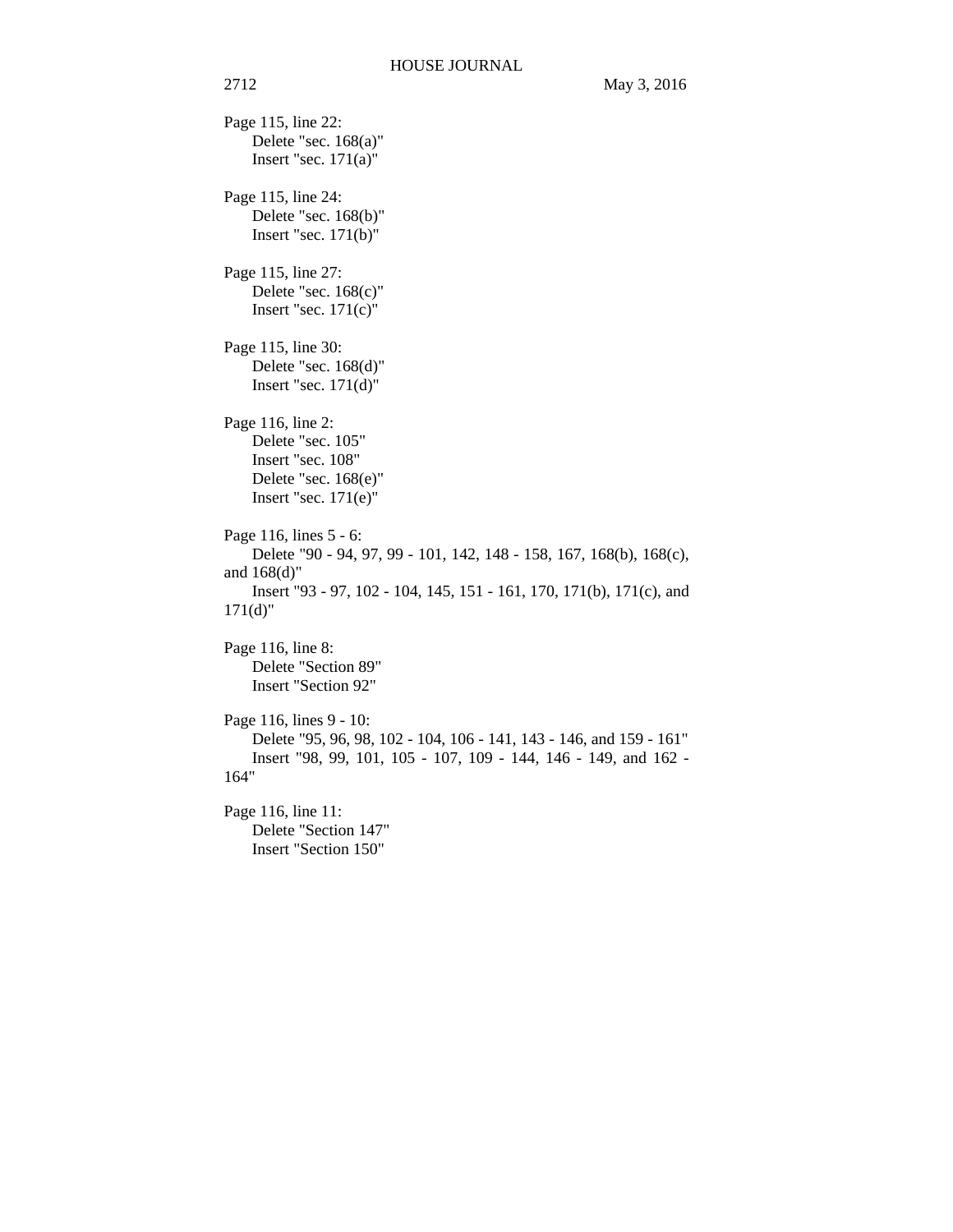May 3, 2016 2713

Page 116, line 12: Delete "88, 105, 168(a), and 168(e)" Insert "91, 108, 171(a), and 171(e)"

Page 116, line 14: Delete "sec. 166" Insert "sec. 169"

Representative Tuck moved and asked unanimous consent that Amendment No. 32 be adopted.

Representative Saddler objected.

The question being: "Shall Amendment No. 32 be adopted?" The roll was taken with the following result:

HCS CSSSSB 91(FIN) am H Second Reading Amendment No. 32

### **YEAS: 23 NAYS: 15 EXCUSED: 2 ABSENT: 0**

Yeas: Ortiz, Seaton, Spohnholz, Stutes, Tarr, Tuck, Wool, Claman, Colver, Drummond, Edgmon, Foster, Gara, Guttenberg, Herron, Josephson, Kawasaki, Kito, Kreiss-Tomkins, LeDoux, Lynn, Millett, Munoz

Nays: Nageak, Neuman, Olson, Pruitt, Reinbold, Saddler, Talerico, Thompson, Tilton, Wilson, Gattis, Hughes, Johnson, Keller, Chenault

Excused: Vazquez, Hawker

And so, Amendment No. 32 was adopted, and the new title follows:

HOUSE CS FOR CS FOR SS FOR SENATE BILL NO. 91(FIN) am H

"An Act relating to civil in rem forfeiture actions; relating to criminal law and procedure; relating to controlled substances; relating to victims of criminal offenses; relating to probation; relating to sentencing; relating to treatment program credit for time spent toward service of a sentence of imprisonment; relating to the Violent Crimes Compensation Board; establishing a pretrial services program with pretrial services officers in the Department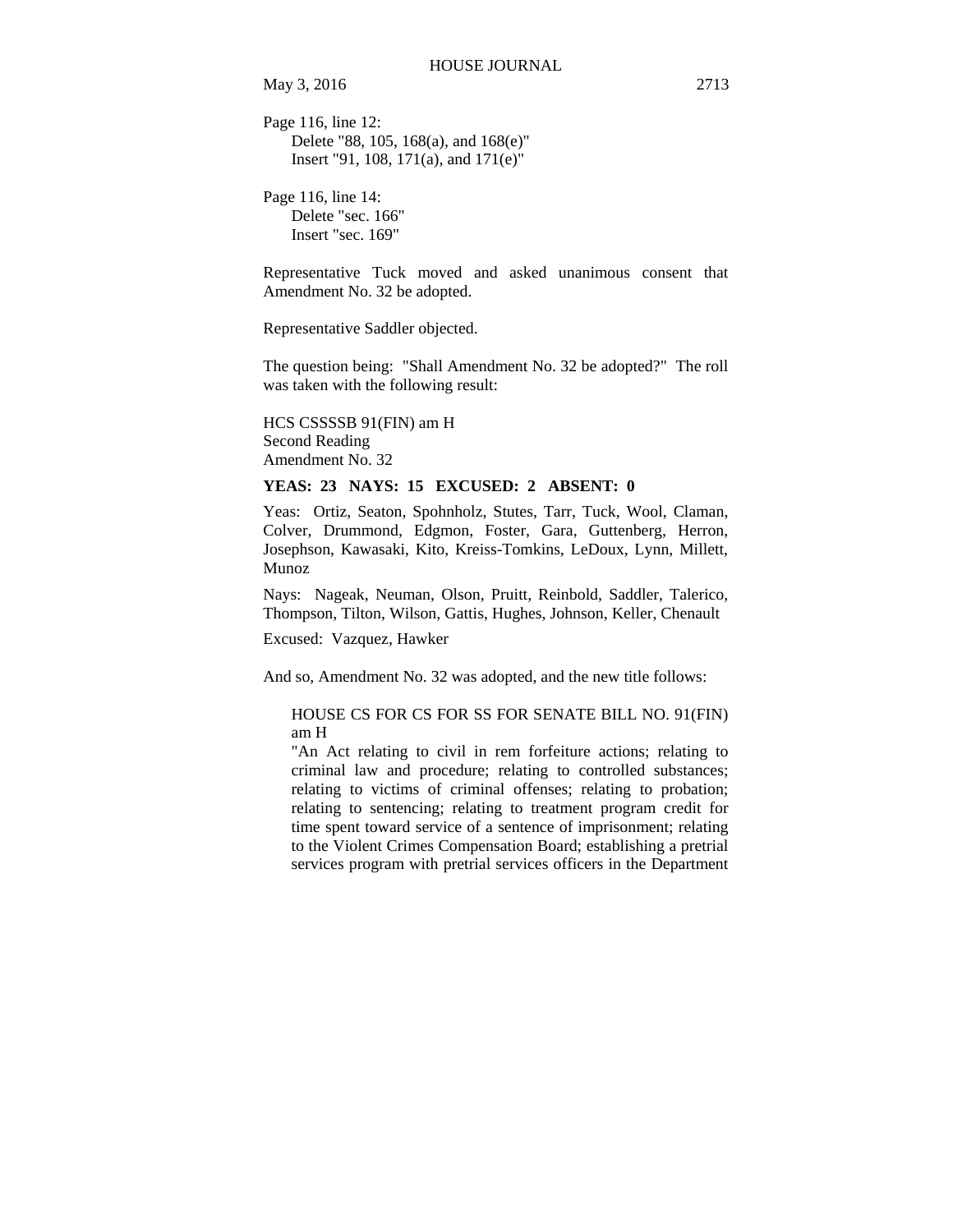of Corrections; relating to permanent fund dividends; relating to electronic monitoring; relating to penalties for violations of municipal ordinances; relating to parole; relating to correctional restitution centers; relating to community work service; relating to revocation, termination, suspension, cancellation, or restoration of a driver's license; relating to the disqualification of persons convicted of certain felony drug offenses from participation in the food stamp and temporary assistance programs; relating to the duties of the commissioner of corrections; relating to collecting information about civil litigation by the Alaska Judicial Council; amending Rules 32, 32.1, 38, and 43, Alaska Rules of Criminal Procedure; repealing Rule 41(a)(3), Alaska Rules of Civil Procedure, and Rules 511(c) and (e), Alaska Rules of Appellate Procedure; and providing for an effective date."

Amendment No. 33 was not offered.

Amendment No. 34 was offered by Representatives Pruitt, Tarr, Drummond, and Gara:

Page 1, line 9, following "**license;**" (title amendment):

Insert "**relating to identification cards and driver's licenses for parolees;**"

Page 2, following line 10:

Insert a new bill section to read:

"**\* Sec. 2.** AS 04.16.160(a) is amended to read:

(a) Except as otherwise provided by law, a person who is 21 years of age or older may not purchase alcoholic beverages if the person has been ordered to refrain from consuming alcoholic beverages under AS  $12.55.015(a)(13)$  or as part of a sentence for conviction of a crime under AS 28.35.030, 28.35.032, or a similar municipal ordinance**,** [OR] as a condition of probation or parole from a conviction under AS 28.35.030, 28.35.032, or a similar municipal ordinance**, or as a condition of probation or parole for any other crime**. The restriction on purchasing alcoholic beverages applies during the period that the person is required to refrain from consuming alcoholic beverages under the sentence or condition of probation or parole."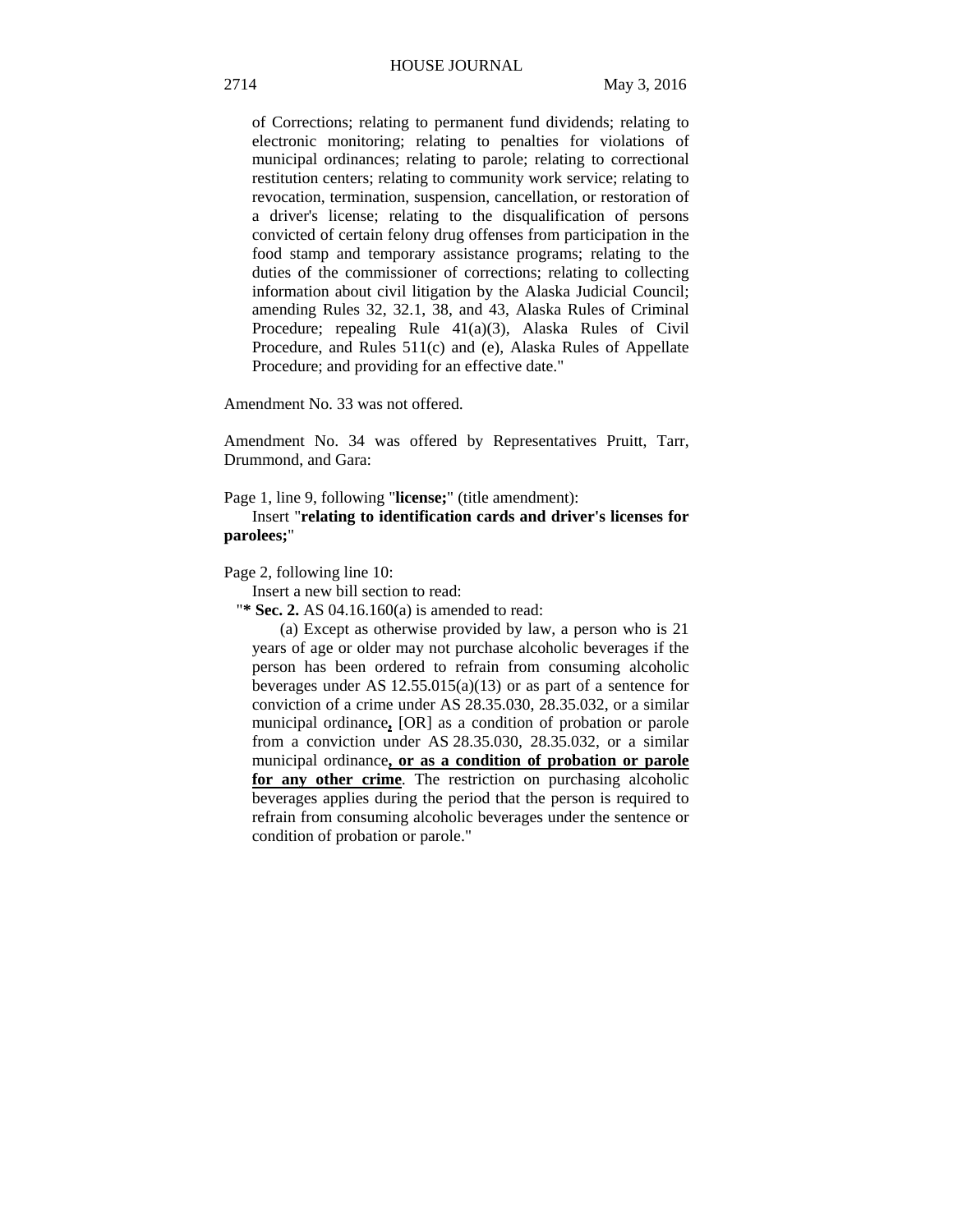Renumber the following bill sections accordingly.

Page 56, following line 13:

Insert a new bill section to read:

"**\* Sec. 92.** AS 28.15.191(g) is amended to read:

(g) A court that has ordered a person to refrain from consuming alcoholic beverages as part of a sentence for conviction of a crime under AS 28.35.030, 28.35.032, or a similar municipal ordinance or as a condition of probation or parole following a conviction under those sections or a similar municipal ordinance**, or as a condition of probation or parole for any other crime** shall

 $\overline{(1)}$  require the surrender of the person's license and identification card and forward the license and identification card to the department;

(2) report the order to the department within two days; and

(3) inform the person that the person's license and identification card are subject to cancellation under AS 28.15.161 and AS 18.65.310 and, if the person is otherwise qualified to receive a license or identification card, when the person obtains a new license or identification card, the license or identification card must list the restriction imposed by AS 04.16.160 for the period of probation or parole."

Renumber the following bill sections accordingly.

Page 82, line 20:

Delete "a new subsection" Insert "new subsections"

Page 82, following line 28:

Insert a new subsection to read:

"(i) In addition to other conditions of parole imposed under this section, for a prisoner who is serving a sentence for an offense involving the use of alcohol and whom the board has ordered to refrain from possessing or consuming alcoholic beverages, the board shall require the surrender of the person's driver's license or identification card and forward the license or identification card to the department and impose as a condition of parole that, if the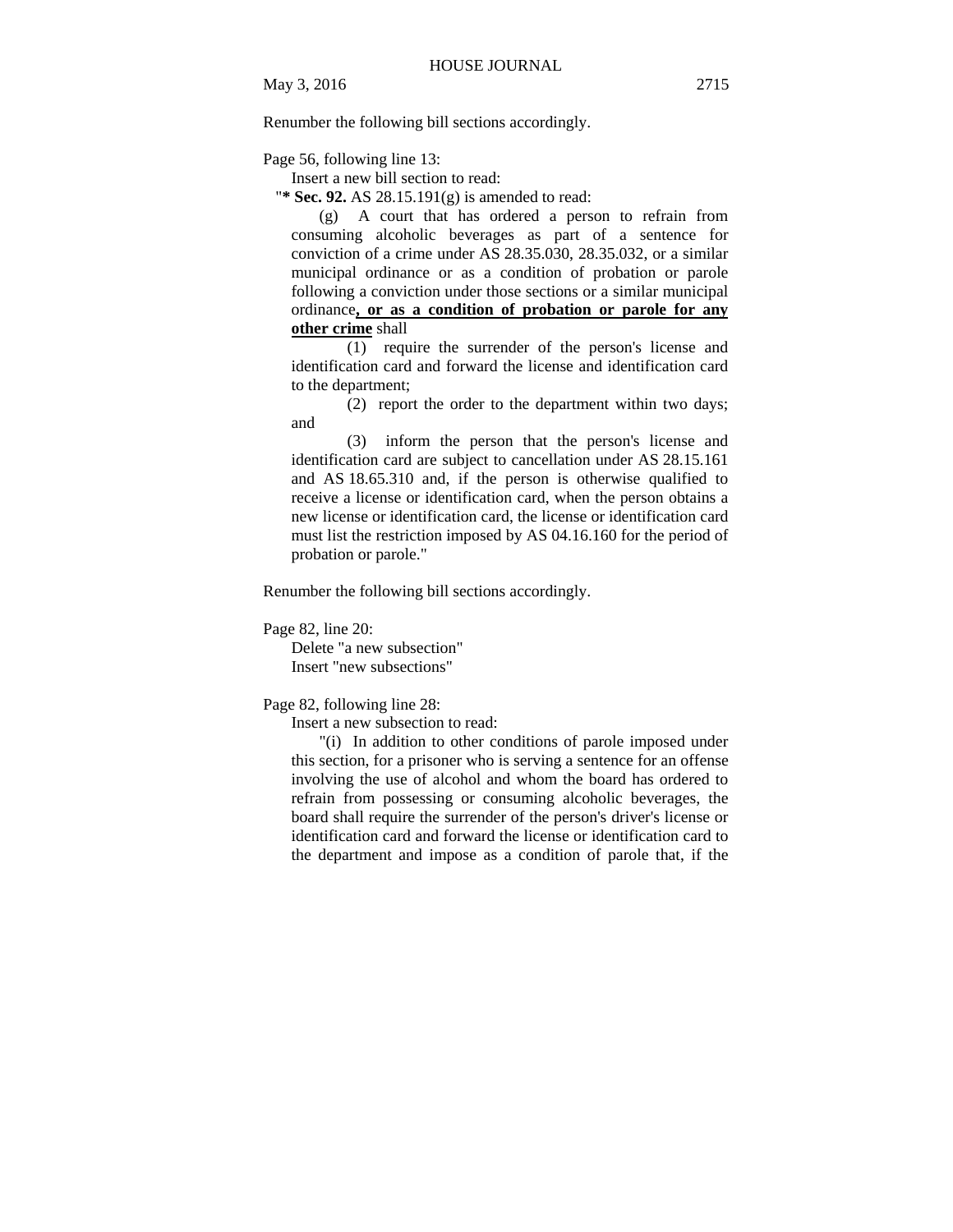parolee is eligible for a driver's license or identification card, the parolee shall apply to the department for a new license or identification card with a restriction imposed on the person under AS 04.16.160. The board shall notify the department of the board's order under this subsection by providing a copy of the board's order. Upon discharge from parole, the board shall notify the department of the parolee's discharge. In this subsection, "department" means the Department of Administration."

Page 108, line 3: Delete "sec. 53" Insert "sec. 54"

Page 108, line 9: Delete "sec. 69" Insert "sec. 70"

Page 108, line 12: Delete "sec. 69" Insert "sec. 70"

Page 108, line 13: Delete "sec. 70" Insert "sec. 71"

Page 108, line 16: Delete "sec. 86" Insert "sec. 87"

Page 108, line 19: Delete "sec. 105" Insert "sec. 107"

Page 109, line 31: Delete "sec. 5" Insert "sec. 6"

Page 110, line 1: Delete "sec. 6" Insert "sec. 7"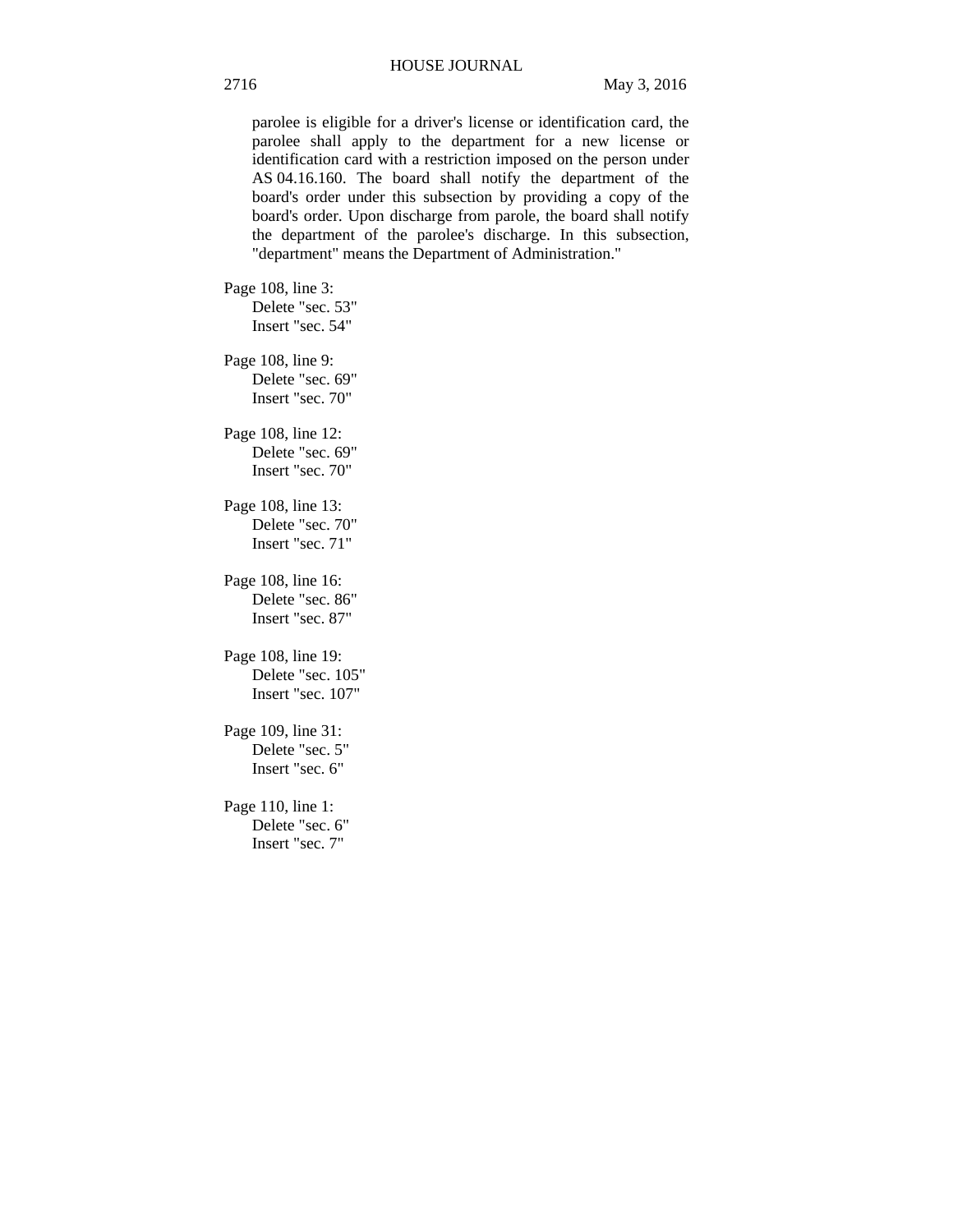Page 110, line 2: Delete "sec. 7" Insert "sec. 8" Page 110, line 3: Delete "sec. 8" Insert "sec. 9" Page 110, line 4: Delete "sec. 9" Insert "sec. 10" Page 110, line 5: Delete "sec. 10" Insert "sec. 11" Page 110, line 6: Delete "sec. 11" Insert "sec. 12" Page 110, line 7: Delete "sec. 12" Insert "sec. 13" Page 110, line 8: Delete "sec. 13" Insert "sec. 14" Page 110, line 9: Delete "sec. 14" Insert "sec. 15" Page 110, line 10: Delete "sec. 15" Insert "sec. 16" Page 110, line 11: Delete "sec. 16" Insert "sec. 17"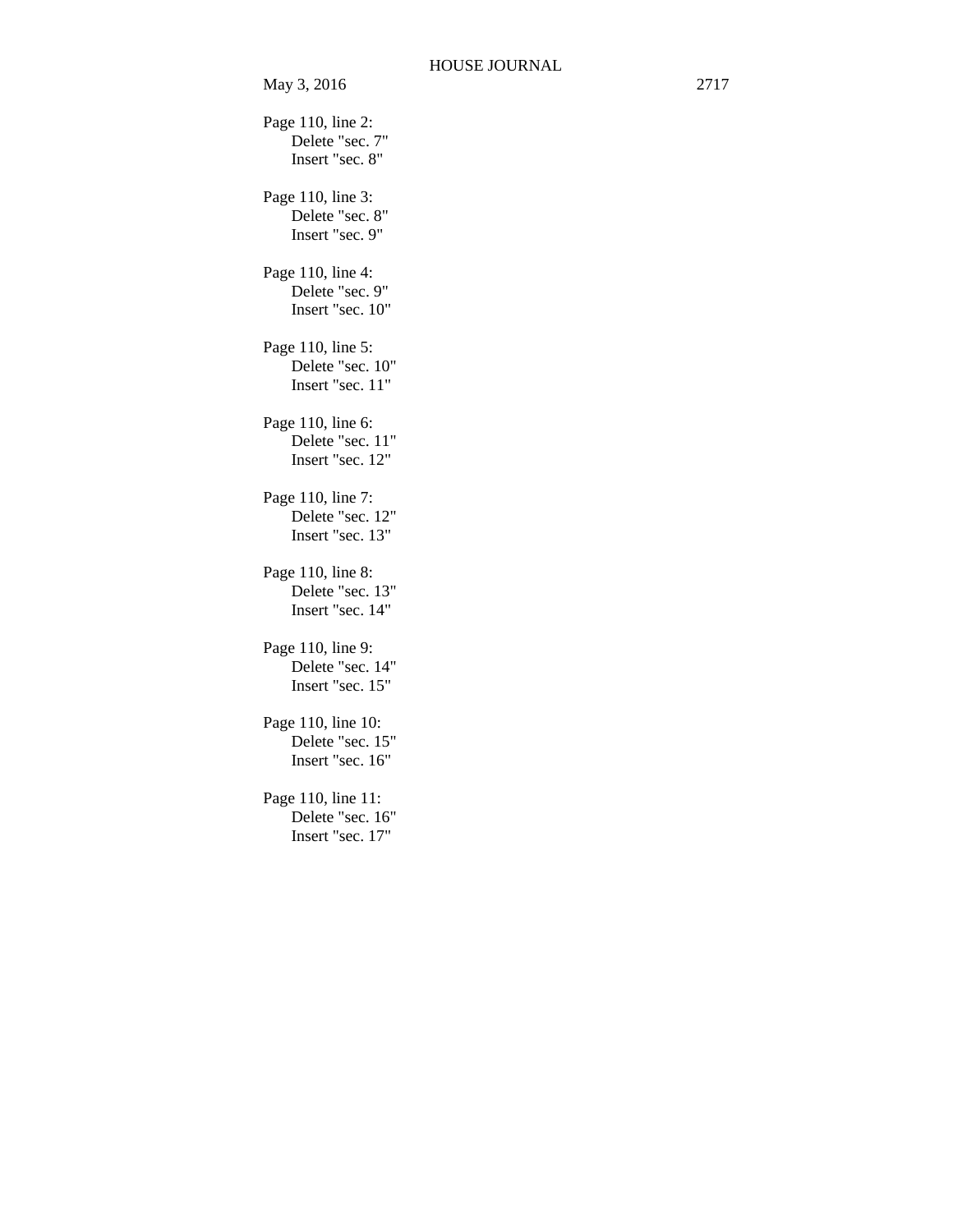Page 110, line 12: Delete "sec. 17" Insert "sec. 18" Page 110, line 13: Delete "sec. 18" Insert "sec. 19" Page 110, line 14: Delete "sec. 19" Insert "sec. 20" Page 110, line 15: Delete "sec. 21" Insert "sec. 22" Page 110, line 16: Delete "sec. 22" Insert "sec. 23" Page 110, line 17: Delete "sec. 24" Insert "sec. 25" Page 110, line 18: Delete "sec. 26" Insert "sec. 27" Page 110, line 19: Delete "sec. 27" Insert "sec. 28" Page 110, line 20: Delete "sec. 29" Insert "sec. 30" Page 110, line 21: Delete "sec. 35" Insert "sec. 36"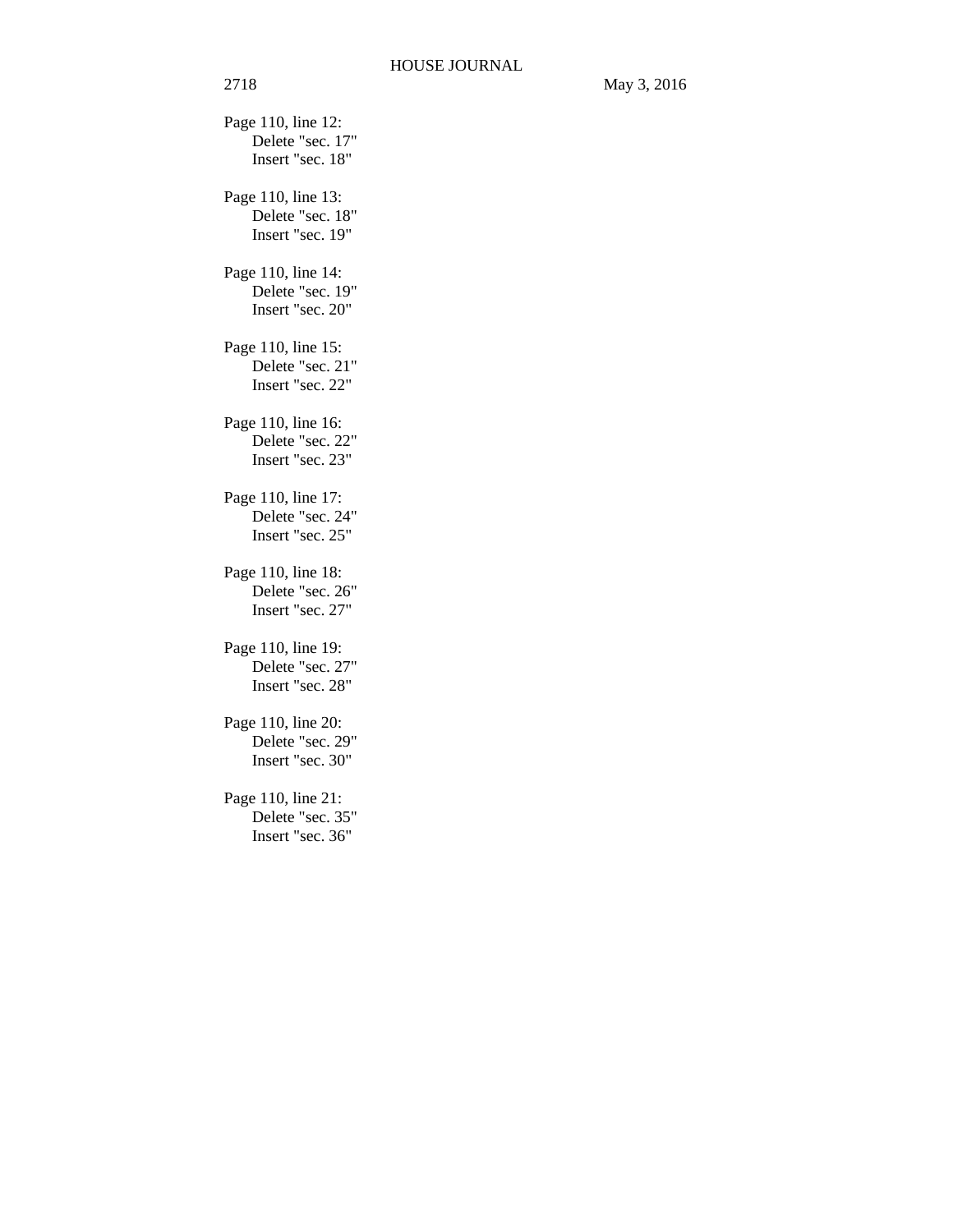May 3, 2016 2719 Page 110, line 22: Delete "sec. 36" Insert "sec. 37" Page 110, line 23: Delete "sec. 39" Insert "sec. 40" Page 110, line 24: Delete "sec. 41" Insert "sec. 42" Page 110, line 25: Delete "sec. 43" Insert "sec. 44" Page 110, line 26: Delete "sec. 79" Insert "sec. 80" Page 110, line 27: Delete "sec. 80" Insert "sec. 81" Page 110, line 28: Delete "sec. 92" Insert "sec. 94" Page 110, line 29: Delete "sec. 93" Insert "sec. 95" Page 110, line 30: Delete "sec. 99" Insert "sec. 101" Page 110, line 31: Delete "sec. 100" Insert "sec. 102"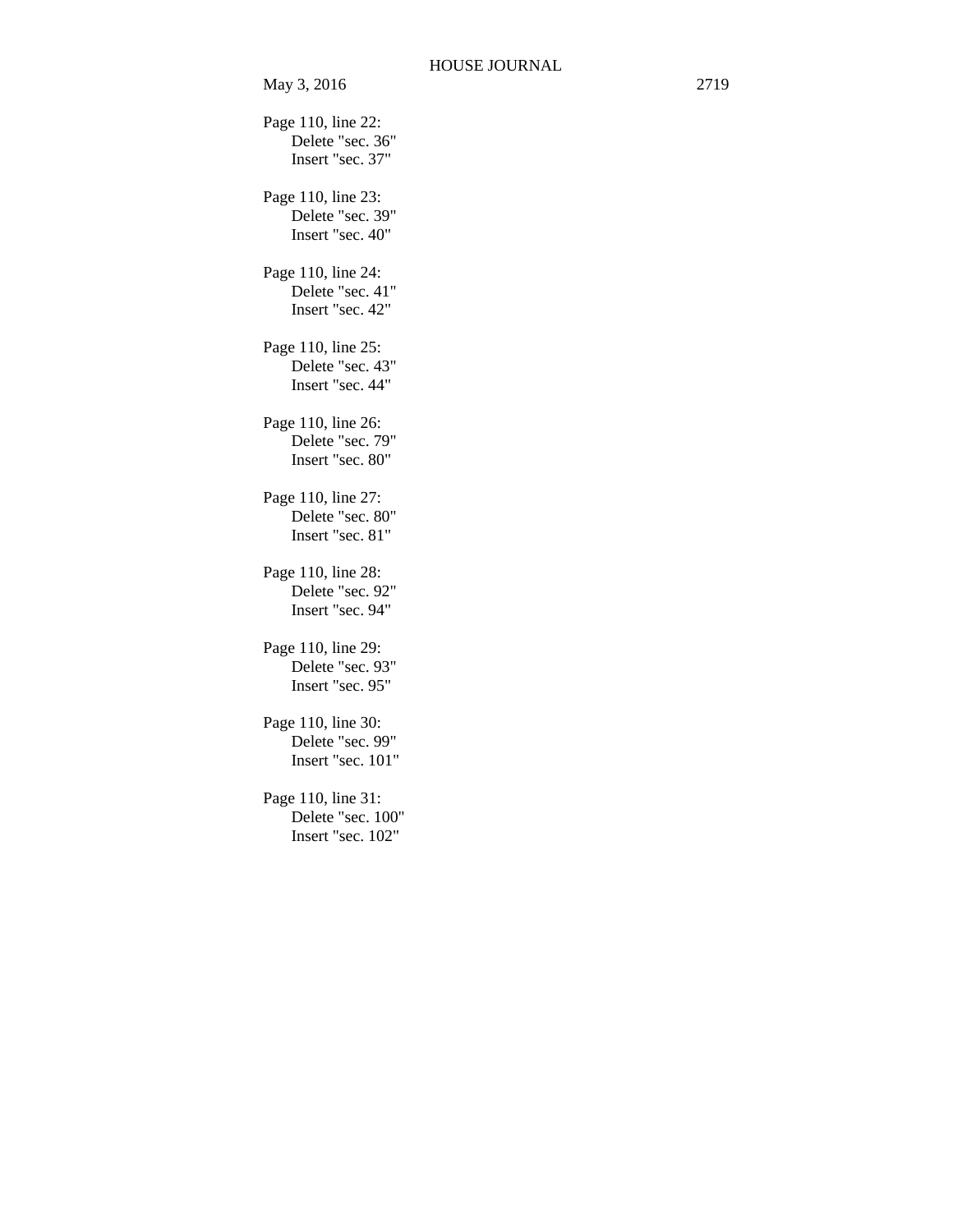Page 111, line 1: Delete "sec. 149" Insert "sec. 151" Page 111, line 4: Delete "sec. 31" Insert "sec. 32" Page 111, line 5: Delete "sec. 32" Insert "sec. 33" Page 111, line 6: Delete "sec. 33" Insert "sec. 34" Page 111, line 7: Delete "sec. 34" Insert "sec. 35" Page 111, line 10: Delete "sec. 62" Insert "sec. 63" Page 111, line 11: Delete "sec. 63" Insert "sec. 64" Page 111, line 12: Delete "sec. 64" Insert "sec. 65" Page 111, line 13: Delete "sec. 65" Insert "sec. 66" Page 111, line 16: Delete "sec. 60" Insert "sec. 61"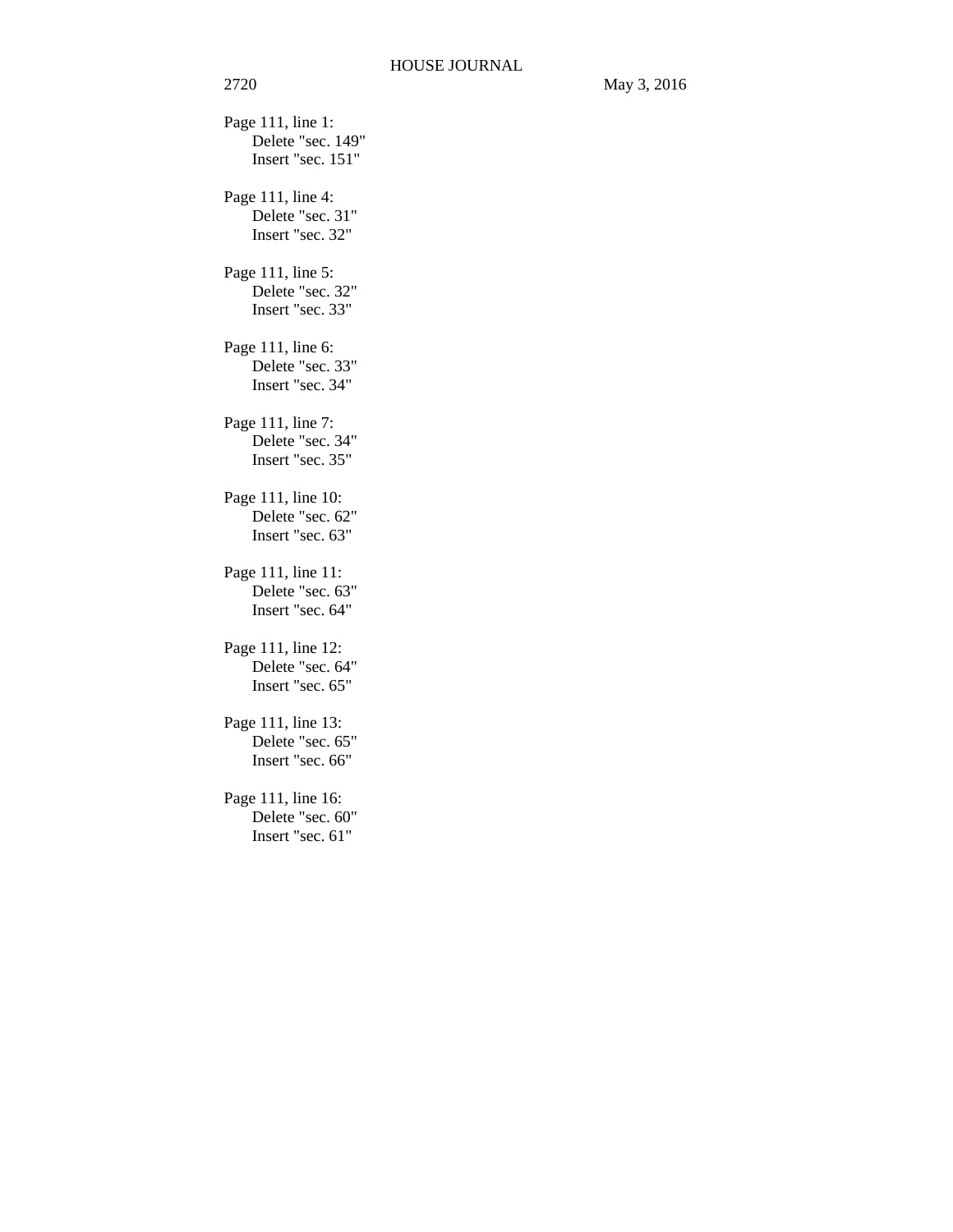Page 111, line 17: Delete "sec. 61" Insert "sec. 62" Page 111, line 18: Delete "sec. 78" Insert "sec. 79" Page 111, following line 18: Insert a new paragraph to read: "(4) AS 28.15.191(g), as amended by sec. 92 of this Act;" Renumber the following paragraphs accordingly. Page 111, line 19: Delete "sec. 95" Insert "sec. 97" Page 111, line 20: Delete "sec. 98" Insert "sec. 100" Page 111, line 21: Delete "sec. 108" Insert "sec. 110" Page 111, line 22: Delete "sec. 109" Insert "sec. 111" Page 111, line 23: Delete "sec. 110" Insert "sec. 112" Page 111, line 24: Delete "sec. 112" Insert "sec. 114" Page 111, line 25: Delete "sec. 121" Insert "sec. 123"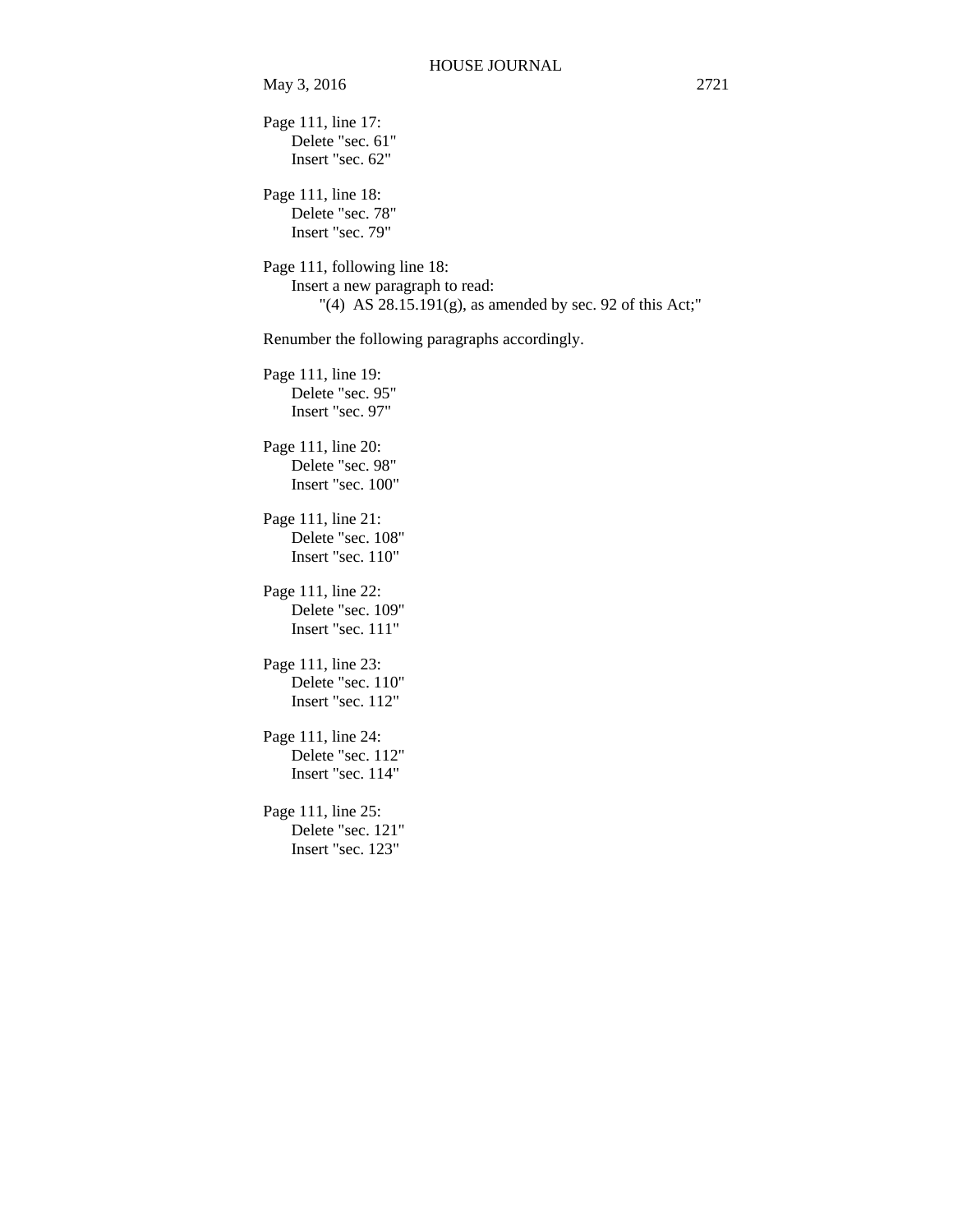Page 111, line 26: Delete "sec. 141" Insert "sec. 143" Page 111, line 27: Delete "sec. 58" Insert "sec. 59" Page 111, line 28: Delete "sec. 58" Insert "sec. 59" Page 111, line 29: Delete "sec. 58" Insert "sec. 59" Page 112, line 2: Delete "sec. 67" Insert "sec. 68" Page 112, line 3: Delete "sec. 68" Insert "sec. 69" Page 112, line 4: Delete "sec. 69" Insert "sec. 70" Page 112, line 5: Delete "sec. 66" Insert "sec. 67" Page 112, line 6: Delete "sec. 66" Insert "sec. 67" Page 112, line 7: Delete "sec. 66" Insert "sec. 67"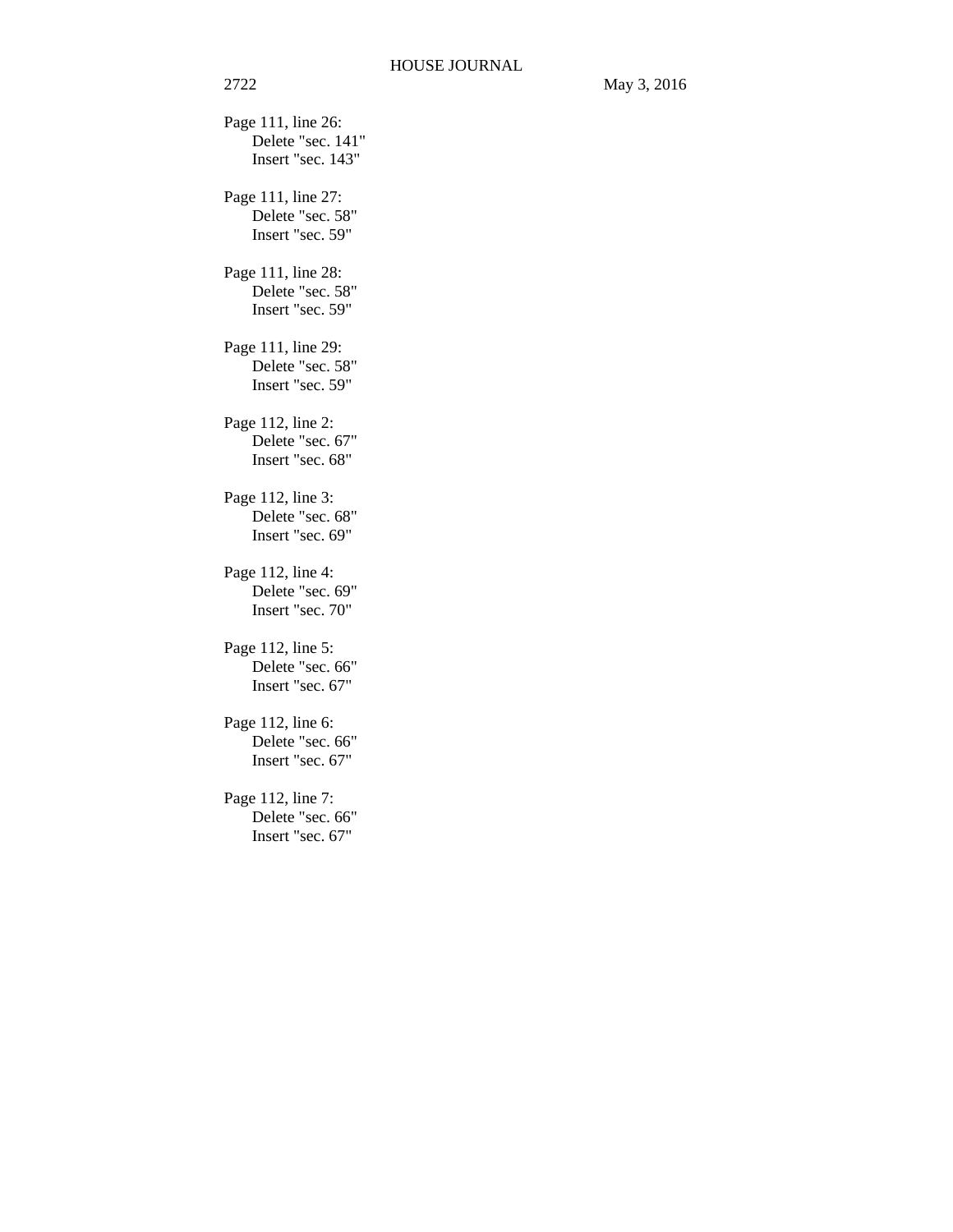Page 112, line 8: Delete "sec. 70" Insert "sec. 71" Page 112, line 9: Delete "sec. 70" Insert "sec. 71" Page 112, line 10: Delete "sec. 70" Insert "sec. 71" Page 112, line 11: Delete "sec. 72" Insert "sec. 73" Page 112, line 12: Delete "sec. 72" Insert "sec. 73" Page 112, line 13: Delete "sec. 72" Insert "sec. 73" Page 112, line 14: Delete "sec. 75" Insert "sec. 76" Page 112, line 15: Delete "sec. 75" Insert "sec. 76" Page 112, line 16: Delete "sec. 75" Insert "sec. 76" Page 112, line 20: Delete "sec. 71" Insert "sec. 72"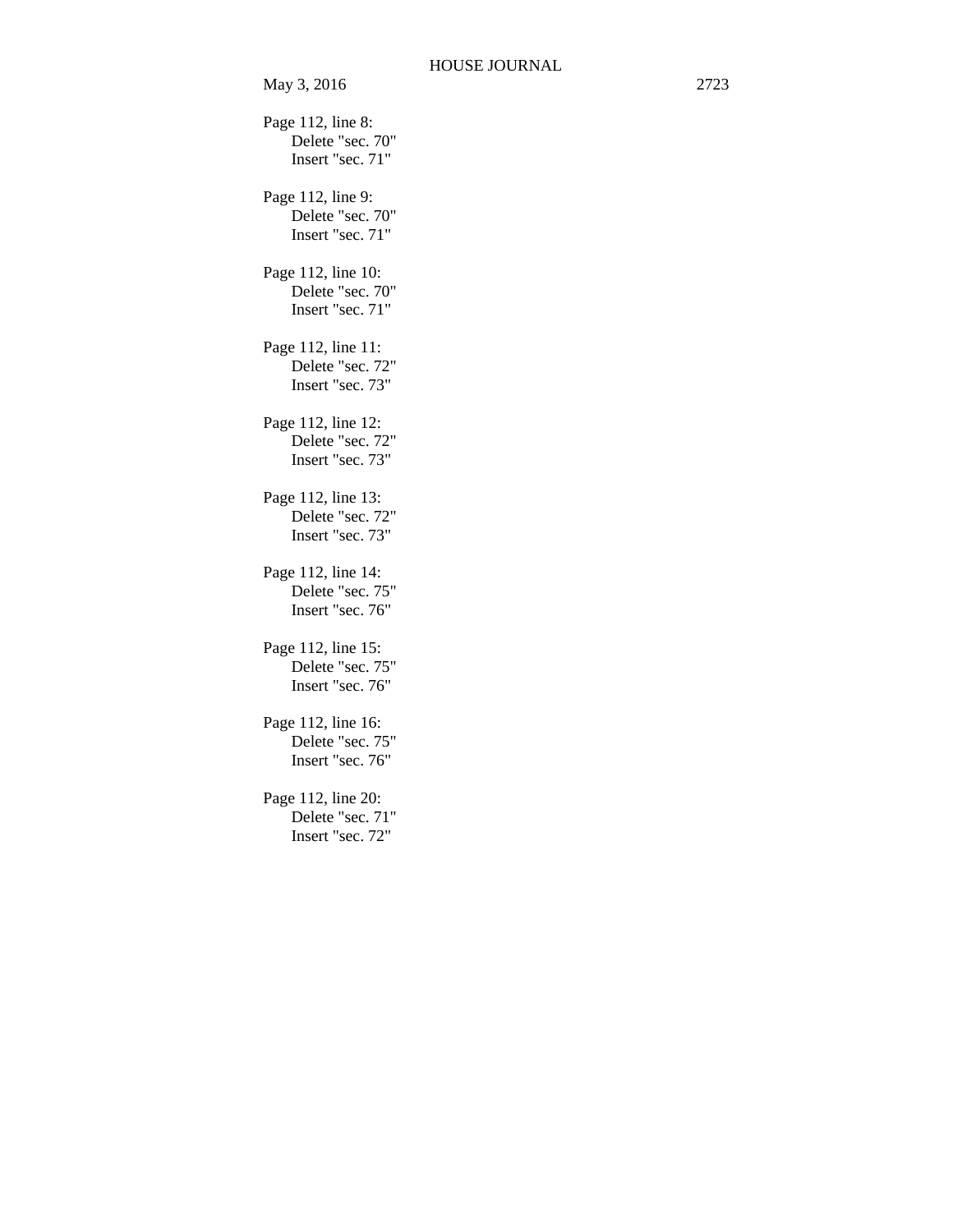Page 112, line 21: Delete "sec. 73" Insert "sec. 74" Page 112, line 22: Delete "sec. 74" Insert "sec. 75" Page 112, line 23: Delete "sec. 77" Insert "sec. 78" Page 112, line 24: Delete "sec. 103" Insert "sec. 105" Page 112, line 26, following "license": Insert ", or an identification card or driver's license issued to a parolee," Page 112, following line 27: Insert a new paragraph to read: "(1) AS  $04.16.160(a)$ , as amended by sec. 2 of this Act;" Renumber the following paragraphs accordingly. Page 112, line 28: Delete "sec. 90" Insert "sec. 91" Page 112, line 29: Delete "sec. 91" Insert "sec. 93" Page 112, line 30: Delete "sec. 97" Insert "sec. 99"

Page 113, line 2: Delete "sec. 106" Insert "sec. 108"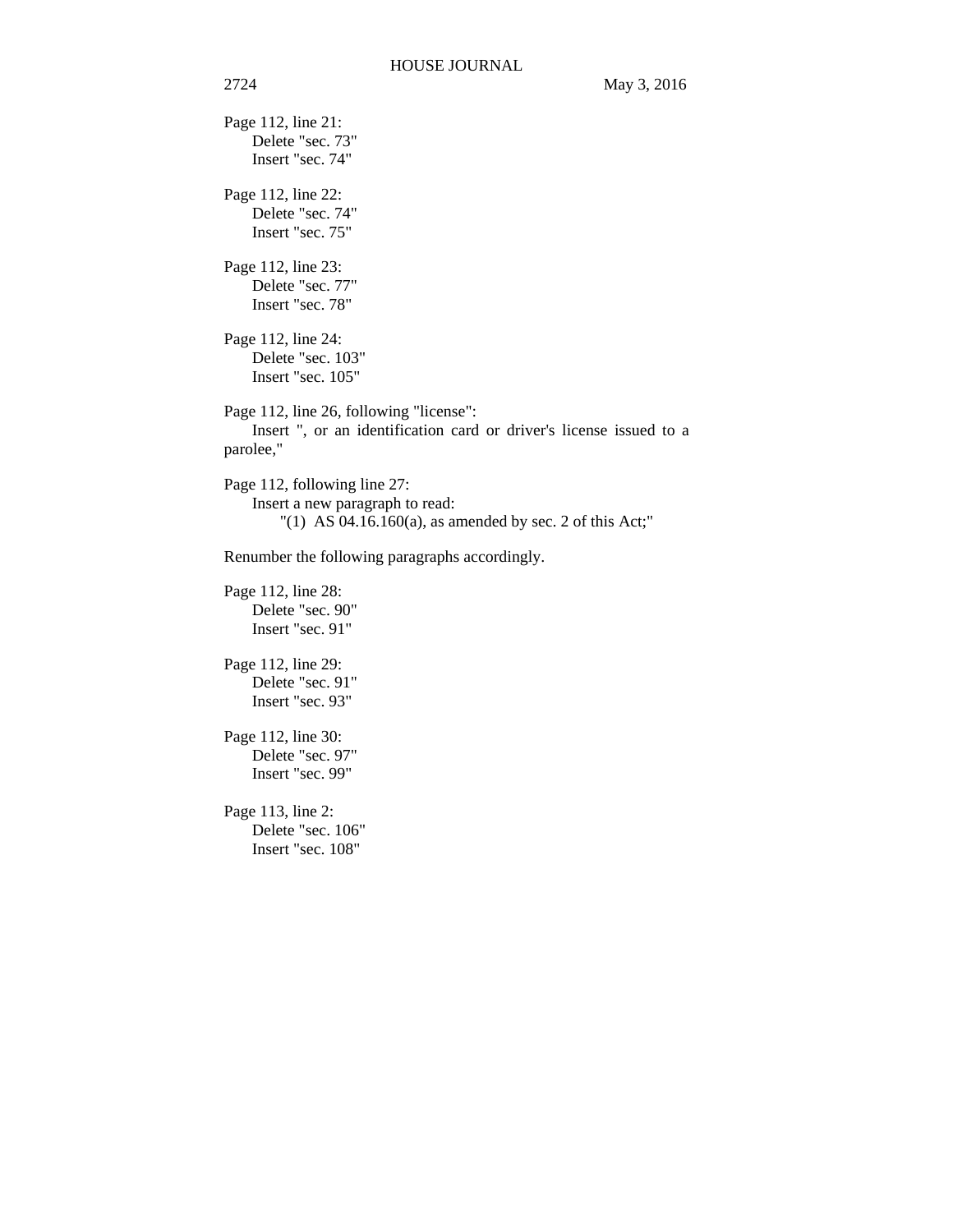```
Page 113, line 3: 
    Delete "sec. 107" 
    Insert "sec. 109" 
Page 113, line 4: 
    Delete "sec. 111" 
    Insert "sec. 113" 
Page 113, line 5: 
    Delete "sec. 113" 
    Insert "sec. 115" 
Page 113, line 6: 
    Delete "sec. 114" 
    Insert "sec. 116" 
Page 113, line 7: 
    Delete "sec. 115" 
    Insert "sec. 117" 
Page 113, line 8: 
    Delete "sec. 122" 
    Insert "sec. 124" 
Page 113, line 9: 
    Delete "sec. 123" 
    Insert "sec. 125" 
Page 113, line 10: 
    Delete "sec. 124" 
    Insert "sec. 126" 
Page 113, line 11: 
    Delete "sec. 125" 
    Insert "sec. 127" 
Page 113, line 12: 
    Delete "sec. 126" 
    Insert "sec. 128"
```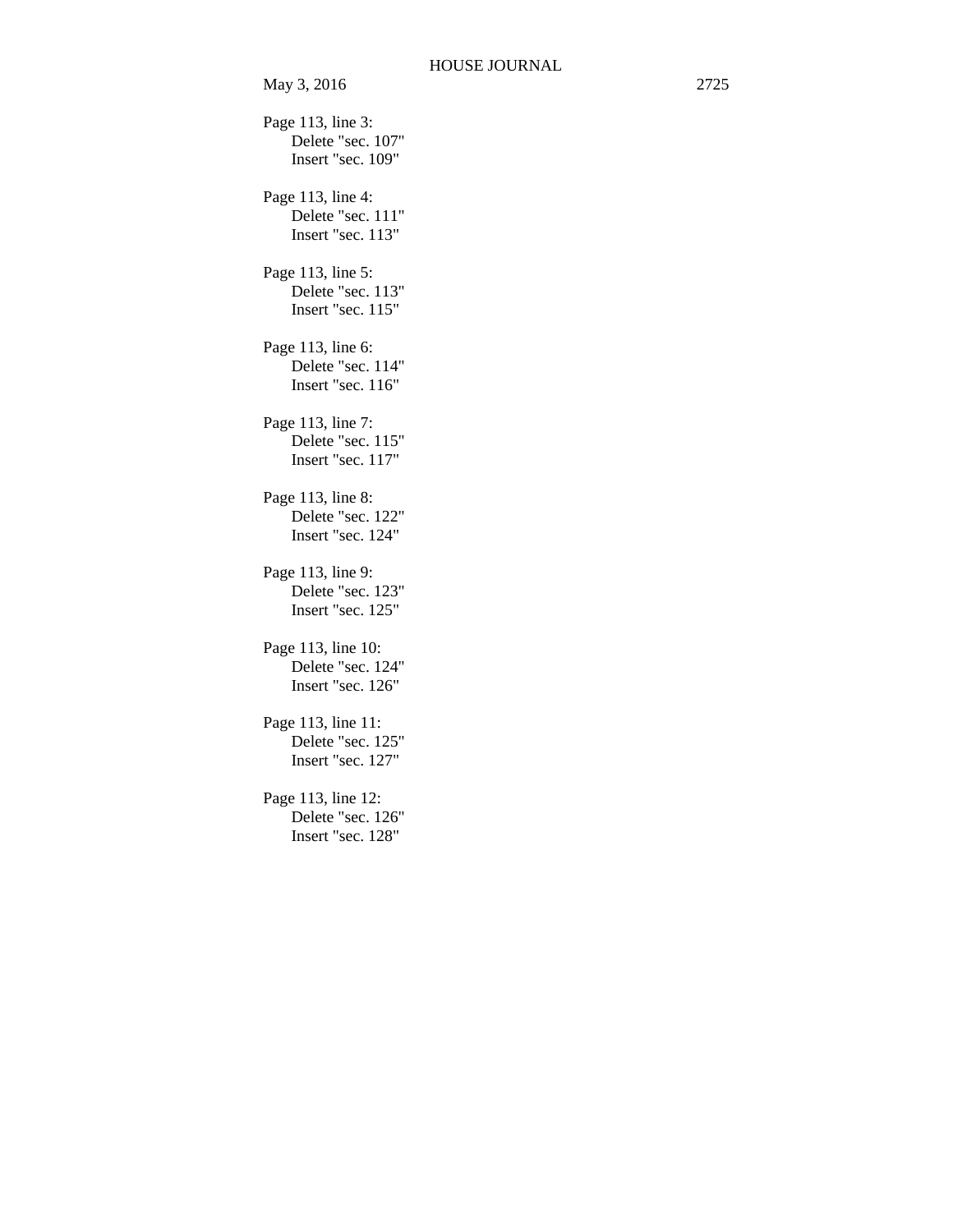Page 113, line 13: Delete "sec. 127" Insert "sec. 129" Page 113, line 14: Delete "AS 33.16.150(h)": Insert "AS 33.16.150(h) and (i)" Delete "sec. 128" Insert "sec. 130" Page 113, line 15: Delete "sec. 130" Insert "sec. 132" Page 113, line 16: Delete "sec. 22" Insert "sec. 23" Delete "sec. 166" Insert "sec. 168" Page 113, line 17: Delete "secs. 22 and 166" Insert "secs. 23 and 168" Page 113, line 20: Delete "sec. 49" Insert "sec. 50" Page 113, line 21: Delete "sec. 50" Insert "sec. 51" Page 113, line 22: Delete "sec. 51" Insert "sec. 52" Page 113, line 23: Delete "sec. 52" Insert "sec. 53"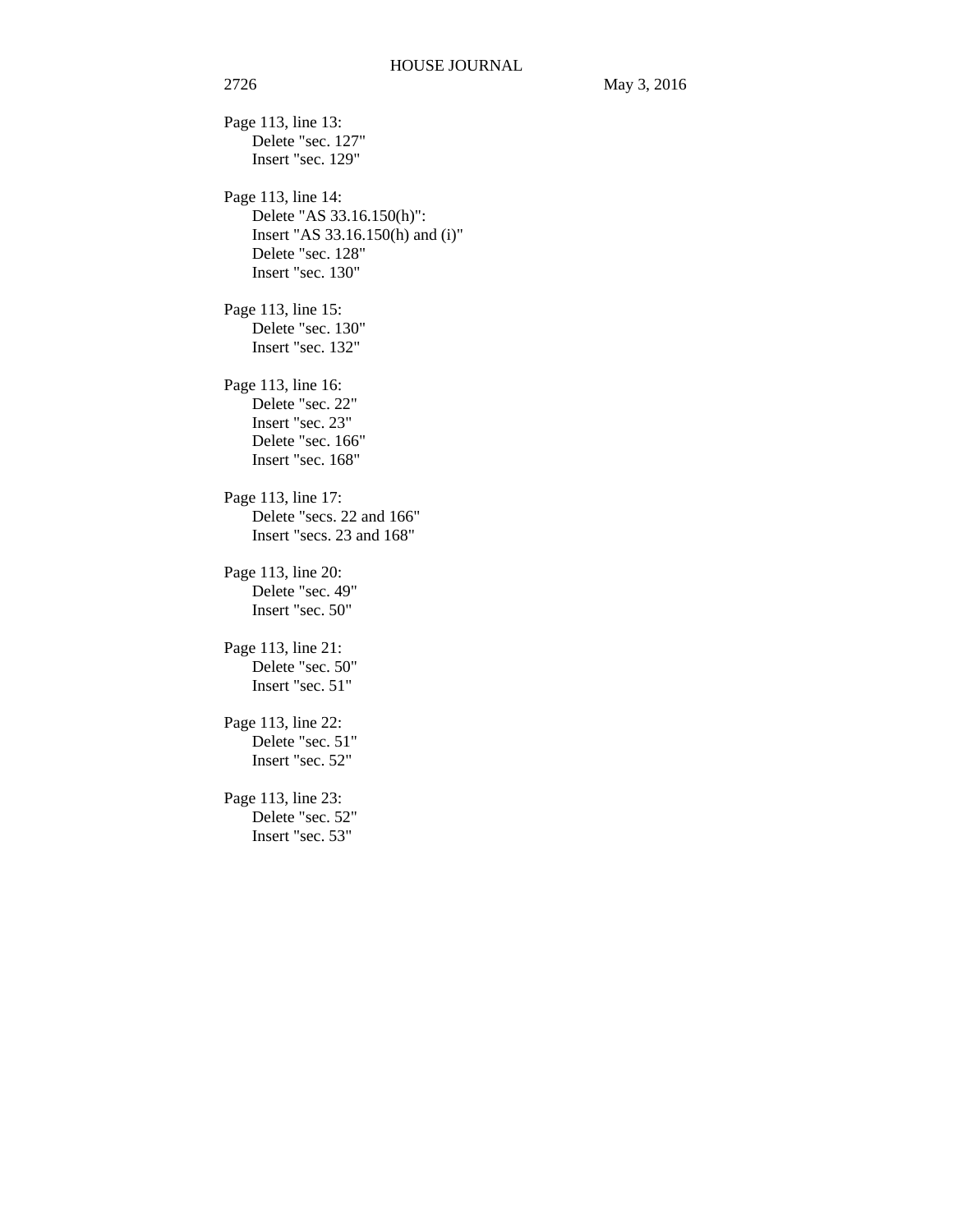May 3, 2016 2727 Page 113, line 24: Delete "sec. 53" Insert "sec. 54" Page 113, line 25: Delete "sec. 54" Insert "sec. 55" Page 113, line 26: Delete "sec. 55" Insert "sec. 56" Page 113, line 27: Delete "sec. 56" Insert "sec. 57" Page 113, line 28: Delete "sec. 57" Insert "sec. 58" Page 113, line 29: Delete "sec. 105" Insert "sec. 107" Page 114, line 1: Delete "sec. 129" Insert "sec. 131" Page 114, line 2: Delete "sec. 131" Insert "sec. 133" Page 114, line 3: Delete "sec. 132" Insert "sec. 134" Page 114, line 4: Delete "sec. 133" Insert "sec. 135"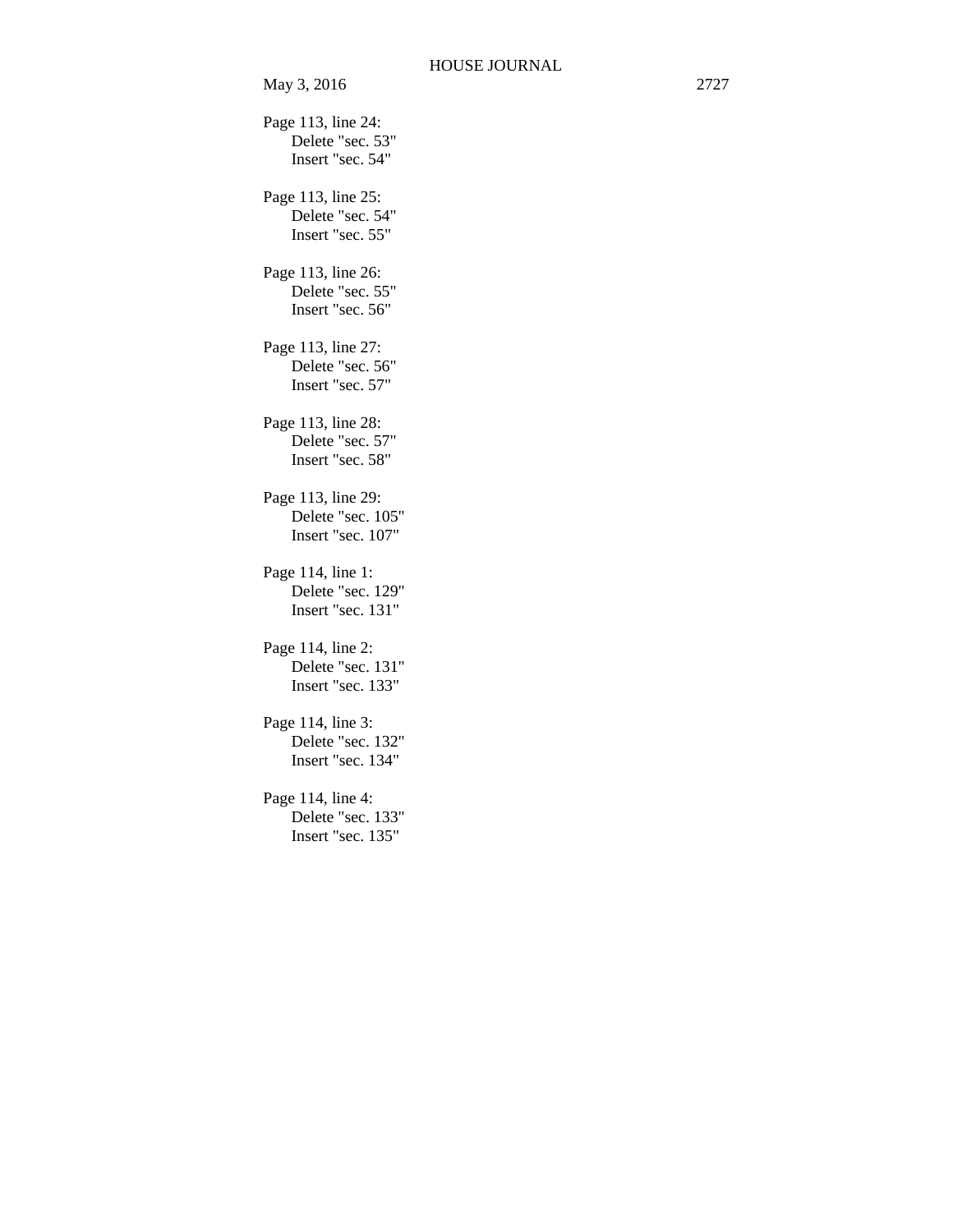2728 May 3, 2016 Page 114, line 5: Delete "sec. 134" Insert "sec. 136" Page 114, line 6: Delete "sec. 135" Insert "sec. 137" Page 114, line 7: Delete "sec. 136" Insert "sec. 138" Page 114, line 8: Delete "sec. 137" Insert "sec. 139" Page 114, line 9: Delete "sec. 138" Insert "sec. 140" Page 114, line 10: Delete "sec. 139" Insert "sec. 141" Page 114, line 11: Delete "sec. 102" Insert "sec. 104" Page 114, line 12: Delete "sec. 102" Insert "sec. 104" Page 114, line 13: Delete "sec. 102" Insert "sec. 104" Page 114, line 14: Delete "sec. 102" Insert "sec. 104"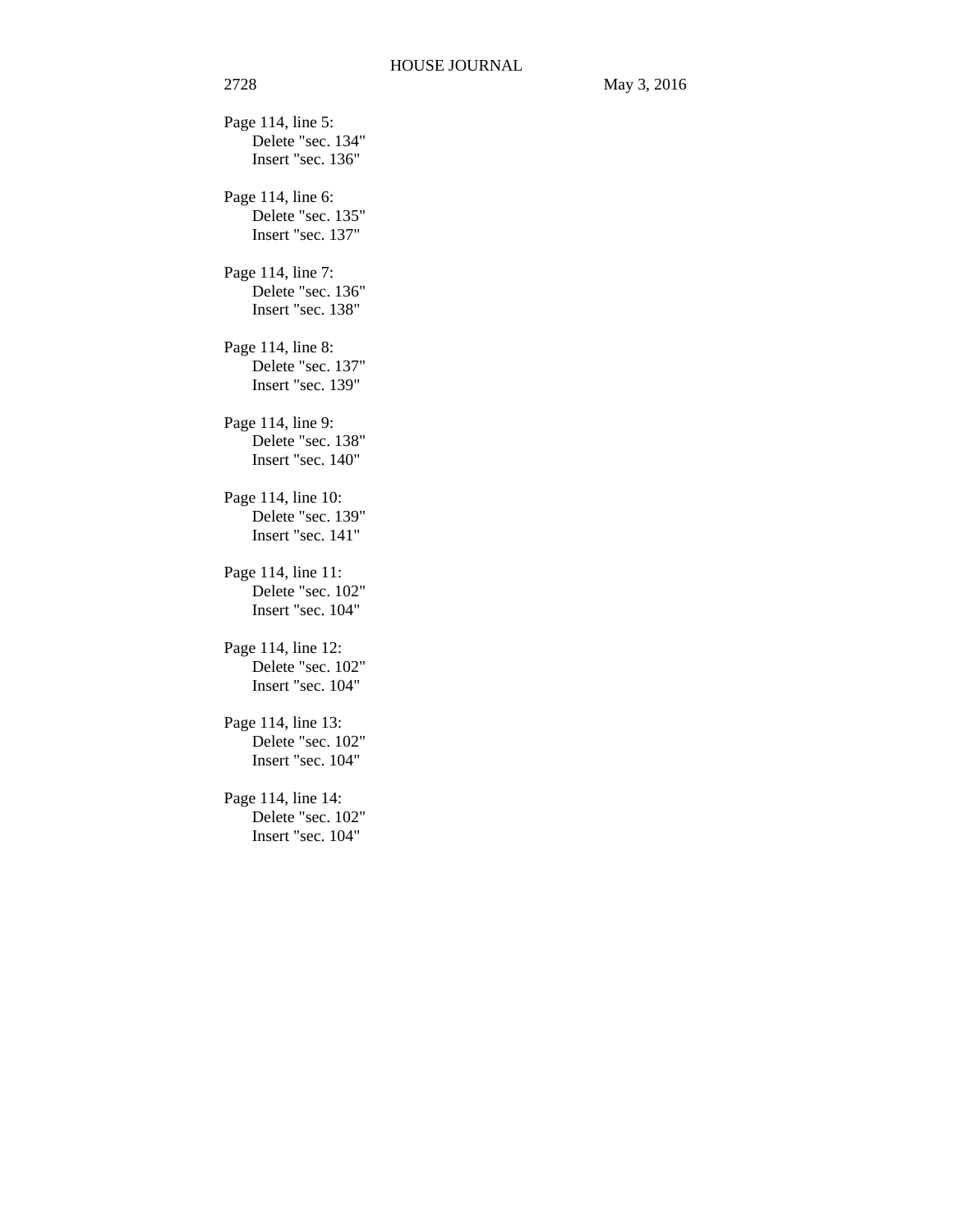Page 114, line 15: Delete "sec. 142" Insert "sec. 144" Page 114, line 16: Delete "sec. 142" Insert "sec. 144" Page 114, line 17: Delete "sec. 142" Insert "sec. 144" Page 114, line 18: Delete "sec. 142" Insert "sec. 144" Page 114, line 22: Delete "sec. 45" Insert "sec. 46" Page 114, line 23: Delete "sec. 47" Insert "sec. 48" Page 114, line 24: Delete "sec. 44" Insert "sec. 45" Page 114, line 25: Delete "sec. 44" Insert "sec. 45" Page 114, line 26: Delete "sec. 44" Insert "sec. 45" Page 114, line 29: Delete "sec. 81" Insert "sec. 82"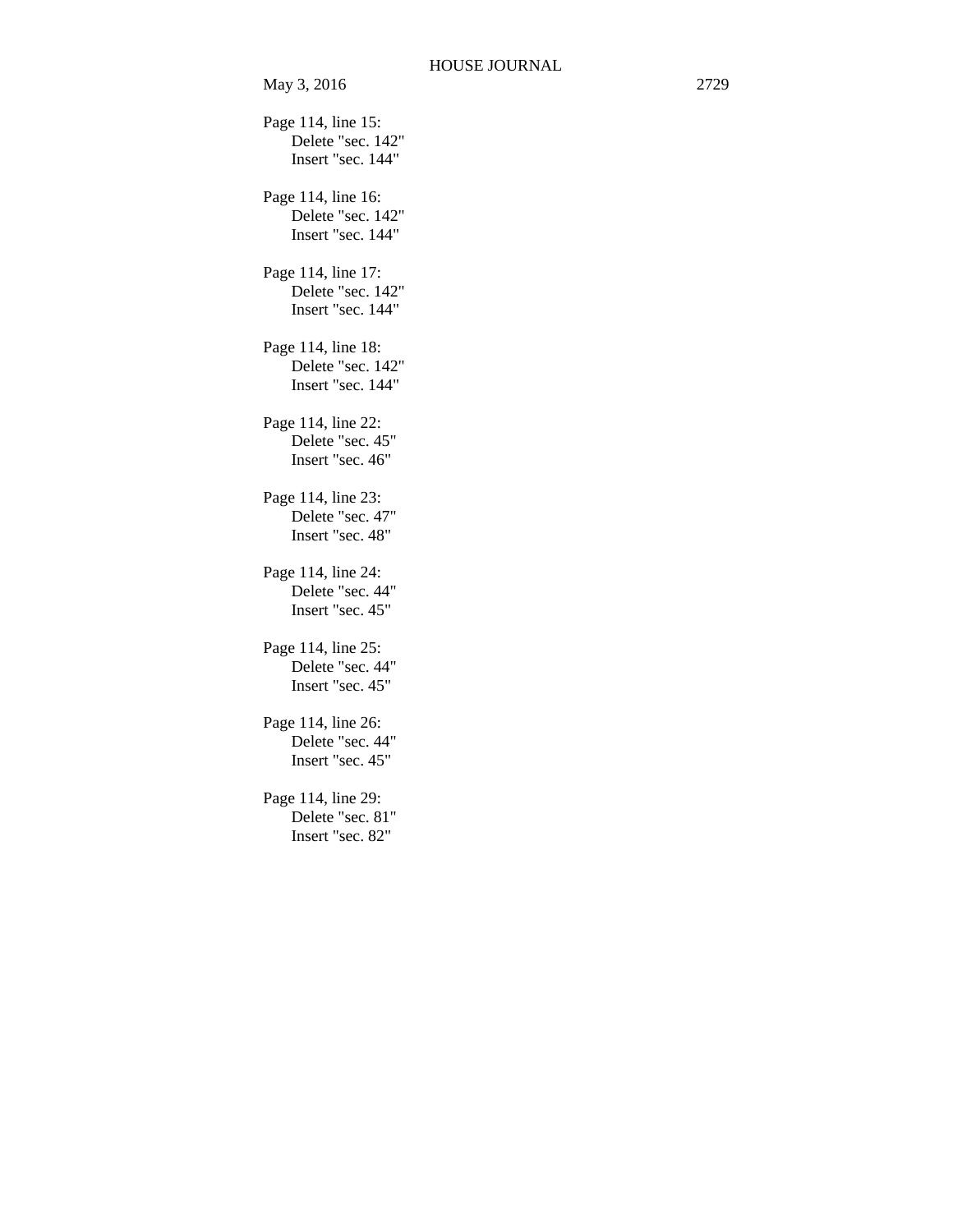Page 114, line 30: Delete "sec. 82" Insert "sec. 83" Page 114, line 31: Delete "sec. 83" Insert "sec. 84" Page 115, line 1: Delete "sec. 84" Insert "sec. 85" Page 115, line 2: Delete "sec. 85" Insert "sec. 86" Page 115, line 3: Delete "sec. 86" Insert "sec. 87" Page 115, line 4: Delete "sec. 101" Insert "sec. 103" Page 115, line 5: Delete "sec. 83" Insert "sec. 84" Page 115, line 7: Delete "sec. 83" Insert "sec. 84" Page 115, line 9: Delete "sec. 83" Insert "sec. 84" Page 115, line 14: Delete "sec. 2" Insert "sec. 3"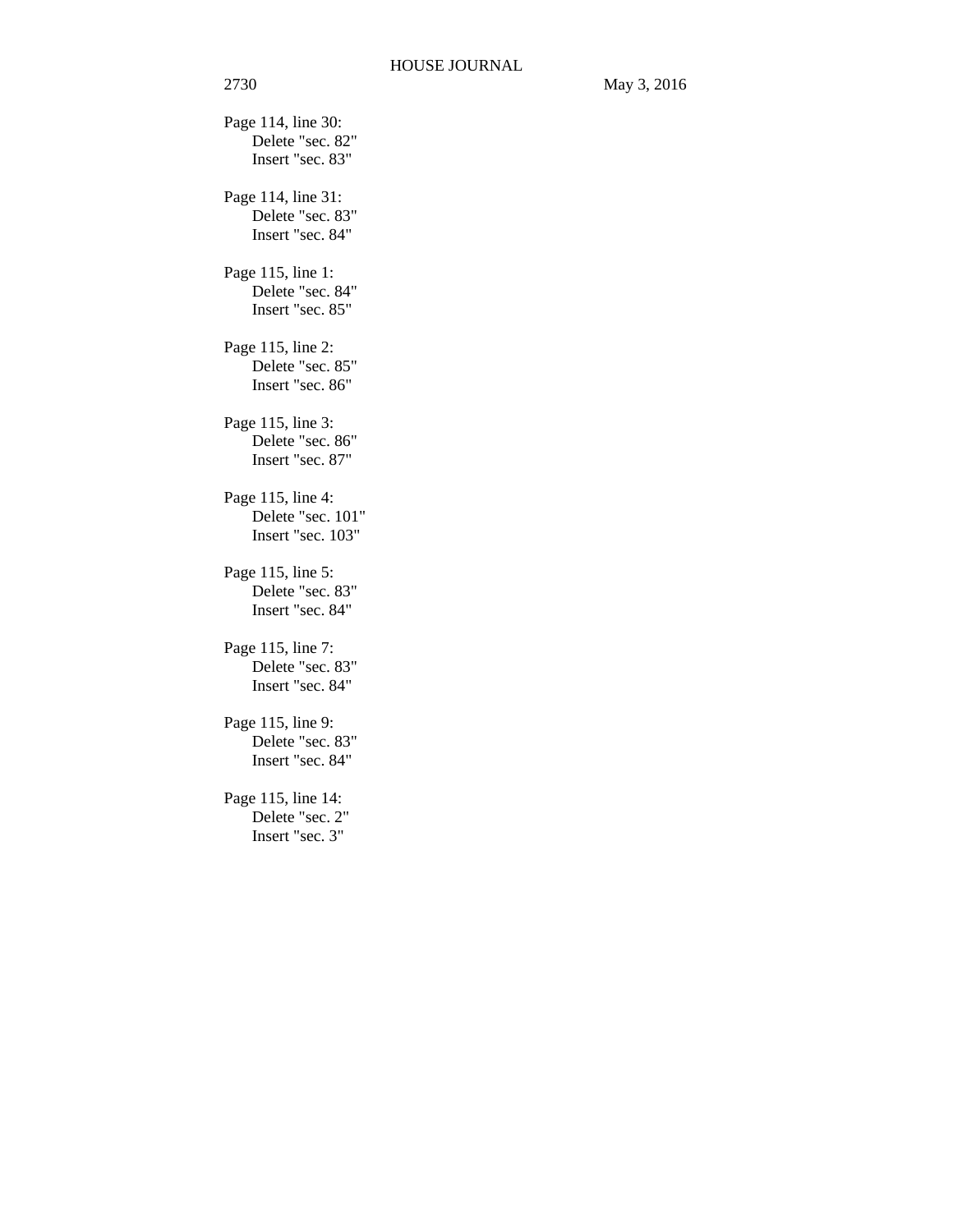```
Page 115, line 18: 
    Delete "sec. 22" 
    Insert "sec. 23" 
Page 115, line 19: 
    Delete "sec. 166" 
    Insert "sec. 168" 
Page 115, line 21: 
    Delete "sec. 53" 
    Insert "sec. 54" 
Page 115, line 22: 
    Delete "sec. 168(a)" 
    Insert "sec. 170(a)" 
Page 115, line 24: 
    Delete "sec. 69" 
    Insert "sec. 70" 
    Delete "sec. 168(b)" 
    Insert "sec. 170(b)" 
Page 115, line 27: 
    Delete "sec. 70" 
    Insert "sec. 71" 
    Delete "sec. 168(c)" 
    Insert "sec. 170(c)" 
Page 115, line 30: 
    Delete "sec. 86" 
    Insert "sec. 87" 
    Delete "sec. 168(d)" 
    Insert "sec. 170(d)" 
Page 116, line 2: 
    Delete "sec. 105" 
    Insert "sec. 107" 
    Delete "sec. 168(e)" 
    Insert "sec. 170(e)"
```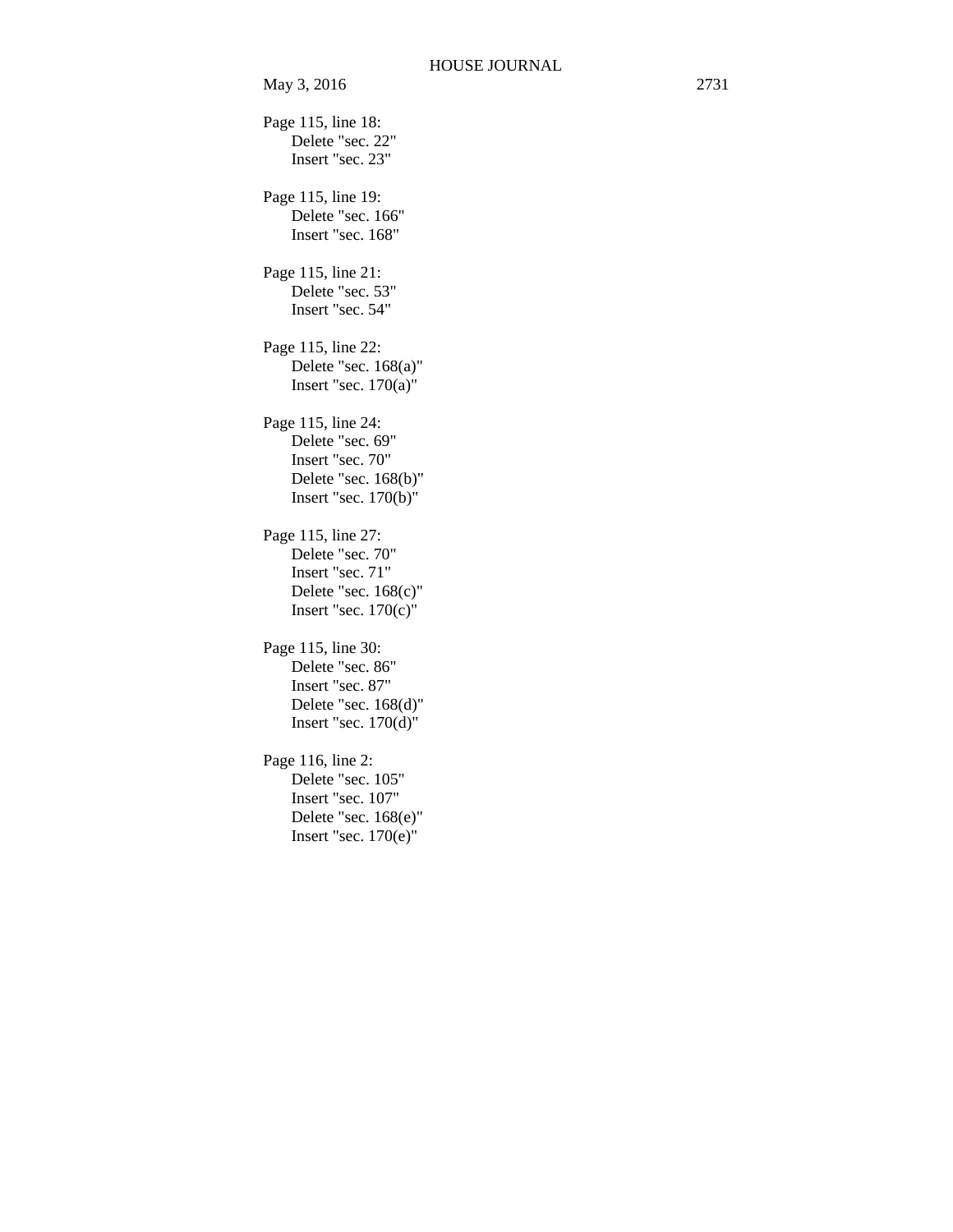Page 116, lines 5 - 6: Delete "Sections 3 - 21, 23 - 43, 67 - 70, 72, 79 - 87, 90 - 94, 97, 99 - 101, 142, 148 - 158, 167, 168(b), 168(c), and 168(d)" Insert "Sections 2, 4 - 22, 24 - 44, 68 - 71, 73, 80 - 88, 91 - 96, 99, 101 - 103, 144, 150 - 160, 169, 170(b), 170(c), and 170(d)" Page 116, line 6: Delete "sec. 22" Insert "sec. 23" Page 116, line 8: Delete "Section 89" Insert "Section 90" Page 116, lines 9 - 10: Delete "Sections 45 - 48, 58, 60, 61, 66, 71, 73 - 78, 95, 96, 98, 102 - 104, 106 - 141, 143 - 146, and 159 - 161" Insert "Sections 46 - 49, 59, 61, 62, 67, 72, 74 - 79, 97, 98, 100, 104 - 106, 108 - 143, 145 - 148, and 161 - 163" Page 116, line 11: Delete "Section 147" Insert "Section 149" Page 116, line 12: Delete "Sections 44, 49 - 57, 88, 105, 168(a), and 168(e)" Insert "Sections 45, 50 - 58, 89, 107, 170(a), and 170(e)" Page 116, line 14: Delete "sec. 22" Insert "sec. 23" Delete "sec. 166" Insert "sec. 168" Representative Pruitt moved and asked unanimous consent that

Amendment No. 34 be adopted.

Representative Claman objected.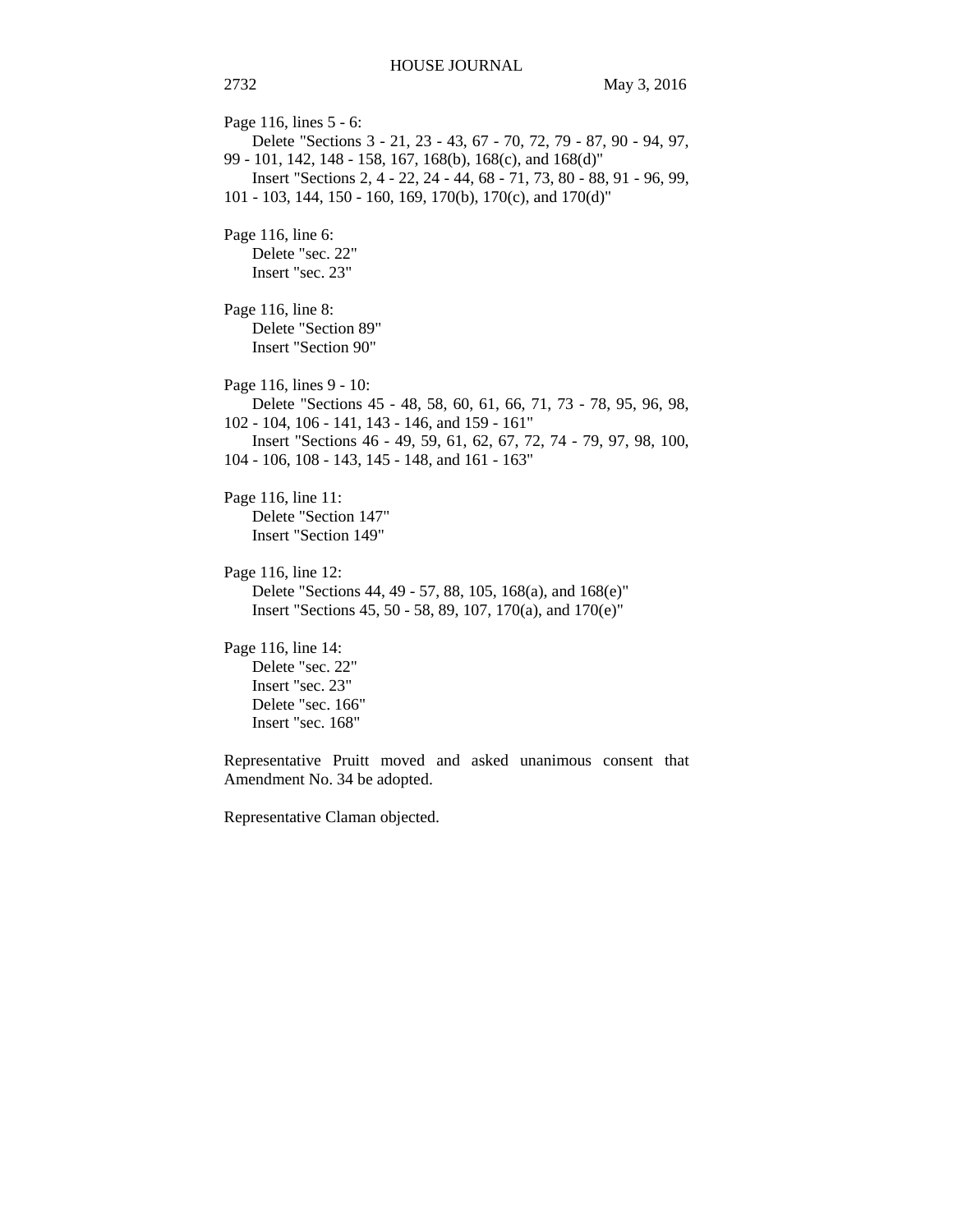May 3, 2016 2733

The presence of Representative Vazquez, who was excused (page 2647), was noted.

The question being: "Shall Amendment No. 34 be adopted?" The roll was taken with the following result:

HCS CSSSSB 91(FIN) am H Second Reading Amendment No. 34

### **YEAS: 27 NAYS: 12 EXCUSED: 1 ABSENT: 0**

Yeas: Neuman, Olson, Ortiz, Pruitt, Reinbold, Saddler, Spohnholz, Talerico, Tarr, Thompson, Tilton, Vazquez, Colver, Drummond, Gara, Gattis, Guttenberg, Herron, Hughes, Johnson, Josephson, Kawasaki, Keller, LeDoux, Lynn, Millett, Nageak

Nays: Seaton, Stutes, Tuck, Wilson, Wool, Claman, Edgmon, Foster, Kito, Kreiss-Tomkins, Munoz, Chenault

Excused: Hawker

And so, Amendment No. 34 was adopted, and the new title follows:

## HOUSE CS FOR CS FOR SS FOR SENATE BILL NO. 91(FIN) am H

"An Act relating to civil in rem forfeiture actions; relating to criminal law and procedure; relating to controlled substances; relating to victims of criminal offenses; relating to probation; relating to sentencing; relating to treatment program credit for time spent toward service of a sentence of imprisonment; relating to the Violent Crimes Compensation Board; establishing a pretrial services program with pretrial services officers in the Department of Corrections; relating to permanent fund dividends; relating to electronic monitoring; relating to penalties for violations of municipal ordinances; relating to parole; relating to correctional restitution centers; relating to community work service; relating to revocation, termination, suspension, cancellation, or restoration of a driver's license; relating to identification cards and driver's licenses for parolees; relating to the disqualification of persons convicted of certain felony drug offenses from participation in the food stamp and temporary assistance programs; relating to the duties of the commissioner of corrections; relating to collecting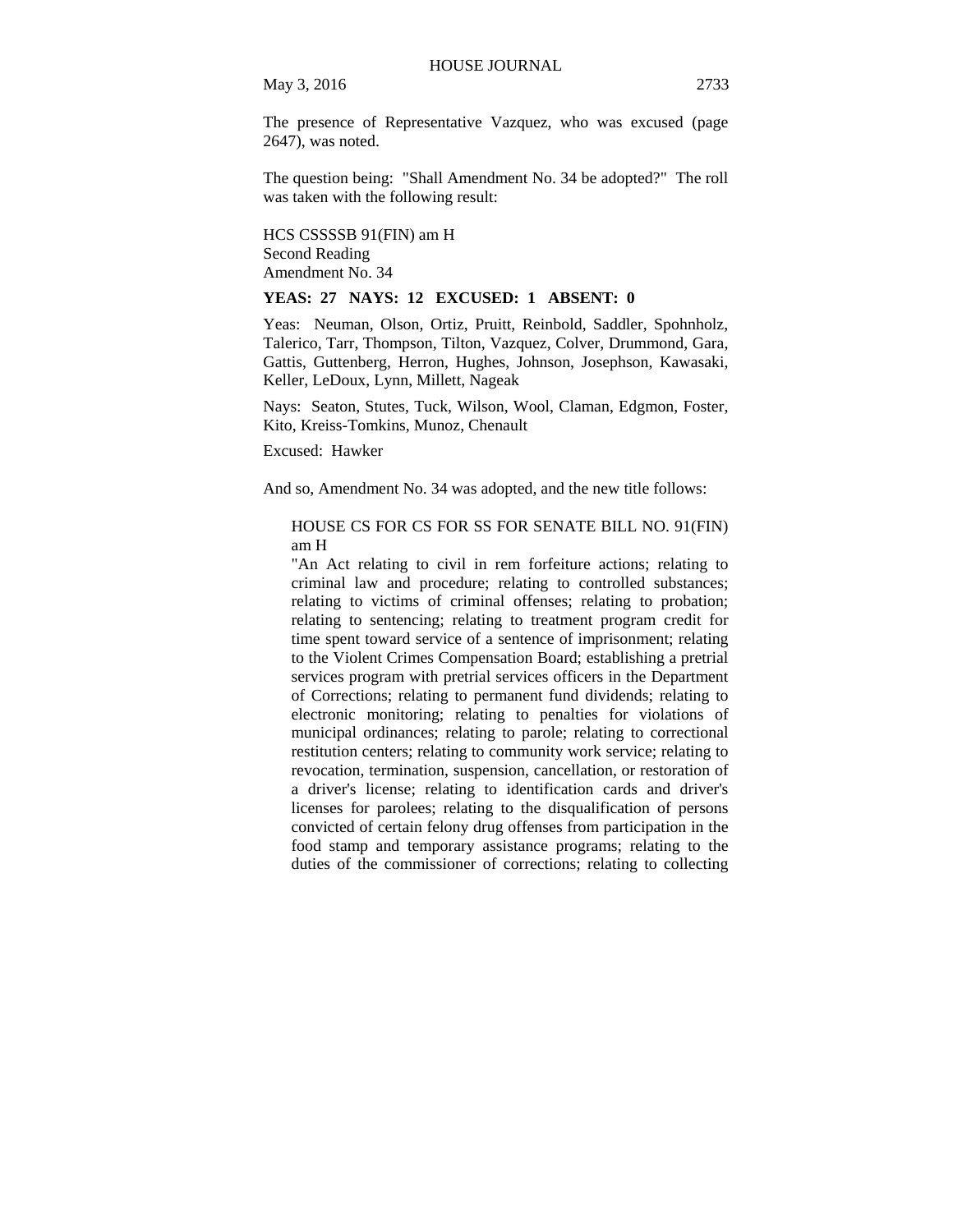information about civil litigation by the Alaska Judicial Council; amending Rules 32, 32.1, 38, and 43, Alaska Rules of Criminal Procedure; repealing Rule 41(a)(3), Alaska Rules of Civil Procedure, and Rules 511(c) and (e), Alaska Rules of Appellate Procedure; and providing for an effective date."

Amendment No. 35 was offered by Representative Pruitt:

Page 50, line 21, through page 51, line 14:

Delete all material and insert:

"**\* Sec. 83.** AS 12.55.125(e) is amended to read:

(e) Except as provided in (i) of this section, a defendant convicted of a class C felony may be sentenced to a definite term of imprisonment of not more than five years, and shall be sentenced to a definite term within the following presumptive ranges, subject to adjustment as provided in AS 12.55.155 - 12.55.175:

(1) if the offense is a first felony conviction and does not involve circumstances described in (4) of this subsection, **probation, with a suspended term of imprisonment of** zero to **18 months** [TWO YEARS; A DEFENDANT SENTENCED UNDER THIS PARAGRAPH MAY, IF THE COURT FINDS IT APPROPRIATE, BE GRANTED A SUSPENDED IMPOSITION OF SENTENCE UNDER AS 12.55.085,] and the court may, as a condition of probation under AS 12.55.086, require the defendant to serve an active term of imprisonment **of not more than 120 days** [WITHIN THE RANGE SPECIFIED IN THIS PARAGRAPH];

(2) if the offense is a second felony conviction, **one to three** [TWO TO FOUR] years;

(3) if the offense is a third felony conviction, **two** [THREE] to five years;

(4) if the offense is a first felony conviction, and the defendant violated

**(A)** AS 08.54.720(a)(15), one to two years**;**

**(B) AS 28.35.030(n)(1)(A) or 28.35.032(p)(1)(A), 120 days to 239 days; (C) AS 28.35.030(n)(1)(B) or 28.35.032(p)(1)(B),**

**240 days to 359 days;**